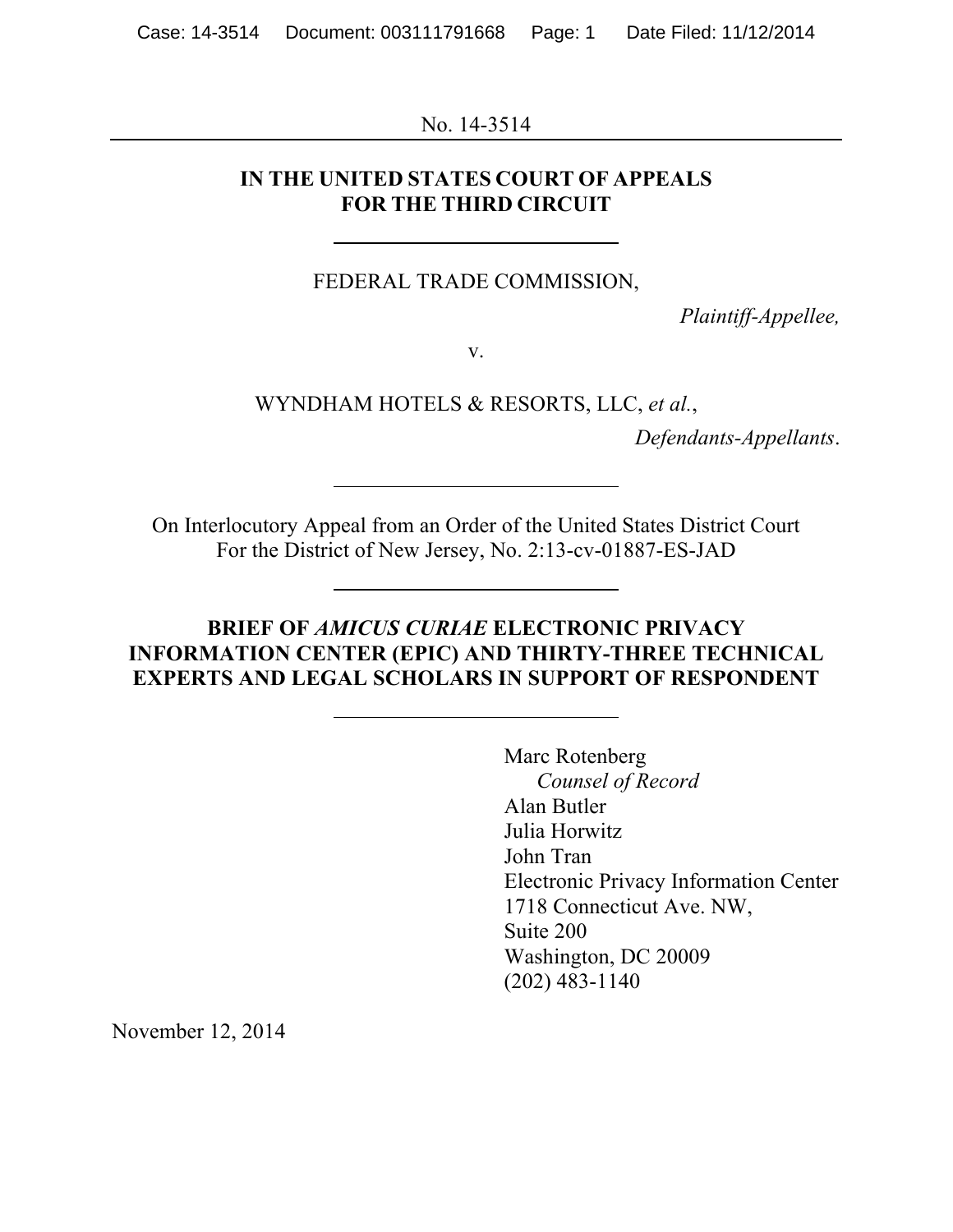# **CORPORATE DISCLOSURE STATEMENT**

Pursuant to Fed. R. App. P. 26.1 and 29(c), *Amicus Curiae* Electronic Privacy Information Center ("EPIC") is a District of Columbia corporation with no parent corporation. No publicly held company owns 10% or more of EPIC stock.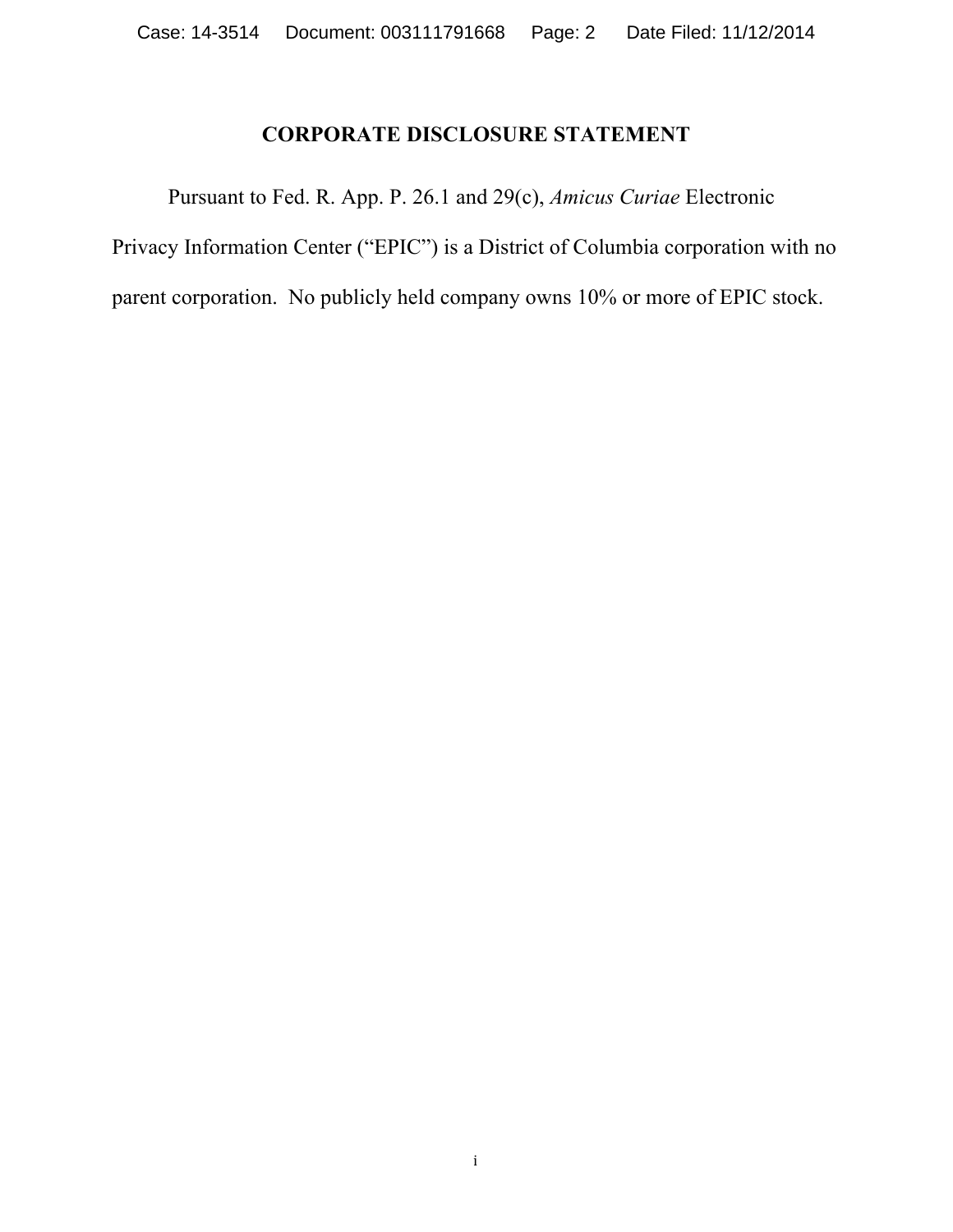# **TABLE OF CONTENTS**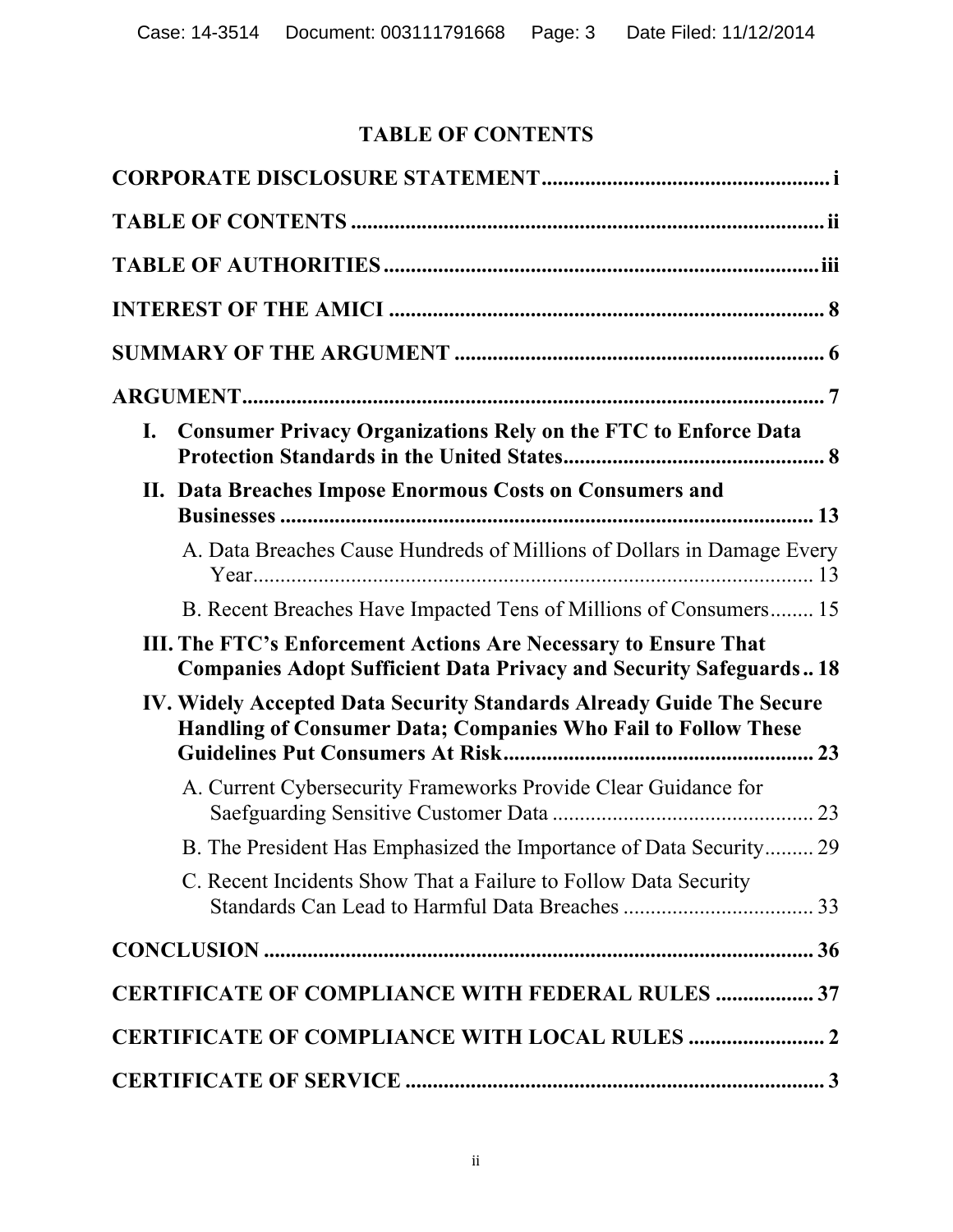# **TABLE OF AUTHORITIES**

# **CASES**

| <b>STATUTES</b>                                                                                         |    |
|---------------------------------------------------------------------------------------------------------|----|
| Children's Online Privacy Protection Act of 1998 (COPPA), Pub. L. No. 105-<br>277, 15 U.S.C. §§ 6501-06 |    |
| Fair Credit Reporting Act of 1970 (FCRA), Pub. L. No. 91-508, §§ 1681-                                  |    |
| Family Educational Rights and Privacy Act of 1974 (FERPA), 20 U.S.C. §                                  |    |
|                                                                                                         |    |
| Health Insurance Portability and Accountability Act of 1996 (HIPAA), Pub.                               |    |
| <b>OTHER AUTHORITIES</b>                                                                                |    |
| Accretive Health, Inc., FTC No. C-4432, 2014 WL 726603 (Feb. 5, 2014) 19                                |    |
|                                                                                                         |    |
|                                                                                                         |    |
| Amrita Jayakumar, Michaels Says 3 Million Customers Hit by Data Breach,                                 |    |
| Andrew Harris, Neiman Marcus Sued Over Customer Credit Card Data                                        |    |
| Ben Elgin, et al., Former Home Depot Managers Depict 'C-Level' Security                                 |    |
| Ben Elgin, et al., Home Depot Hacked After Months of Security Warnings,                                 | 34 |
| Blake Ellis, <i>Identity Fraud Hits New Victim Every Two Seconds</i> , CNN Money                        |    |
| Brian Krebs, Banks: Credit Card Breach at Home Depot, Krebs on Security                                 |    |
|                                                                                                         |    |
| Comments of EPIC, Apperian, Inc. et al., FTC File Nos. 142-3017-3020; 142-                              |    |
| Comments of EPIC, Facebook, Inc., FTC File No. 092-3184 (Dec. 17, 2011)  31                             |    |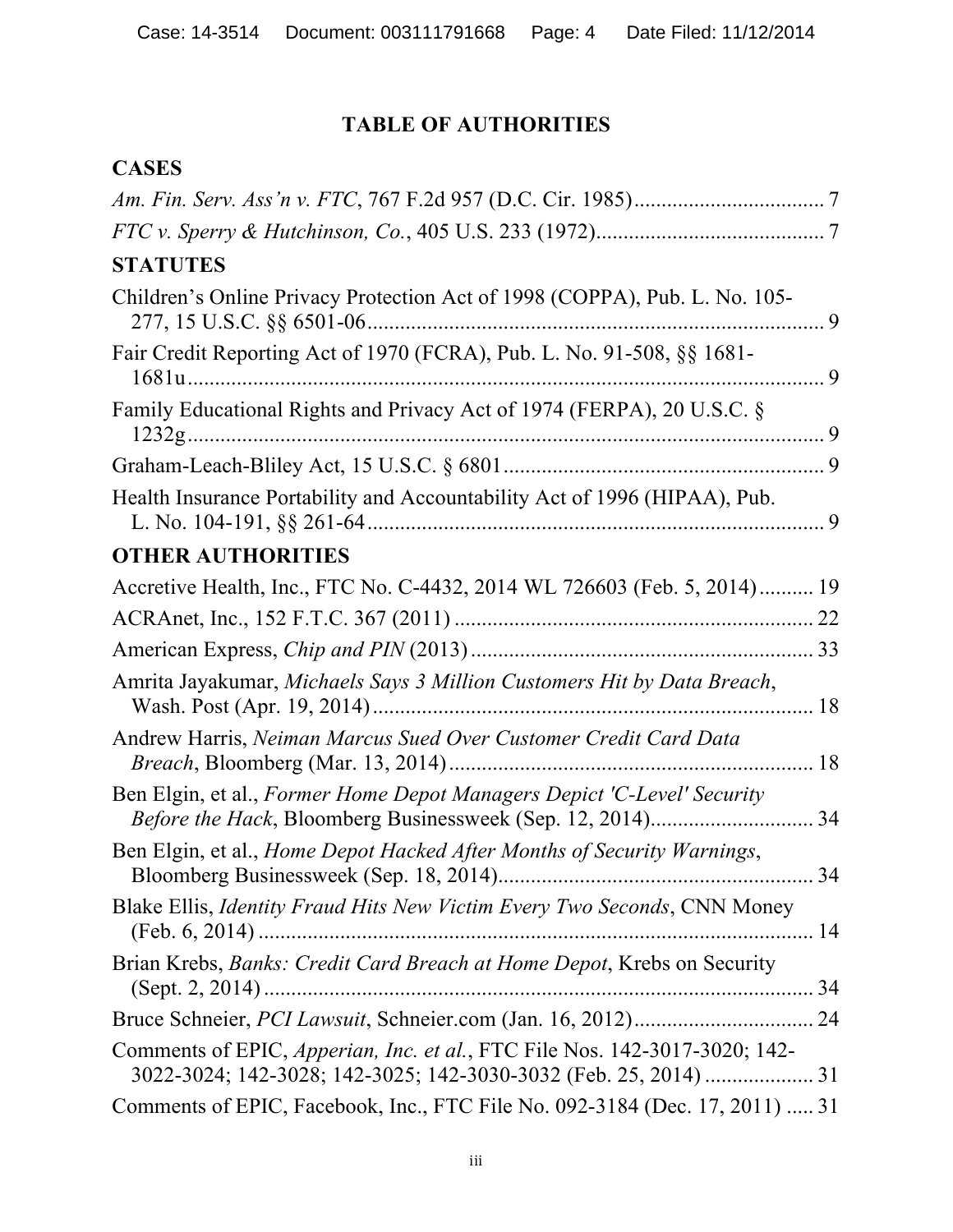| Comments of EPIC, MySpace, LLC., FTC File No. 102-3058 (Jun. 8, 2012)  31                                                                     |    |
|-----------------------------------------------------------------------------------------------------------------------------------------------|----|
|                                                                                                                                               |    |
| Complaint of EPIC et al. before the FTC, In the Matter of Snapchat, Inc.                                                                      |    |
|                                                                                                                                               |    |
| Council on CyberSecurity, The Critical Security Controls for Effective Cyber                                                                  |    |
| Credit Karma, Inc., FTC No. C-4480, 2014 WL 4252397 (Aug. 13, 2014)  22                                                                       |    |
| Ctr. for Strategic and Int'l Studies, Net Losses: Estimating the Global Cost of                                                               |    |
|                                                                                                                                               |    |
| Edward Felten, NIST Recommends Not Certifying Paperless Voting                                                                                | 24 |
| Elaine Barker et al., Nat'l Inst. of Stds. & Tech., U.S. Dep't of Commerce,<br>Special Pub. 800-57, Recommendation for Key Management Part 1: | 27 |
| Elizabeth Weise, Massive Data Breaches: Where They Lead is Surprising,                                                                        |    |
|                                                                                                                                               |    |
|                                                                                                                                               |    |
|                                                                                                                                               |    |
| Erika Harrell & Lynn Langton, U.S. Dep't of Justice, No. NCJ 243779,                                                                          |    |
|                                                                                                                                               |    |
|                                                                                                                                               |    |
| Facebook, Inc., FTC No. C-4365, 2012 WL 3518628 (July 27, 2012) 12                                                                            |    |
|                                                                                                                                               |    |
| Fandango, LLC, FTC No. C-4481, 2014 WL 4252396 (Aug. 13, 2014) 22                                                                             |    |
|                                                                                                                                               |    |
|                                                                                                                                               |    |
| Foru Int'l Corp., FTC No. C-4457, 2014 WL 2142612 (May 8, 2014)  21                                                                           |    |
| Franklin's Budget Car Sales, Inc., FTC No. C-4371, 2012 WL 5375157 (Oct.                                                                      |    |
| Genica Corp., FTC No. C-4252, 2009 WL 783713 (Mar. 16, 2009)  19                                                                              |    |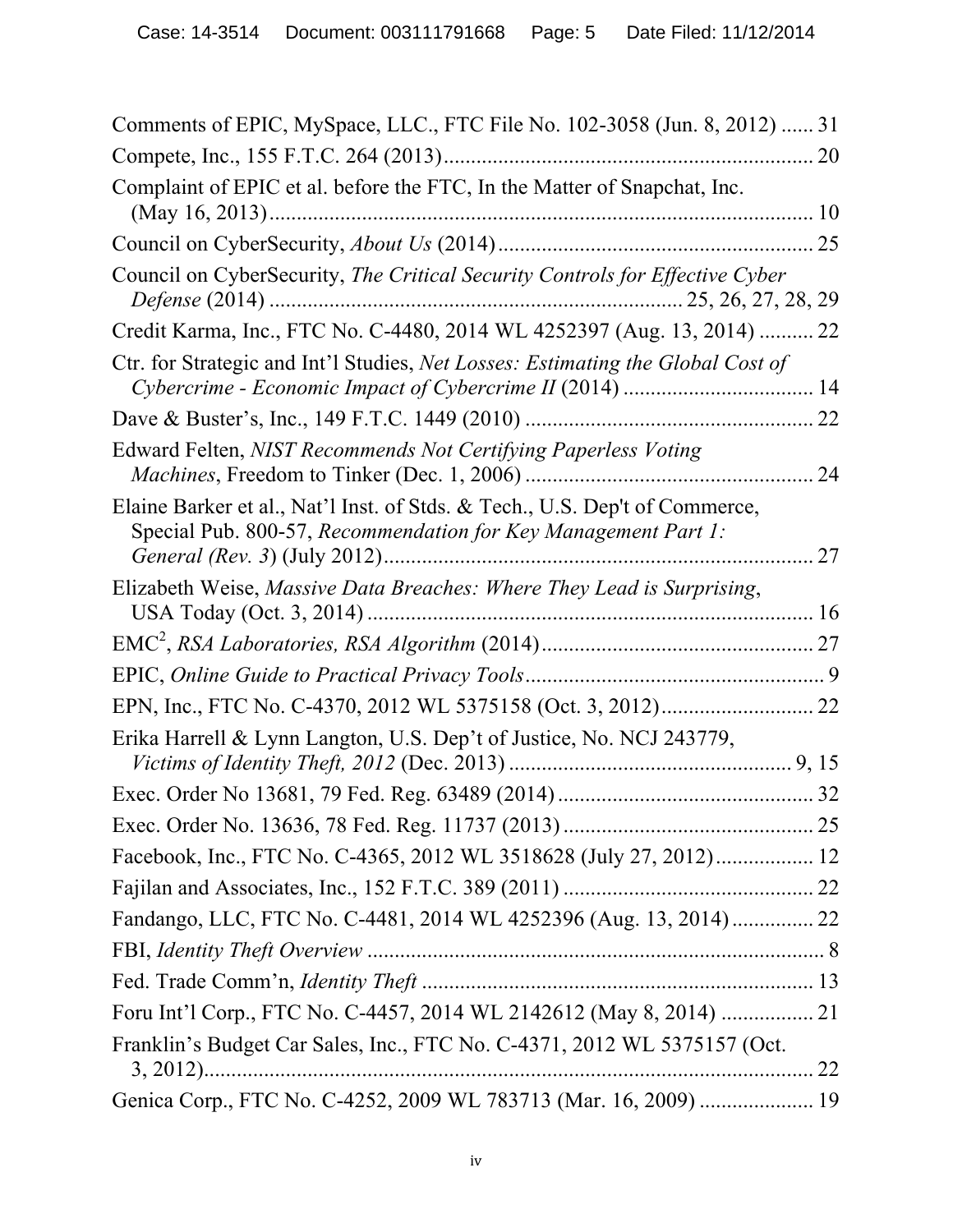| GMR Transcription Servs., Inc., FTC No. C-4482, 2014 WL 4252393 (Aug.                                                                                                                      |  |
|--------------------------------------------------------------------------------------------------------------------------------------------------------------------------------------------|--|
| Goal Financial, LLC, FTC No. C-4216, 2008 WL 1779208 (Apr. 9, 2008) 20                                                                                                                     |  |
| Grant Gross, Update: Breach Exposes Data on 110 Million Customers,                                                                                                                         |  |
| HTC America, Inc., FTC No. C-4406, 2013 WL 3477025 (June 23, 2013) 21                                                                                                                      |  |
| James B. Nutter & Co., FTC No. C-4258, 2009 WL 1818012 (June 12, 2009)  21                                                                                                                 |  |
| Jim Finkle & Karen Freifeld, States Probe JPMorgan Chase as Hack Seen                                                                                                                      |  |
| John Heggestuen, The US Sees More Money Lost to Credit Card Fraud Than<br>the Rest of the World Combined, Business Insider (Mar. 5, 2014) 14                                               |  |
| John Vomhof Jr., Target's Data Breach Fraud Cost Could Top \$1 Billion,                                                                                                                    |  |
| Joint Task Force, Transformation Initiative, Nat'l Inst. For Stds. & Tech.,<br>U.S. Dep't of Commerce, Security and Privacy Controls for Federal<br>Information Systems and Organizations, |  |
| Jose Pagliery, Half of American Adults Hacked This Year, CNN Money (May                                                                                                                    |  |
| Julie Creswell & Nicole Perlroth, Ex-Employees Say Home Depot Left Data                                                                                                                    |  |
| Leo King, Is The US Finally Accelerating A Move To Chip And Pin?, Forbes                                                                                                                   |  |
| Letter from Marc Rotenberg, Director, EPIC, to Commissioner Christine                                                                                                                      |  |
| Life is Good, Inc., FTC No. C-4218, 2008 WL 1839971 (Apr. 16, 2008) 19                                                                                                                     |  |
|                                                                                                                                                                                            |  |
| Mary Madden, Pew Research Center, More Online Americans Say They've                                                                                                                        |  |
| Michael Riley et al., Missed Alarms and 40 Million Stolen Credit Card<br><i>Numbers: How Target Blew It, Bloomberg Businessweek (Mar. 13, 2014) 34, 35</i>                                 |  |
| Nat'l Inst. of Stds. & Tech., U.S. Dep't of Commerce, Framework for<br>Improving Critical Infrastructure Cybersecurity (2014)  24, 25, 26                                                  |  |
|                                                                                                                                                                                            |  |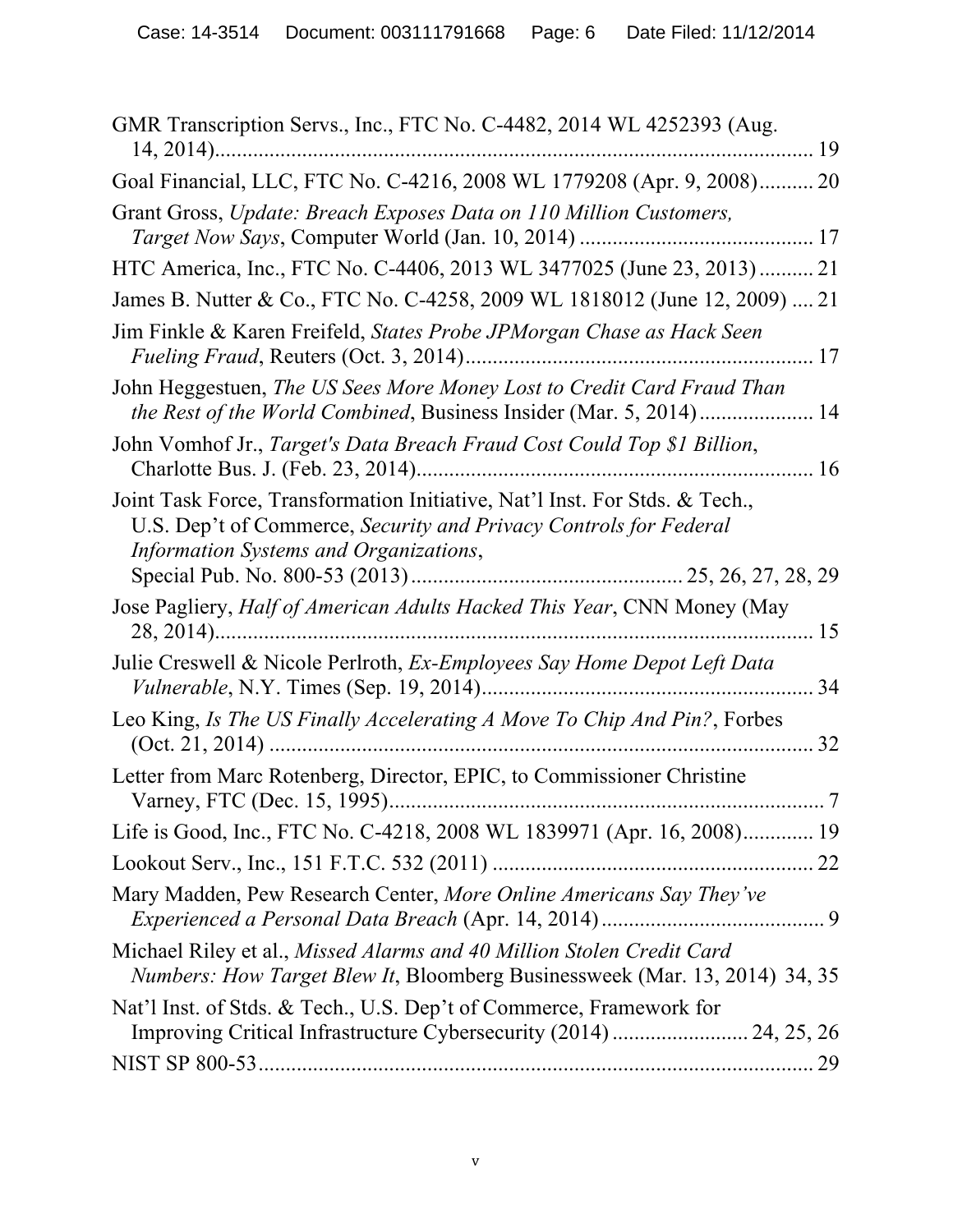| Paul Ziobro & Danny Yadron, Target Now Says 70 Million People Hit in                                                                               |    |
|----------------------------------------------------------------------------------------------------------------------------------------------------|----|
| PCI Sec. Stds. Council, <i>PCI DSS</i> , <i>Glossary of Terms</i> , <i>Abbreviations</i> , and                                                     | 27 |
| PCI Sec. Stds. Council, Requirements and Data Security Procedures                                                                                  |    |
| Premier Capital Lending, Inc., FTC No. C-4241, 2008 WL 5266769                                                                                     | 21 |
| Presidential Statement on Executive Order 13681, 2014 Daily Comp. Pres.                                                                            | 32 |
| Press Release, Fed. Trade Comm'n, Facebook Settles FTC Charges That It<br>Deceived Consumers By Failing To Keep Privacy Promises (Nov. 29,         | 11 |
| Press Release, Fed. Trade Comm'n, FTC Announces Top National Consumer                                                                              |    |
|                                                                                                                                                    |    |
| Press Release, The White House, Fact Sheet: Safeguarding Consumers'                                                                                |    |
| Press Release, The White House, We Can't Wait: Obama Administration<br>Unveils Blueprint for a "Privacy Bill of Rights" to Protect Consumers       | 30 |
| Reed Elsevier, Inc., FTC No. C-4226, 2008 WL 3150420 (July 29, 2008)                                                                               | 20 |
| Robin Sidel, Fraudulent Transactions Surface in Wake of Home Depot                                                                                 | 16 |
| Robin Sidel, Home Depot's 56 Million Card Breach Bigger Than Target's,                                                                             |    |
| SANS Institute, Critical Security Controls: A Brief History (2014)  25                                                                             |    |
| Sasha Romanosky & Alessandro Acquisti, Privacy Costs and Personal Data<br>Protection: Economic and Legal Perspectives, 24 Berkeley Tech. L.J. 1061 |    |
| Settlementone Credit Corp., FTC No. C-4330, 2011 WL 3726287                                                                                        |    |
|                                                                                                                                                    |    |
| Snapchat, Inc., FTC File No. 132-3078, 2014 WL 1993567 (May 8, 2014) 10, 20                                                                        |    |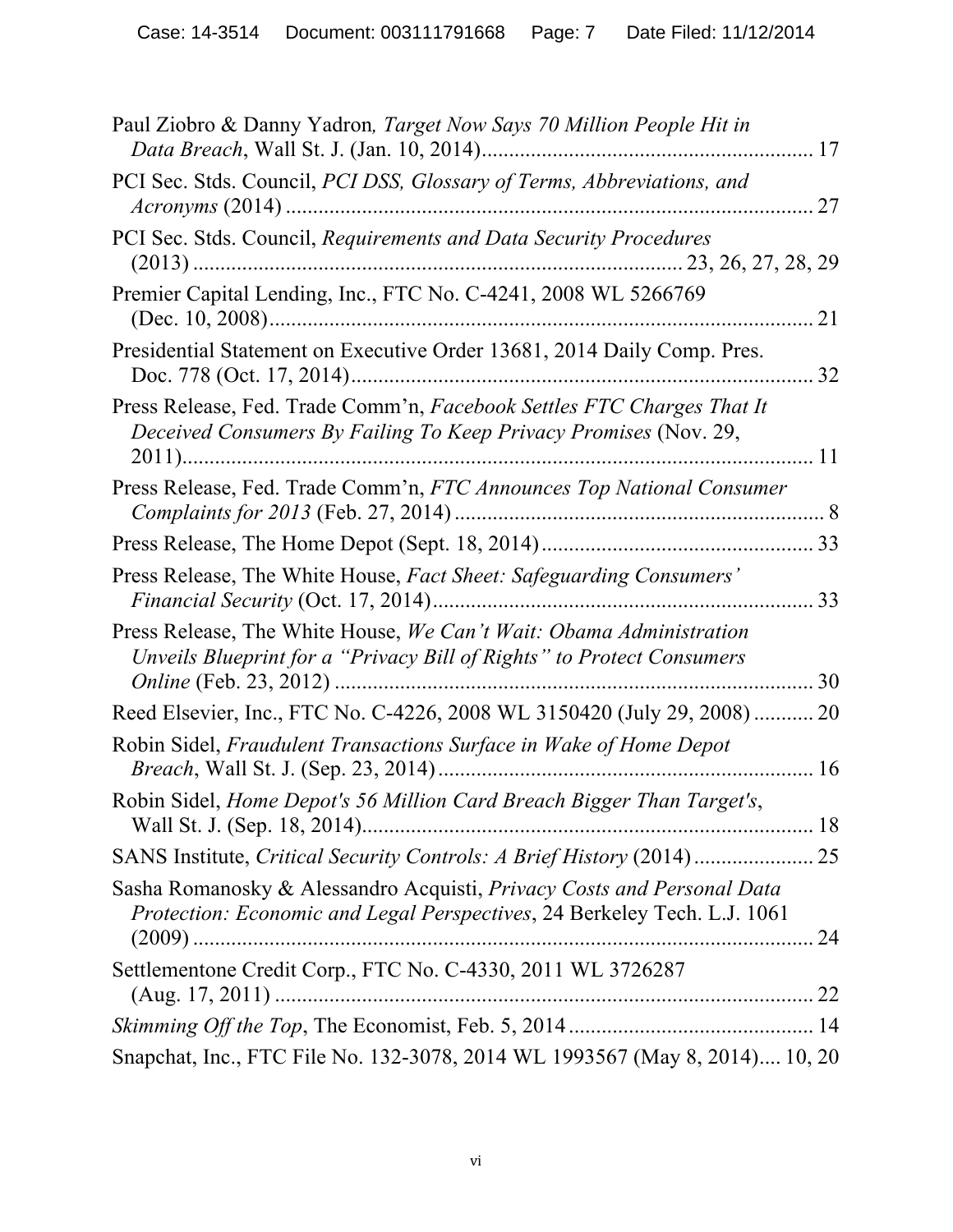| Stipulated Final Judgment, FTC v. Lifelock, Inc., No. 10-1793 (D. Ariz. Feb.<br>$23, 2010)$                                                                                                                                 | 20 |
|-----------------------------------------------------------------------------------------------------------------------------------------------------------------------------------------------------------------------------|----|
| Stipulated Final Judgment, United States v. Rental Research Servs., Inc., No.                                                                                                                                               | 20 |
| Stipulated Final Judgment, United States v. ValueClick, Inc., No. 08-1711                                                                                                                                                   | 19 |
|                                                                                                                                                                                                                             | 16 |
|                                                                                                                                                                                                                             | 28 |
|                                                                                                                                                                                                                             | 22 |
| U.S. Chamber of Commerce, A Handbook On White Collar Crime (1974)  14                                                                                                                                                       |    |
| Updating our Privacy Policies and Terms of Service, The Google Blog (Jan.                                                                                                                                                   | 13 |
| Upromise, Inc., FTC No. C-4351, 2012 WL 1225058 (Mar. 27, 2014)                                                                                                                                                             | 20 |
| Verizon Enterprise Solutions, 2014 Data Breach Investigations Report 8                                                                                                                                                      | 15 |
| Willis H. Ware, Chairman, Secretary's Advisory Comm. on Automated<br>Personal Data Sys., U.S. Dep't of Health, Education, and Welfare, DHEW<br>Pub. No. (OS)73-94, Records, Computers and the Rights of Citizens (1973)  30 |    |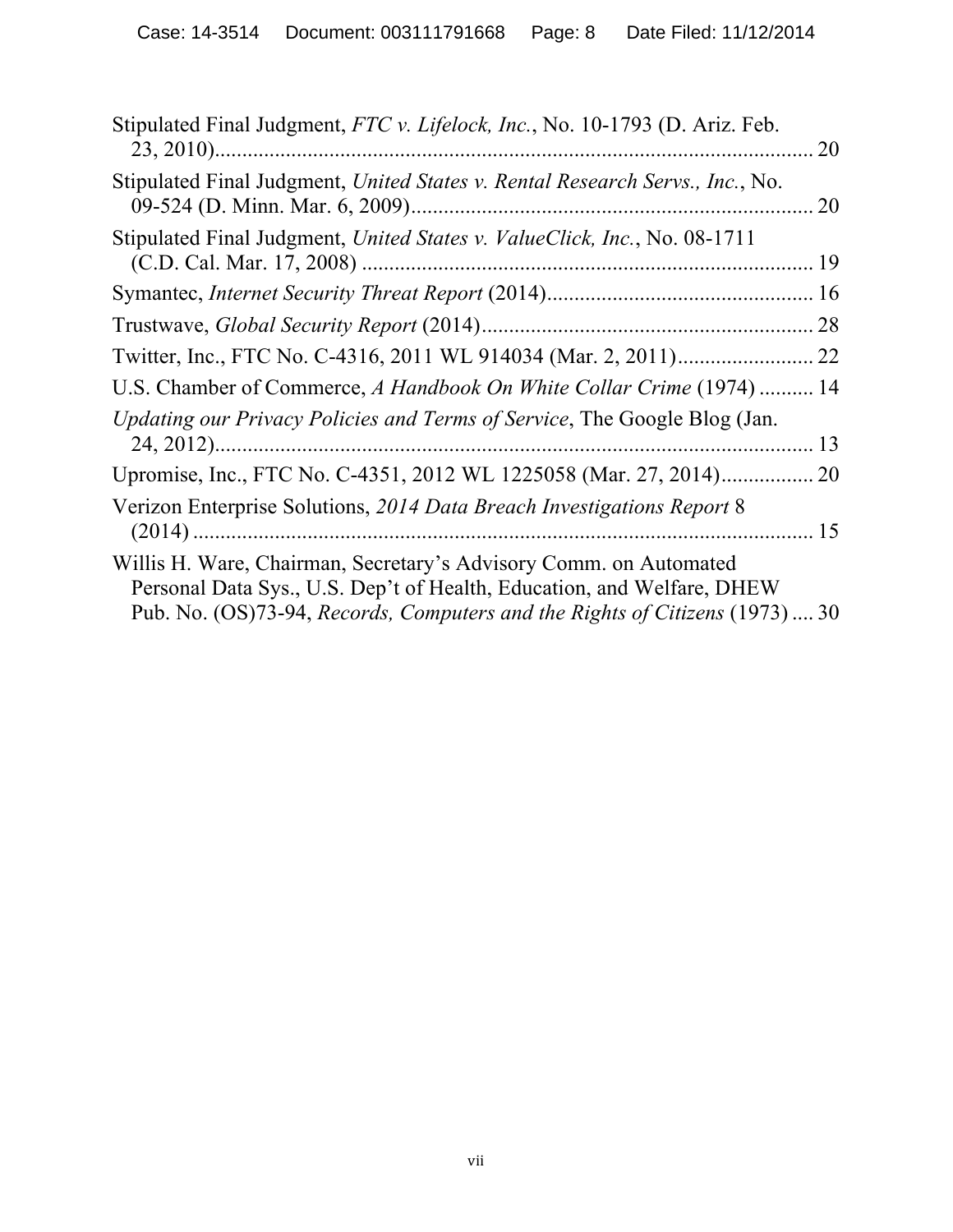#### **INTEREST OF THE AMICI**

The Electronic Privacy Information Center ("EPIC") is a public interest research center in Washington, D.C., established in 1994 to focus public attention on emerging civil liberties issues and to protect privacy, the First Amendment, and other Constitutional values.<sup>1</sup> EPIC has written extensively on the privacy implications of the collection and storage of sensitive consumer information.

EPIC routinely participates as *amicus curiae* before federal and state courts in cases concerning consumer privacy rights. *See*, *e.g.*, *First Am. Financial Corp. v. Edwards*, 132 S. Ct. 2536 (2012) (defending consumer standing claims); *Sorrell v. IMS Health Inc.*, 131 S. Ct. 2653 (2011) (defending state prescription privacy law against commercial speech challenge); *Fraley v. Facebook*, No. 13-16918 (9th Cir. Feb. 20, 2014) (defending consumer interests in a class action privacy settlement)*; Joffe v. Google*, 746 F.3d 920 (9th Cir. 2013) (defending Internet users against unlawful interception of private wi-fi communications); Harris v. Blockbuster, Inc., No. 09-10420 (5th Cir. Nov. 9, 2009) (preserving privacy safeguards for video rental records).

<sup>&</sup>lt;sup>1</sup> The parties consent to the filing of this brief. In accordance with Rule 29, the undersigned states that no monetary contributions were made for the preparation or submission of this brief. This brief was not authored, in whole or in part, by counsel for a party.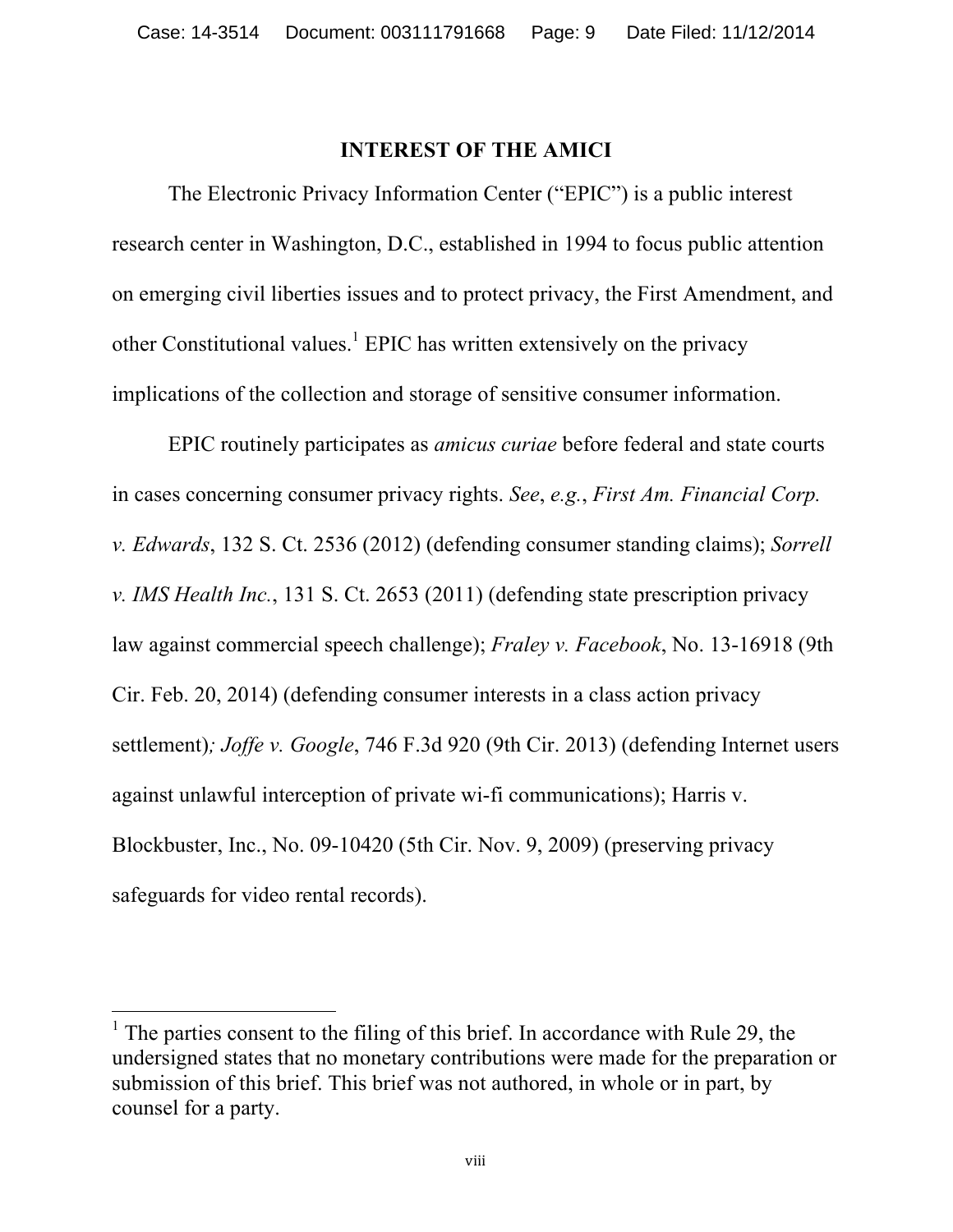EPIC also advocates on behalf of Internet users before the Federal Trade Commission, and frequently files complaints based on the unfair and deceptive practices of companies that put at risk the sensitive user data they gather. As a result of EPIC's complaints, the Commission has brought several important enforcement actions. *See*, *e.g.,* Google, Inc., 152 F.T.C. 435 (2011) (finding that Google violated Section 5 by failing to obtain consent for the use of personal email contacts for a social networking service); Facebook, Inc., FTC No. C-4365, 2012 WL 3518628 (July 27, 2012) (finding that Facebook violated Section 5 by disclosing personal information to third parties contrary to user privacy settings).

EPIC's efforts on behalf of consumers before the Commission are extensive. EPIC has filed suit against the Commission to ensure enforcement of consent orders. *EPIC v. FTC*, 844 F. Supp. 2d 98 (D.D.C. 2012). EPIC has argued that the FTC should require compliance with the Consumer Privacy Bill of Rights in settlements concerning consumer privacy. *See*, *e.g.*, Comments of EPIC, In the Matter of Apperian, Inc., et al., FTC Docket No. 142-3017 (Feb. 20, 2014). EPIC has stated that the Commission should establish a formal and transparent process to assess significant changes in business practices by a company subject to an FTC consent order. *See*, *e.g.*, Comments of EPIC, In the Matter of MySpace, FTC Docket No. 102-3058 (Jun. 8, 2012).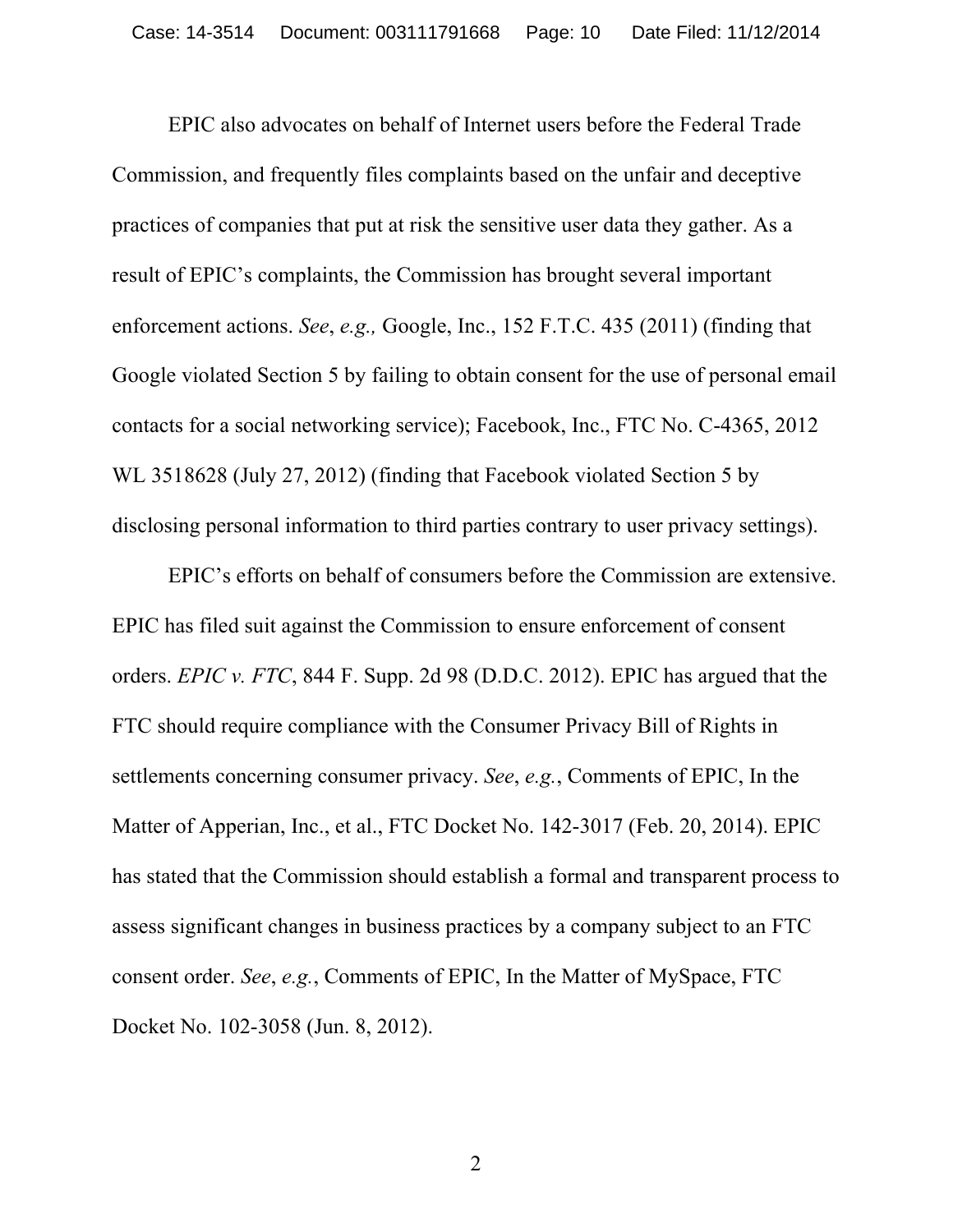While EPIC believes the FTC can do more to safeguard consumer privacy, there is no dispute that the Commission plays a critical role in safeguarding the privacy and security interests of American consumers. Efforts to carve out a "data security exemption" for the agency's Section 5 authority would be devastating to American consumers.

The EPIC amicus brief is joined by 33 technical experts and legal scholars:

#### *EPIC Technical Experts and Legal Scholars*

Alessandro Acquisti, Professor, Heinz College, Carnegie Mellon University

Ann Bartow, Professor of Law, Pace Law School

Colin J. Bennett, Professor, University of Victoria

- Francesca Bignami, Professor of Law, George Washington University School of Law
- Christine L. Borgman, Professor & Presidential Chair in Information Studies, University of California Los Angeles
- Danielle Keats Citron, Lois K. Macht Research Professor of Law, University of Maryland School of Law
- Simon Davies, Project Director, London School of Economics
- David Farber, Distinguished Career Professor of Computer Science and Public Policy, School of Computer Science, Carnegie Mellon University

Addison Fischer, Former Owner, RSA Data Security; Co-Founder, Verisign

David H. Flaherty, Professor Emeritus of History and Law, University of Western Ontario; Information Privacy Commissioner for British Columbia, 1993-99

Philip Friedman, Friedman Law Offices, PLLC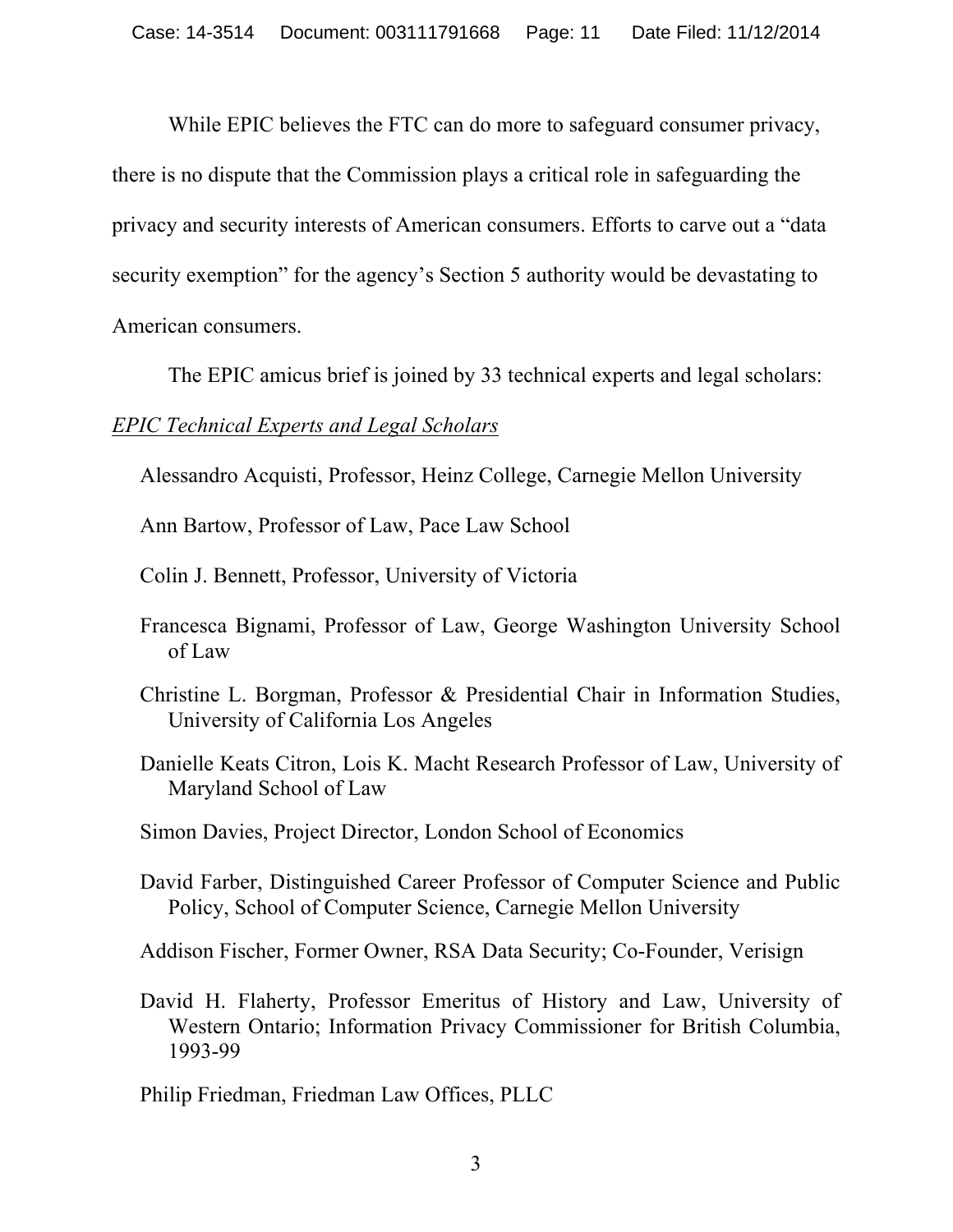- Pamela Jones Harbour, Senior Vice President & Legal Officer, Global Member Compliance & Privacy, Herbalife
- Deborah Hurley, Chair, EPIC Board of Directors
- Jerry Kang, Professor of Law, UCLA School of Law
- Sheila Kaplan, Founder, Education New York
- Ian Kerr, Canada Research Chair in Ethics, Law & Technology, University of Ottawa Faculty of Law
- Chris Larsen, CEO, Ripple Labs Inc.
- Harry Lewis, Gordon McKay Professor of Computer Science, School of Engineering and Applied Science, Harvard University
- Anna Lysyanskaya, Professor of Computer Science, Brown University
- Mary Minow, Follett Chair, Graduate School of Library and Information Science, Dominican University
- Dr. Pablo Molina, Adjunct Professor, Georgetown University
- Peter G. Neumann, Principal Scientist, SRI International Computer Science Lab
- Helen Nissenbaum, Professor of Media, Culture and Communication & Computer Science, New York University; Director, Information Law Institute
- Ray Ozzie, Founder & CEO, Talko; Former Chief Software Architect, **Microsoft**
- Frank Pasquale, Professor of Law, University of Maryland Francis King Carey School of Law
- Dr. Deborah C. Peel, M.D., Founder and Chair, Patient Privacy Rights
- Stephanie Perrin, Director, Integrity Policy and Risk Management, Integrity Branch, Service Canada

Chip Pitts, Lecturer, Stanford Law School and Oxford University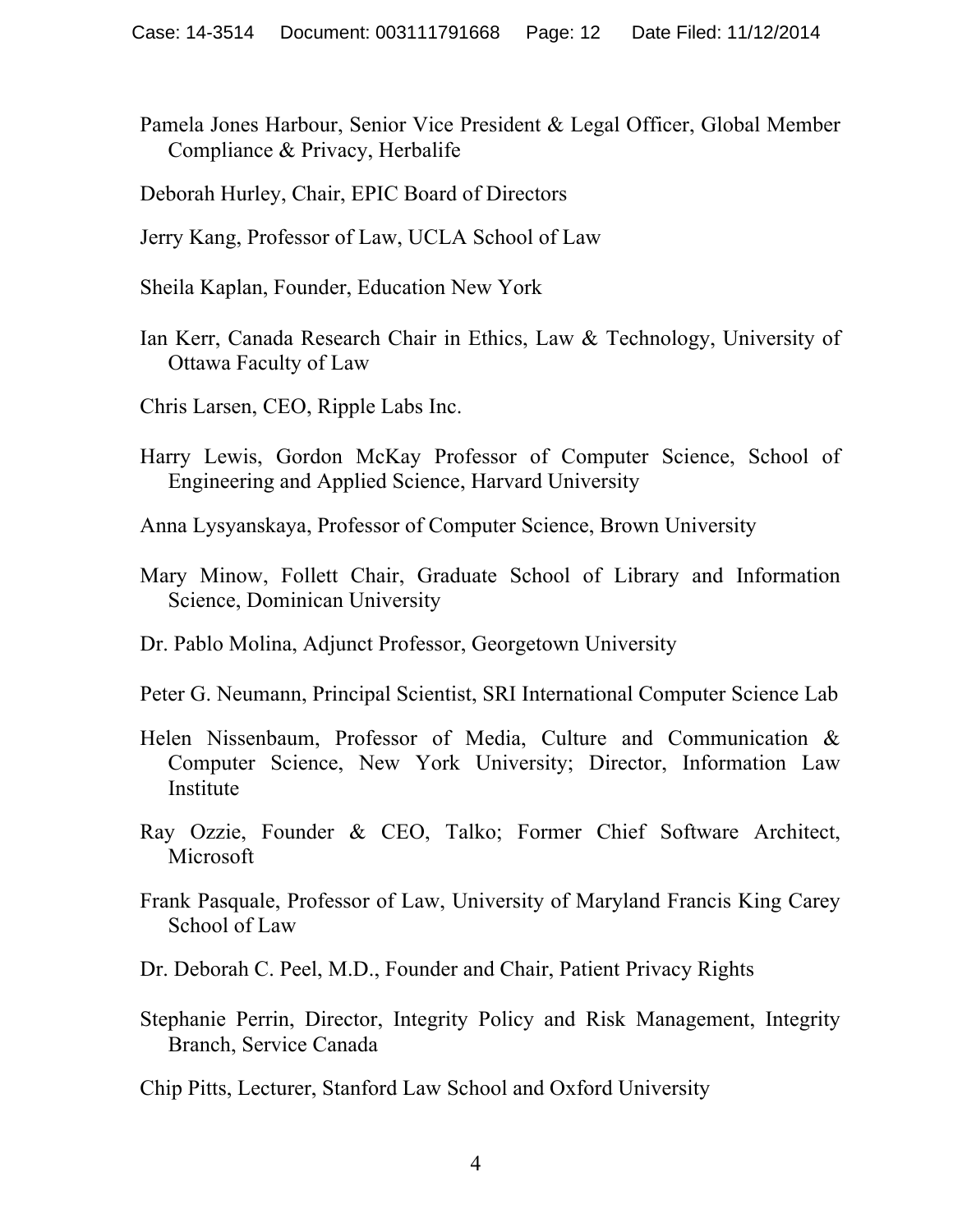- Ronald L. Rivest, Professor of Electrical Engineering and Computer Science, Massachusetts Institute of Technology
- Pamela Samuelson, Richard M. Sherman Distinguished Professor of Law; Professor of School Information; Co-Director, Berkeley Center for Law & Technology

Bruce Schneier, Security Technologist; Author, Schneier on Security (2008)

Robert Ellis Smith, Publisher, Privacy Journal

Barbara Simons, IBM Research (retired)

*(Affiliations are for identification only)*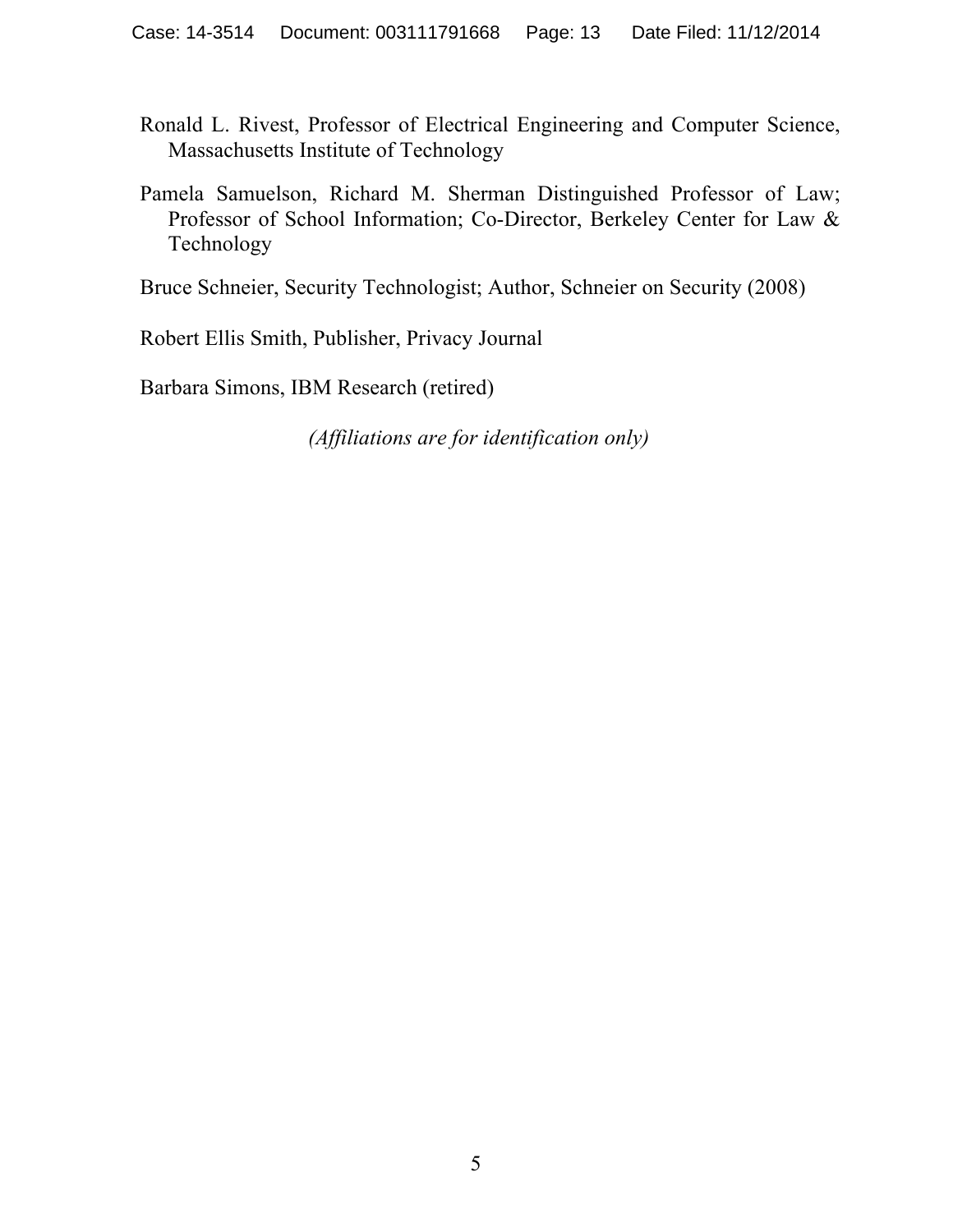#### **SUMMARY OF THE ARGUMENT**

Consumers in the United States face unprecedented levels of identity theft and financial fraud. This is a direct result of the failure of companies to establish adequate security standards. Data breaches cause billions of dollars in damage each year and incalculable costs in aggravation and concern. As the primary guardian of consumers in the United States, the Federal Trade Commission plays a critical role in safeguarding consumer privacy and promoting stronger security standards.

Removing the FTC's authority to regulate data security would be to bring dynamite to the dam. Data breach incidents are increasing as companies gather detailed personal data they are unable to protect. The risk of even greater danger is very real. The FTC's authority to regulate business practices impacting consumer privacy is well established, the problem is obvious, and the agency has a clear record of success.

Leading technical experts and legal scholars have long argued for stronger data security standards in the United States. Where their advice is followed, companies offer services with the trust and assurance that personal information will be safeguarded. When companies fail to adequately secure the personal data they collect, they fall within the ambit of the FTC's Section 5 authority.

6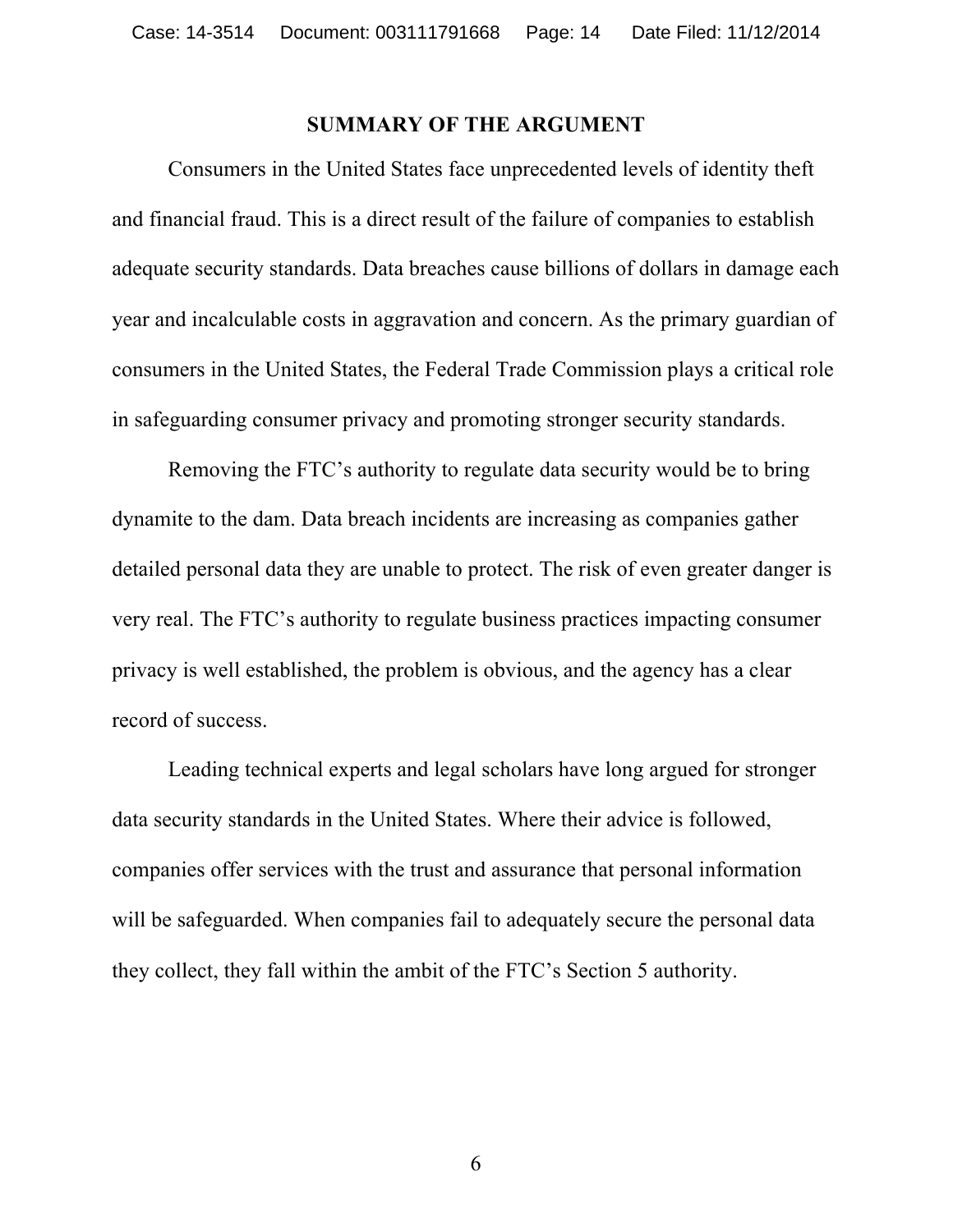#### **ARGUMENT**

The Federal Trade Commission has had a broad mandate since 1914 to safeguard American consumers. *See Am. Fin. Serv. Ass'n v. FTC*, 767 F.2d 957, 966 (D.C. Cir. 1985). The FTC has the authority under Section 5 to regulate "unfair or deceptive acts or practices in or affecting commerce." That language is purposefully broad to ensure that the agency can regulate a wide range of harmful business practices. *FTC v. Sperry & Hutchinson, Co.*, 405 U.S. 233, 239-40 (1972).

Over the last two decades, consumer privacy has become a critical part of the Federal Trade Commission's work.<sup>2</sup> The FTC's Section 5 authority has provided the basis to curb bad business practices and safeguard American consumers. Congress has often supplemented the Section 5 authority with complementary statutory provisions, such as the Fair Credit Reporting Act of 1970 and the Children's Online Privacy Protection Act. But these targeted laws do not diminish the FTC's general authority to regulate privacy practices under Section 5. In recent years, the FTC's enforcement actions have been the main source of privacy protection for American consumers.

 <sup>2</sup> *See* Letter from Marc Rotenberg, Director, EPIC, to Commissioner Christine Varney, FTC (Dec. 15, 1995) (calling on the agency to "begin a serious and substantive inquiry into the development of appropriate privacy safeguards for consumers in the information age"), *available at*  https://epic.org/privacy/internet/ftc/ftc\_letter.html.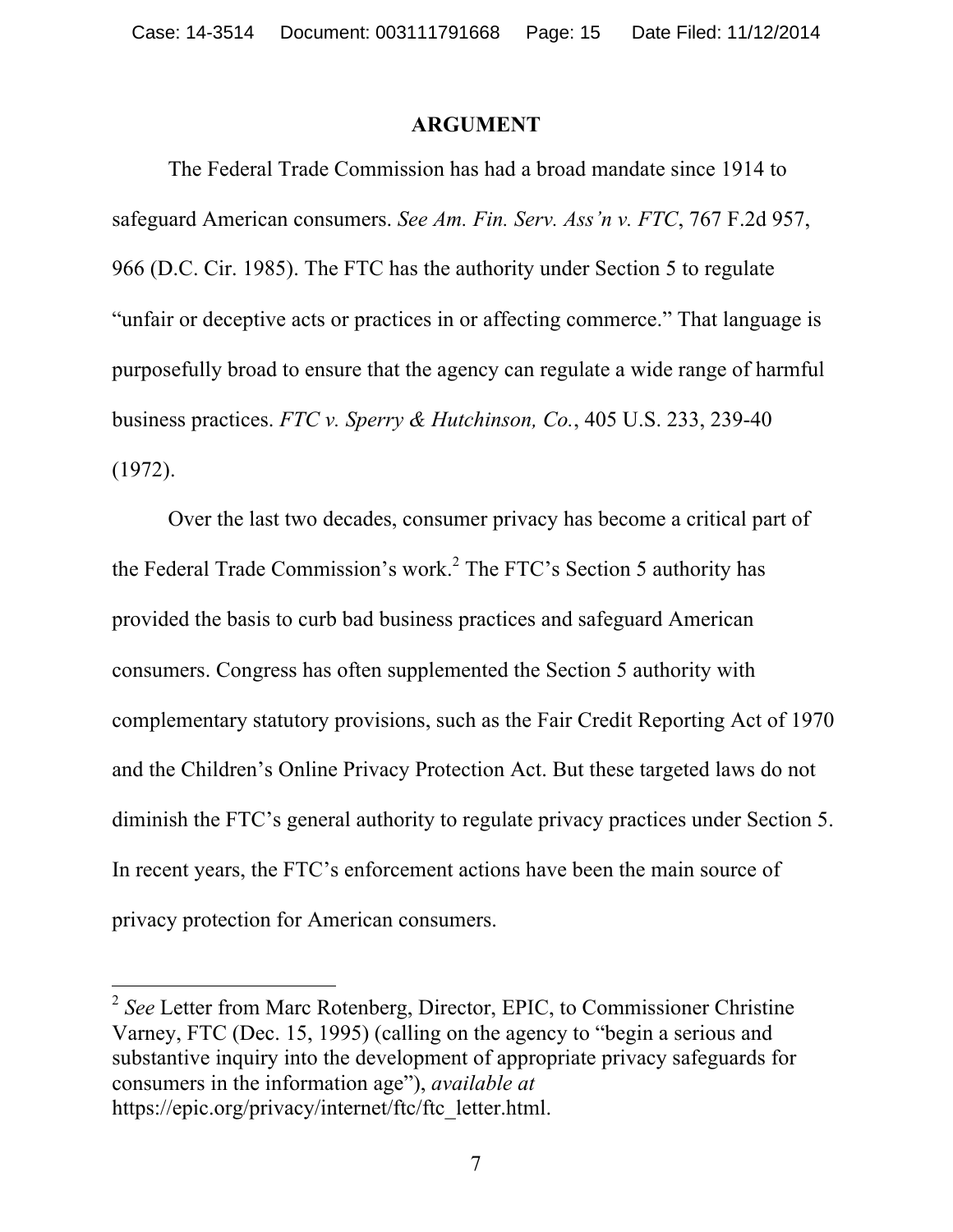Identity theft is the number one concern of American consumers. *See* Press Release, Fed. Trade Comm'n, *FTC Announces Top National Consumer Complaints for 2013* (Feb. 27, 2014). <sup>3</sup> In 2013 alone, the FTC received 290,506 identity theft complaints. *Id.* The Federal Bureau of Investigation has called identity theft is a "key priority" for Americans. FBI, *Identity Theft Overview*. 4 Without the authority to bring enforcement actions against companies that fail to safeguard sensitive consumer data, the FTC would be unable to address the primary concern of American consumers.

#### **I. Consumer Privacy Organizations Rely on the FTC to Enforce Data Protection Standards in the United States**

There is currently no comprehensive consumer privacy law in the United States. Instead, Congress has enacted a series of sector-specific rules and relied upon the FTC's broad authority to regulate privacy practices in commerce.<sup>5</sup> While other countries have government agencies dedicated to privacy enforcement, the

<sup>&</sup>lt;sup>3</sup> http://www.ftc.gov/news-events/press-releases/2014/02/ftc-announces-topnational-consumer-complaints-2013.

 $4 \text{ http://www.fbi.gov/about-us/investigate/cvber/identity-theft/identity-theff-}$ overview (last visited Nov. 12, 2014).

<sup>5</sup> *See*, *e.g.*, Health Insurance Portability and Accountability Act of 1996 (HIPAA), Pub. L. No. 104-191, §§ 261-64; Fair Credit Reporting Act of 1970 (FCRA), Pub. L. No. 91-508, §§ 1681-1681u; Children's Online Privacy Protection Act of 1998 (COPPA), Pub. L. No. 105-277, 15 U.S.C. §§ 6501-06; Family Educational Rights and Privacy Act of 1974 (FERPA), 20 U.S.C. § 1232g; Graham-Leach-Bliley Act, 15 U.S.C. § 6801.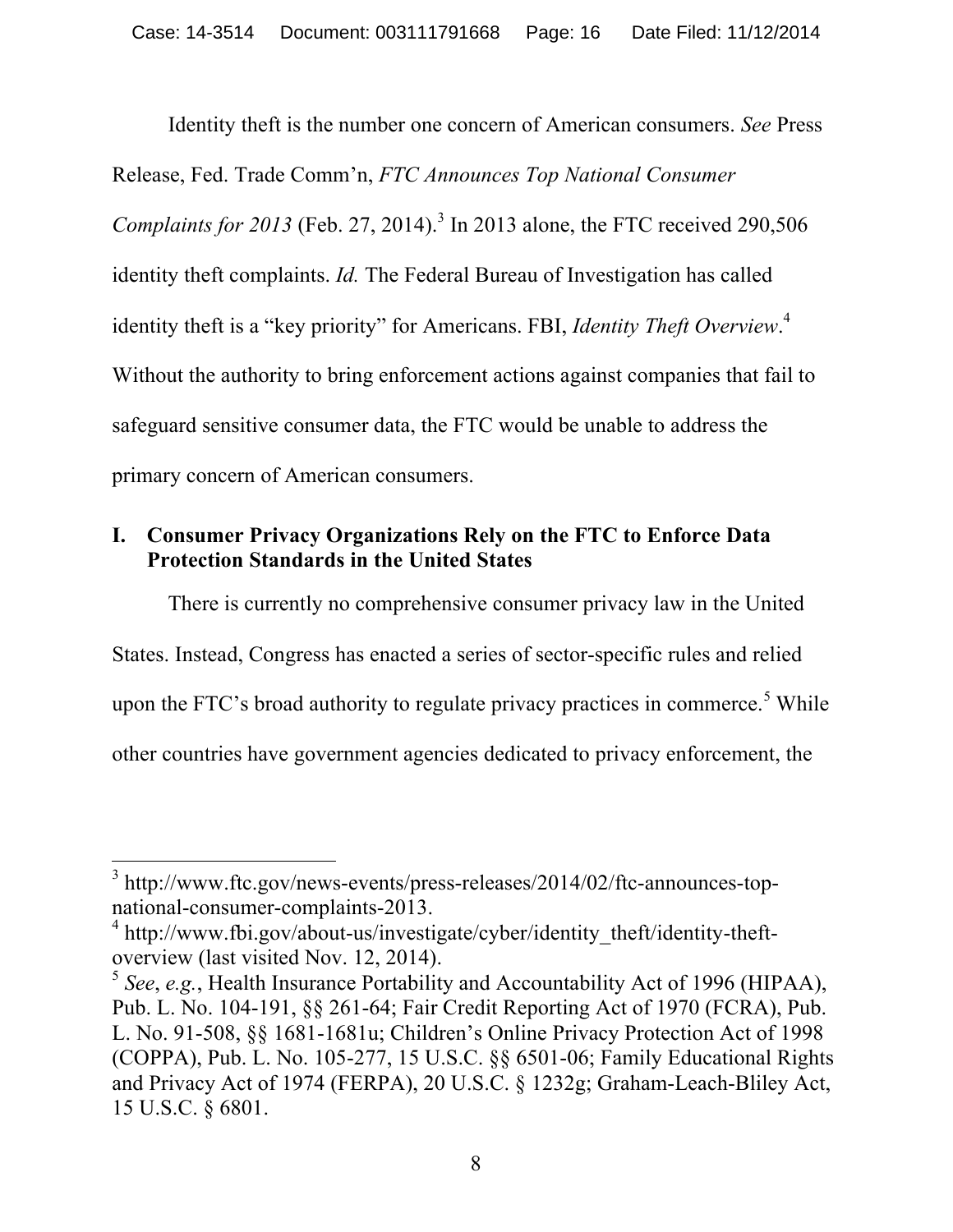United States relies on ad-hoc adjudication by several federal agencies. The FTC is the primary agency charged with protecting consumer privacy in the United States.

The problem of consumer identity theft and fraud is accelerating. According to the most recent National Crime Victimization Survey, seven percent of all Americans over the age of sixteen suffer from identity theft each year. Erika Harrell & Lynn Langton, U.S. Dep't of Justice, No. NCJ 243779, *Victims of Identity Theft, 2012* (Dec. 2013).<sup>6</sup> Nearly one third of the victims whose personal information was used for fraudulent purposes spend more than a month resolving their fraud issues. *Id*. Eighteen percent of adults have had their personal information stolen. Mary Madden, Pew Research Center, *More Online Americans Say They've Experienced a Personal Data Breach* (Apr. 14, 2014). 7

The sharp increase in the use of software that can prevent companies from gathering personal data also reflects the growing concern of Internet users that companies are unable to protect their personal information. *See* EPIC, *Online Guide to Practical Privacy Tools*. <sup>8</sup> Without the FTC's enforcement, consumers would have little ability to protect the sensitive data they entrust to others.

With the emergence of Internet-based commerce, companies collect far more information about consumers than they did two decades ago. The FTC has

 <sup>6</sup> *Available at* http://www.bjs.gov/index.cfm?ty=pbdetail&iid=4821.

 $\frac{7}{1}$  http://www.pewresearch.org/fact-tank/2014/04/14/more-online-americans-saytheyve-experienced-a-personal-data-breach.

<sup>8</sup> https://epic.org/privacy/tools.html.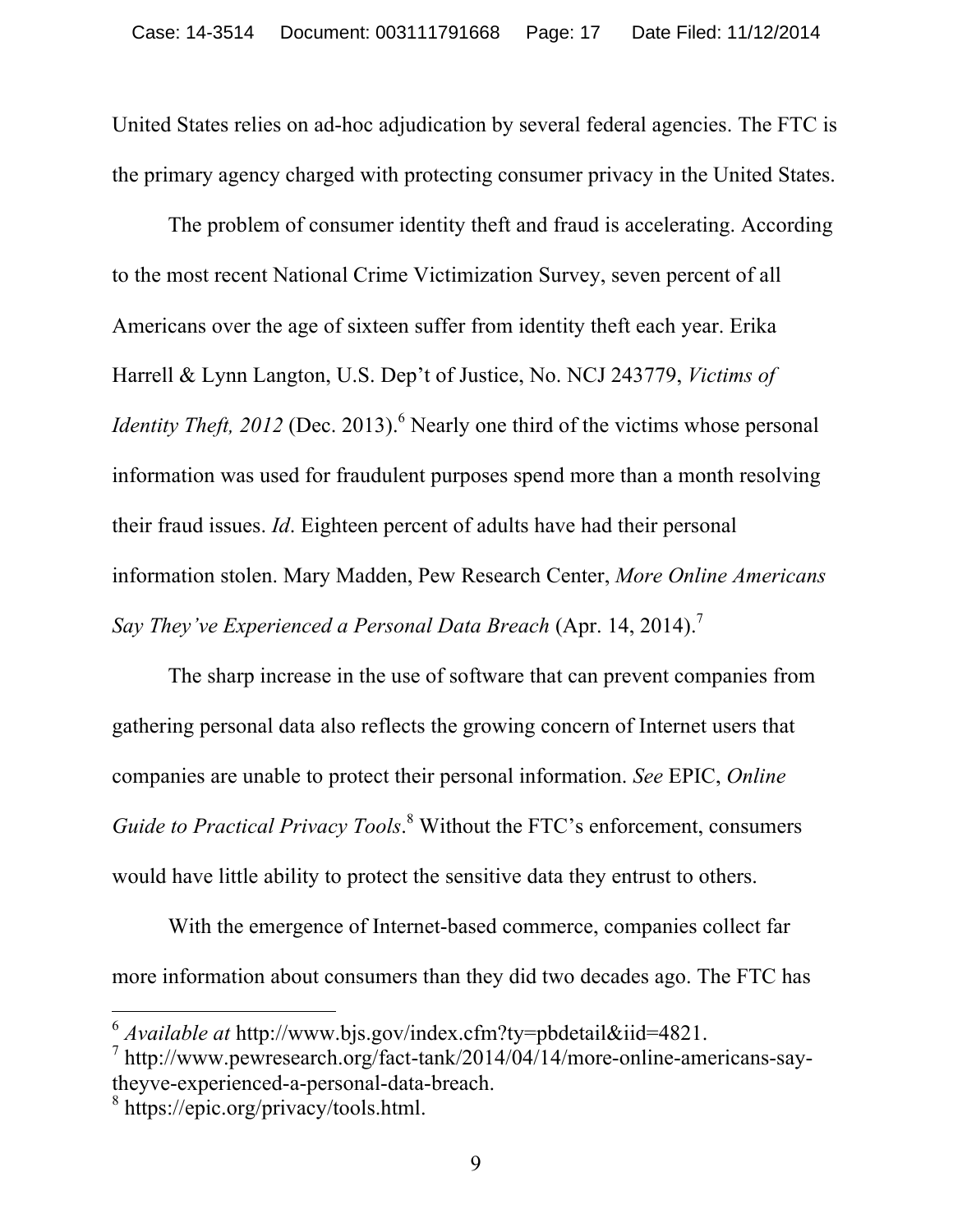used its Section 5 "deception" authority to hold companies accountable for their privacy policies, to require companies to provide notice before they disclose personal information to third parties, and to establish reasonable data security safeguards. The FTC has also used its Section 5 "unfairness" authority to prohibit companies from retroactively changing the terms of their privacy promises, to prevent improper use of collected data, and to ensure that sensitive data is adequately safeguarded.

For example, following a complaint filed by  $E\text{PIC}$ , the FTC entered into a consent decree with Snapchat, a mobile photo-sharing app that claimed to allow users to take photos that would "vanish." Snapchat, Inc., FTC File No. 132-3078, 2014 WL 1993567 (May 8, 2014). The FTC found that Snapchat did not actually delete the images from users' phones, but merely hid them; the files could be easily recovered from the phone's memory. *Id*. As a result of the FTC's action, Snapchat will be subject to 20 years of privacy audits and will be prohibited from making false claims about its privacy policies. *Id*. 10

The FTC has also found it deceptive for companies to transfer personal user information to third parties without first obtaining meaningful consent. In the Commission's 2012 settlement with Facebook, which followed from a Complaint

 $9^9$  Complaint of EPIC et al. before the FTC, In the Matter of Snapchat, Inc. (May 16, 2013), *available at* https://epic.org/privacy/ftc/EPIC-Snapchat-Complaint.pdf.  $10$  The final consent order is still pending.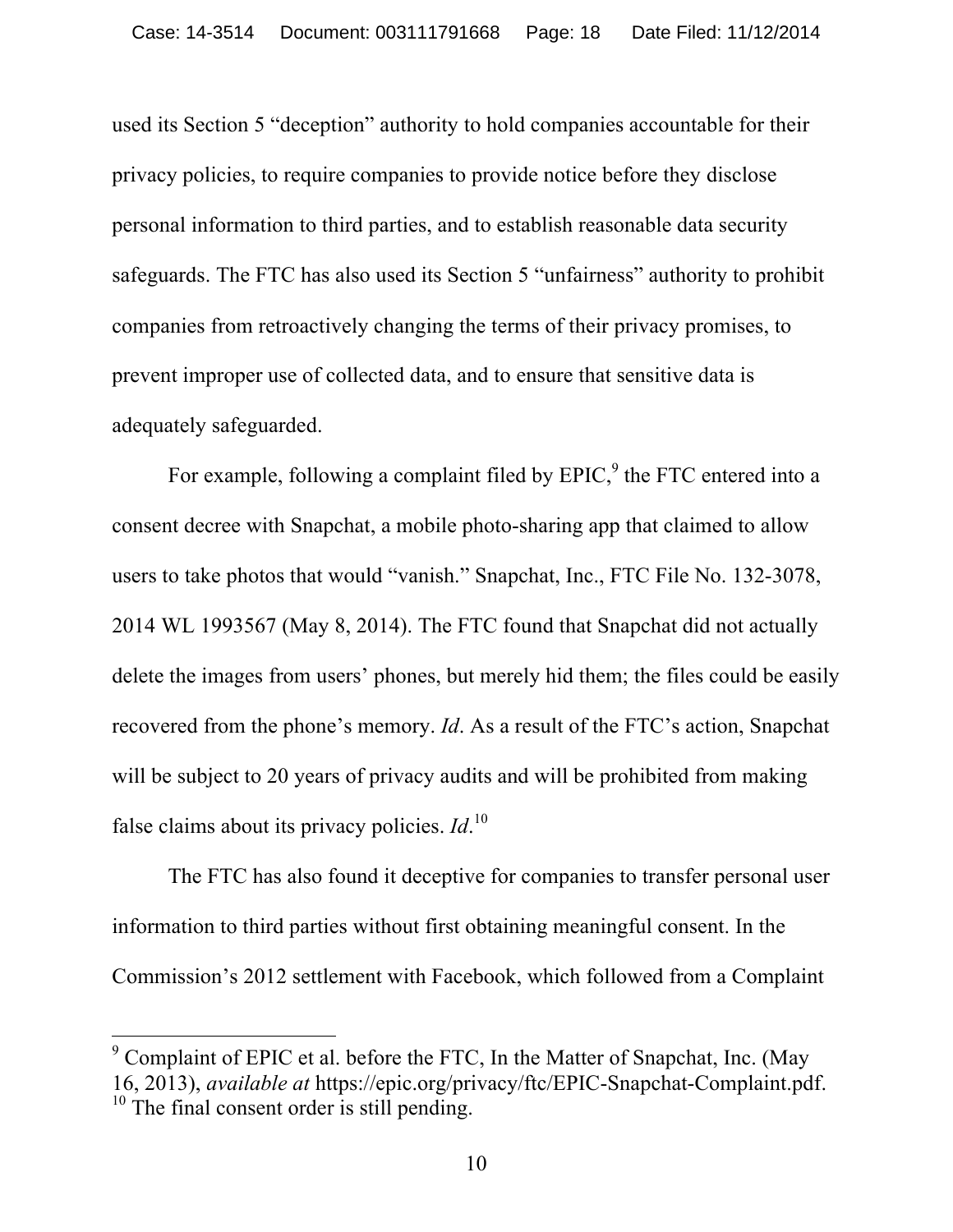filed by EPIC and a coalition of privacy and civil liberties organizations, $11$  the FTC

found that Facebook "deceived consumers by telling them they could keep their

information on Facebook private, and then repeatedly allowing it to be shared and

made public." Press Release, Fed. Trade Comm'n, *Facebook Settles FTC Charges* 

*That It Deceived Consumers By Failing To Keep Privacy Promises* (Nov. 29,

2011). Facebook agreed to a consent decree whereby it is:

- barred from making misrepresentations about the privacy or security of consumers' personal information;
- required to obtain consumers' affirmative express consent before enacting changes that override their privacy preferences;
- required to prevent anyone from accessing a user's material more than 30 days after the user has deleted his or her account;
- required to establish and maintain a comprehensive privacy program designed to address privacy risks associated with the development and management of new and existing products and services, and to protect the privacy and confidentiality of consumers' information; and
- required, within 180 days, and every two years after that for the next 20 years, to obtain independent, third-party audits certifying that it has a privacy program in place that meets or exceeds the requirements of the FTC order, and to ensure that the privacy of consumers' information is protected.

*Id*.

These FTC enforcement actions, brought under Section 5, are critically

important for consumers. After a company obtains a consumer's personal

information, the consumer no longer has the ability to limit the disclosure to third

 $11$  Complaint of EPIC et al. before the FTC, In the Matter of Facebook, Inc. (Dec. 17, 2009), *available at* https://epic.org/privacy/inrefacebook/EPIC-FacebookComplaint.pdf.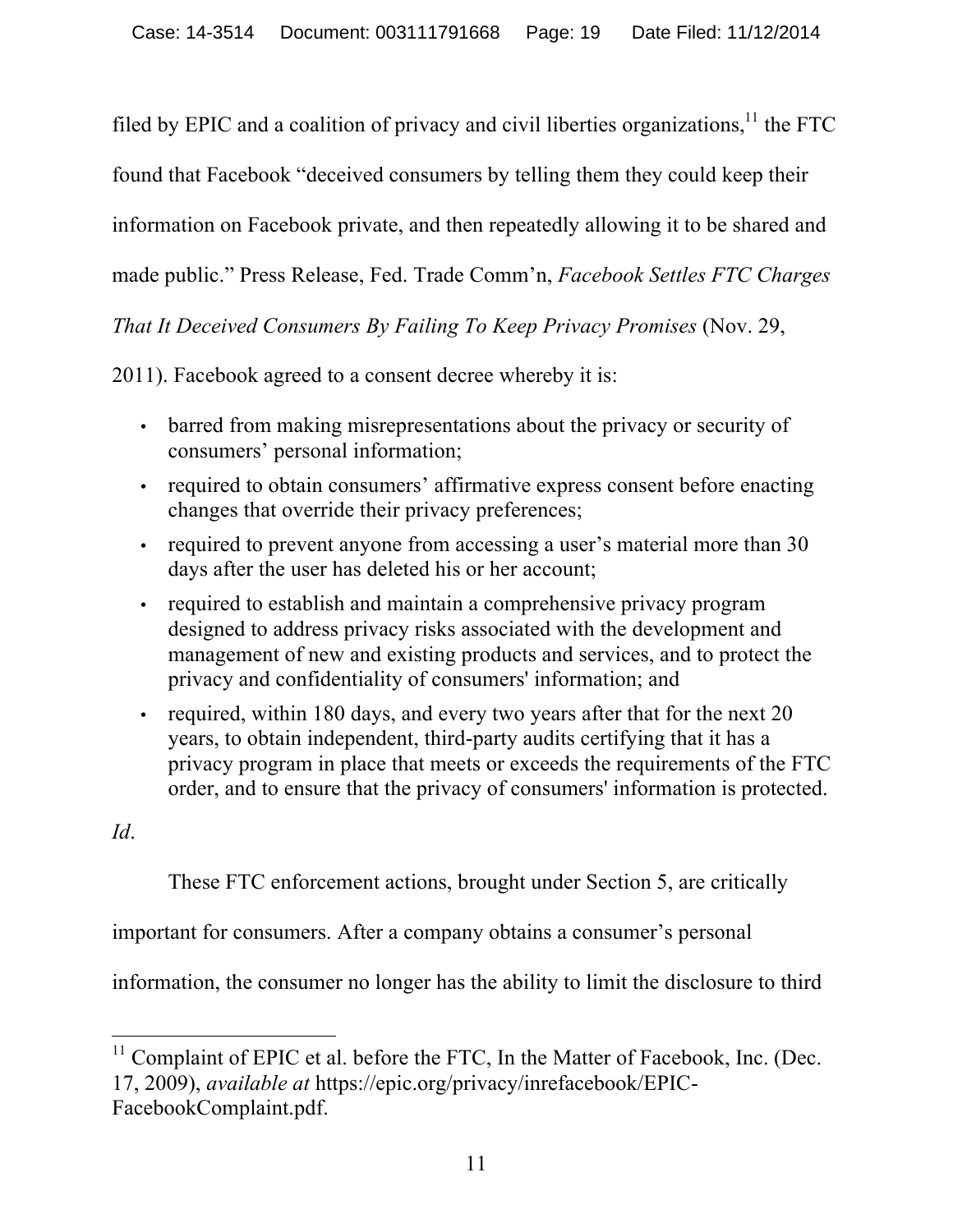parties or to ensure adequate security standards. In the 2012 Facebook case, the

FTC found that:

by designating certain user profile information publicly available that previously had been subject to privacy settings, Facebook materially changed its promises that users could keep such information private. Facebook retroactively applied these changes to personal information that it had previously collected from users, without their informed consent. . . .This practice constitutes an unfair act or practice.

Facebook, Inc., FTC No. C-4365, 2012 WL 3518628, at \*6 (July 27, 2012).

Consumers face unique risks when they use online services. Companies now collect vast amounts of personal information, from pages viewed and searches made, to credit card numbers, bank account information, and even social security numbers and location information. Consumers may expect that the data is gathered for a narrow purpose associated with a particular service, but once the data is in the possession of the company the consumer loses any meaningful ability to limit its use.

One particularly vivid example is Google's collapse of privacy policies in 2012, which allowed the company to merge user data across dozens of distinct services, well beyond what users initially agreed to. Google simply changed the terms of service for several hundred million users of more than sixty Google services, including Gmail, Google+, YouTube, and the Android mobile operating

12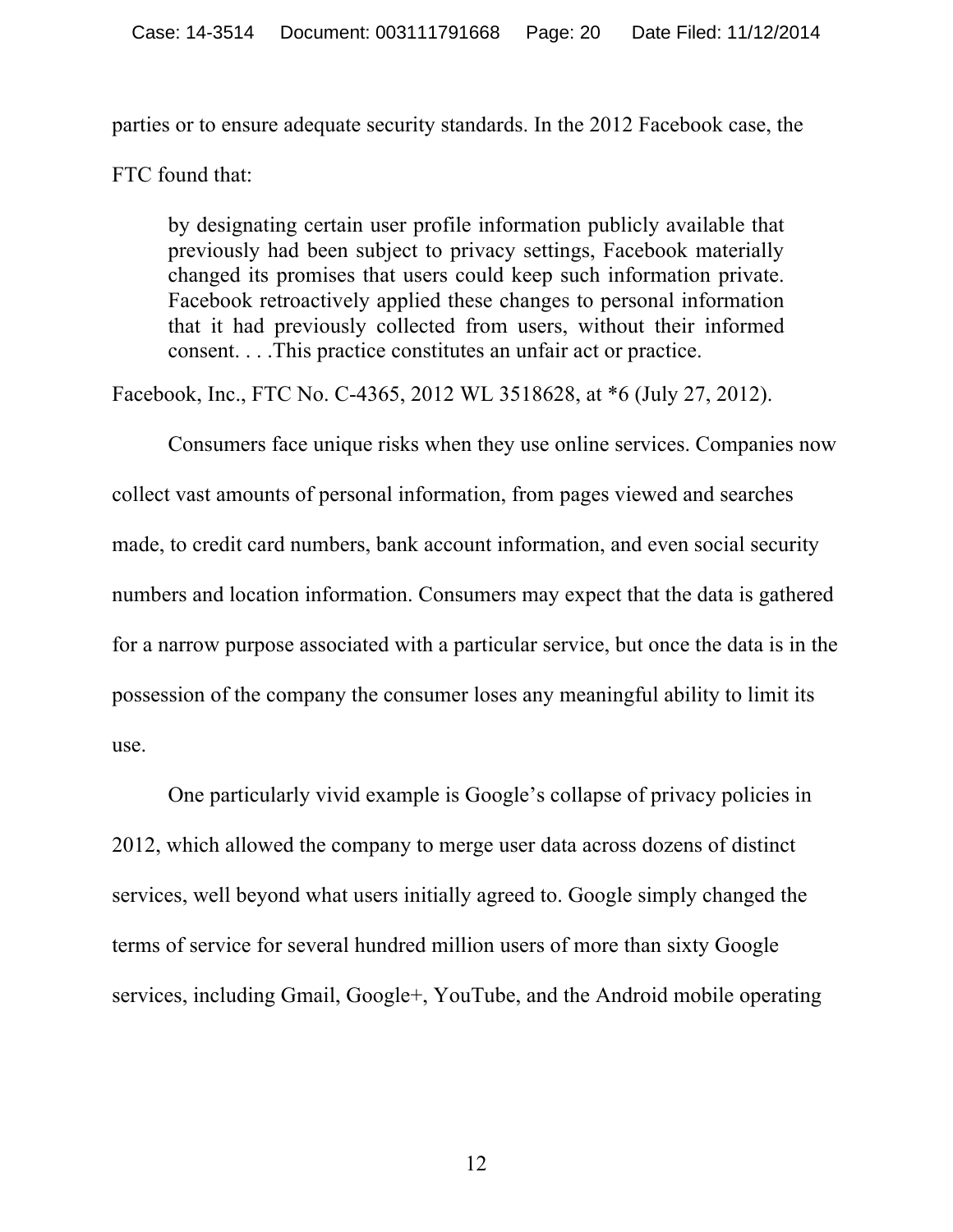system. *Updating our Privacy Policies and Terms of Service*, The Google Blog  $($ Jan. 24, 2012).<sup>12</sup>

#### **II. Data Breaches Impose Enormous Costs on Consumers and Businesses**

Data security enforcement by the FTC is increasingly important because corporate data breaches cause substantial harm to consumers and businesses. Data breaches expose billions of sensitive records are exposed every year, putting consumers at risk of identity theft and credit card fraud. Fraud also produces longterm damage to consumer credit and requires expensive monitoring services.<sup>13</sup> This makes data security one of the most important regulatory priorities for the FTC today.

## **A. Data Breaches Cause Hundreds of Millions of Dollars in Damage Every Year**

Last year the cost of credit card fraud in the United States grew to \$7.1 billion, at least \$500 million of which was attributable to "[r]ecord-breaking data breaches at major retailers." John Heggestuen, *The US Sees More Money Lost to Credit Card Fraud Than the Rest of the World Combined*, Business Insider (Mar.

<sup>&</sup>lt;sup>12</sup> http://googleblog.blogspot.com/2012/01/updating-our-privacy-policies-andterms.html.

<sup>13</sup> *See generally* Fed. Trade Comm'n, *Identity Theft*,

http://www.consumer.ftc.gov/features/feature-0014-identity-theft (last visited Nov. 12, 2014).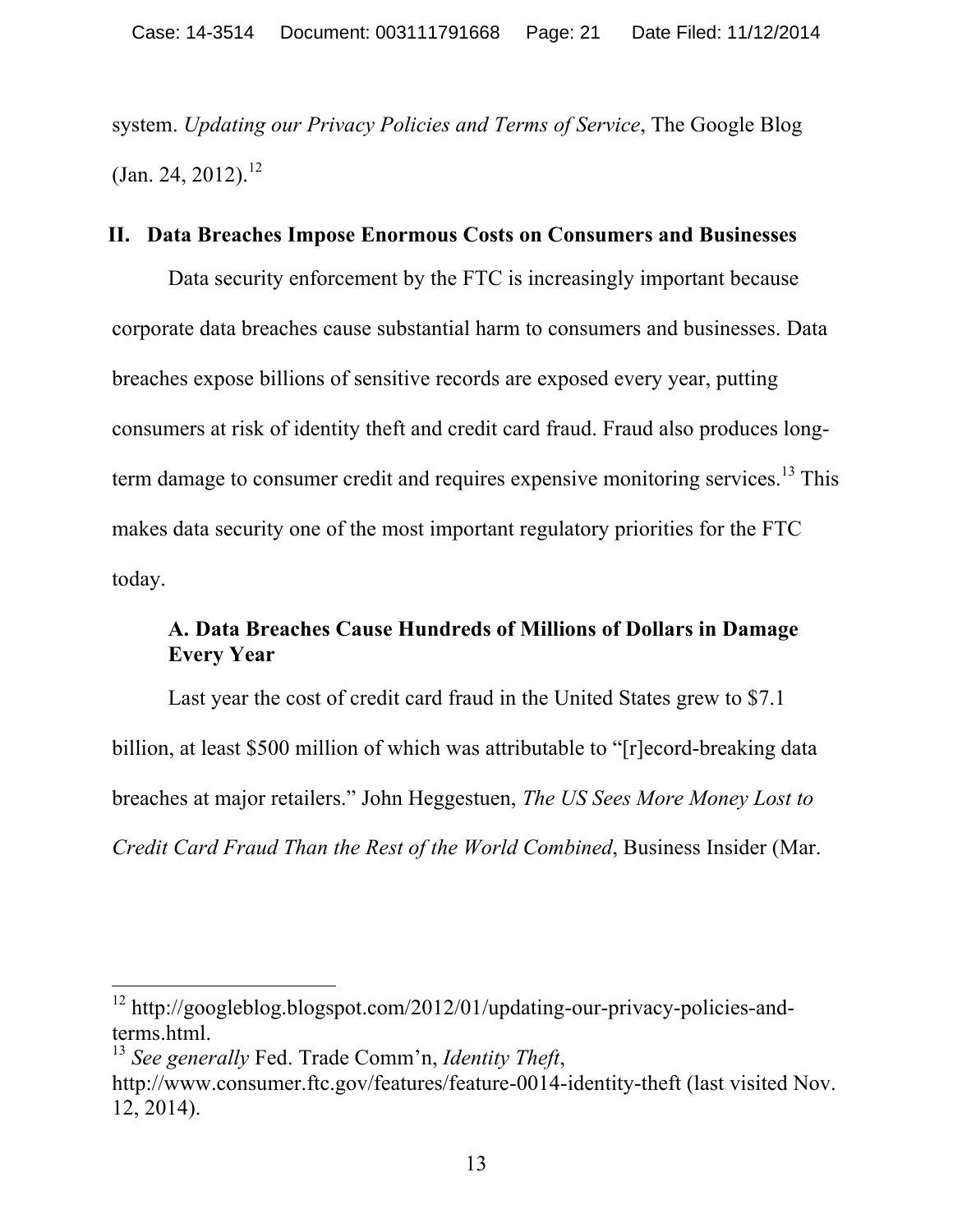5, 2014).<sup>14</sup> Surveys indicate that more than forty percent of Americans have "experienced some form of payment card fraud in the last five years." *Skimming Off the Top*, The Economist, Feb. 5, 2014.<sup>15</sup> Data breaches were "one of the main sources of fraud last year," and a recent report found that "one in three people who received notifications of a data breach" have discovered that they were subject to fraud. Blake Ellis, *Identity Fraud Hits New Victim Every Two Seconds*, CNN Money (Feb. 6, 2014).<sup>16</sup> The costs of these breaches have increased exponentially over the last few decades.

In 1974 the Chamber of Commerce estimated that computer crime cost the country over \$100 million. U.S. Chamber of Commerce, *A Handbook On White Collar Crime* 4-6 (1974). Today that number could be over \$100 billion, almost half a percentage of the total United States GDP. *See* Ctr. for Strategic and Int'l Studies, *Net Losses: Estimating the Global Cost of Cybercrime - Economic Impact*  of Cybercrime II 21 (2014).<sup>17</sup> One annual report, incorporating statistics from a broad spectrum of companies and law enforcement agencies, estimated that the number of data breaches per year increased from roughly 100 to over 1,000

 <sup>14</sup> http://www.businessinsider.com/the-us-accounts-for-over-half-of-globalpayment-card-fraud-sai-2014-3.

<sup>15</sup> *Available at* http://www.economist.com/news/finance-andeconomics/21596547-why-america-has-such-high-rate-payment-card-fraudskimming-top.

<sup>16</sup> http://money.cnn.com/2014/02/06/pf/identity-fraud/.

<sup>17</sup> *Available at* http://www.mcafee.com/us/resources/reports/rp-economic-impactcybercrime2.pdf.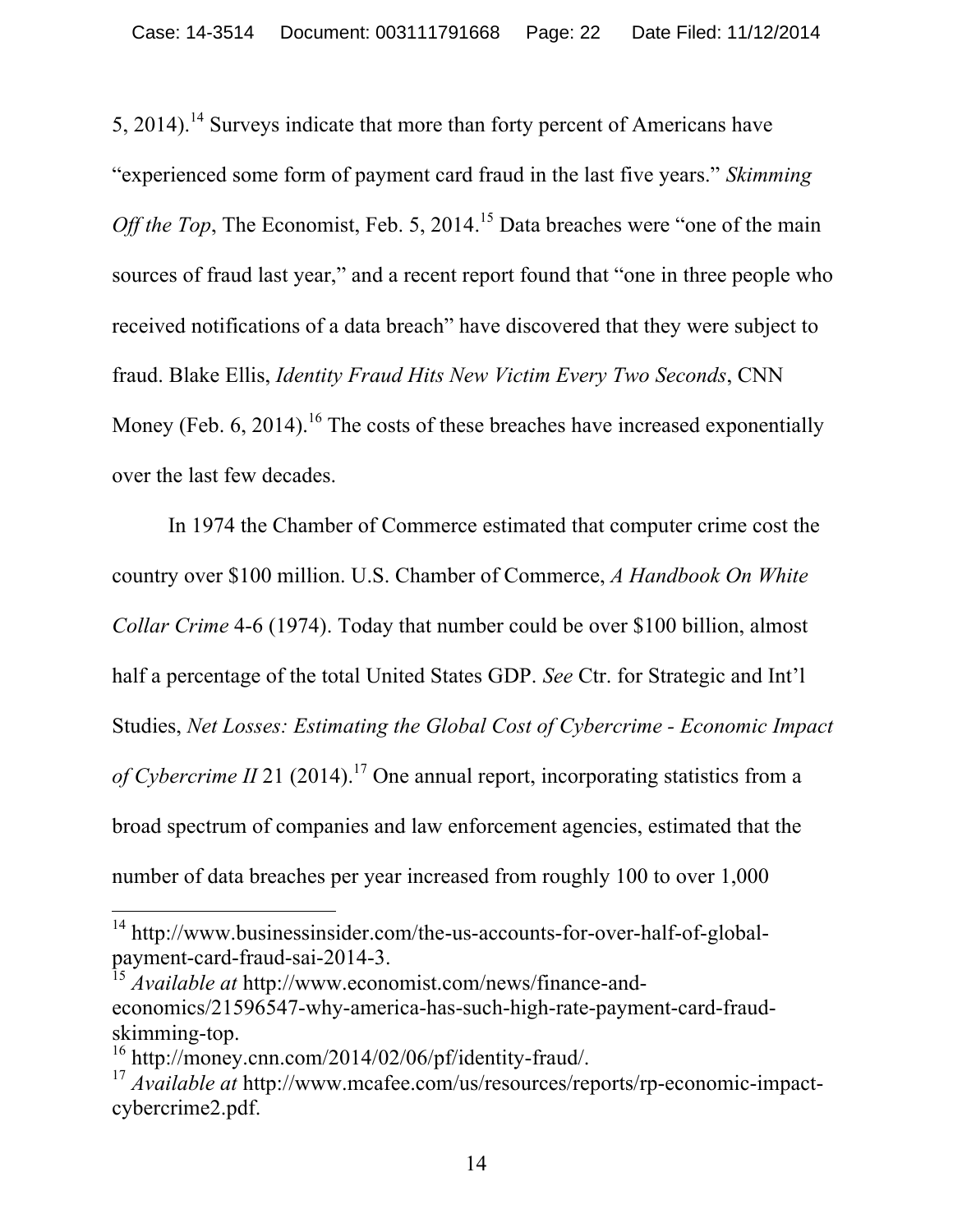between 2004 and 2013. Verizon Enterprise Solutions, *2014 Data Breach Investigations Report* 8 (2014) [hereinafter *Verizon Report*].<sup>18</sup>

Financial losses due to personal identity theft totaled \$24.7 billion in 2012, over \$10 billion more than the losses attributed to all other property crimes. *Victims of Identity Theft, 2012* at 4. And these figures do not reflect the fraud and identity theft resulting from major data breaches over the last year. In May of 2014 it was estimated that the personal information of 110 million Americans–roughly half of the nation's adults–had been exposed in the prior year. Jose Pagliery, *Half of American Adults Hacked This Year*, CNN Money (May 28, 2014). 19

#### **B. Recent Breaches Have Impacted Tens of Millions of Consumers**

Data breaches are increasing in both frequency and impact. Computer criminals infiltrate corporate networks to obtain credit card details and bank account information in much larger data sets than in the past. A single breach can expose the identities of tens of millions of individuals. Many of these breaches were the result lax data security practices and led to fraudulent charges on consumer credit cards.

In 2013, there were eight "mega breaches," a breach "that resulted in the *personal details of at least 10 million identities being exposed in an individual* 

<sup>&</sup>lt;sup>18</sup> *Available at* http://www.verizonenterprise.com/DBIR/2014/reports/rp Verizon-DBIR-2014\_en\_xg.pdf.

<sup>&</sup>lt;sup>19</sup> http://money.cnn.com/2014/05/28/technology/security/hack-data-breach.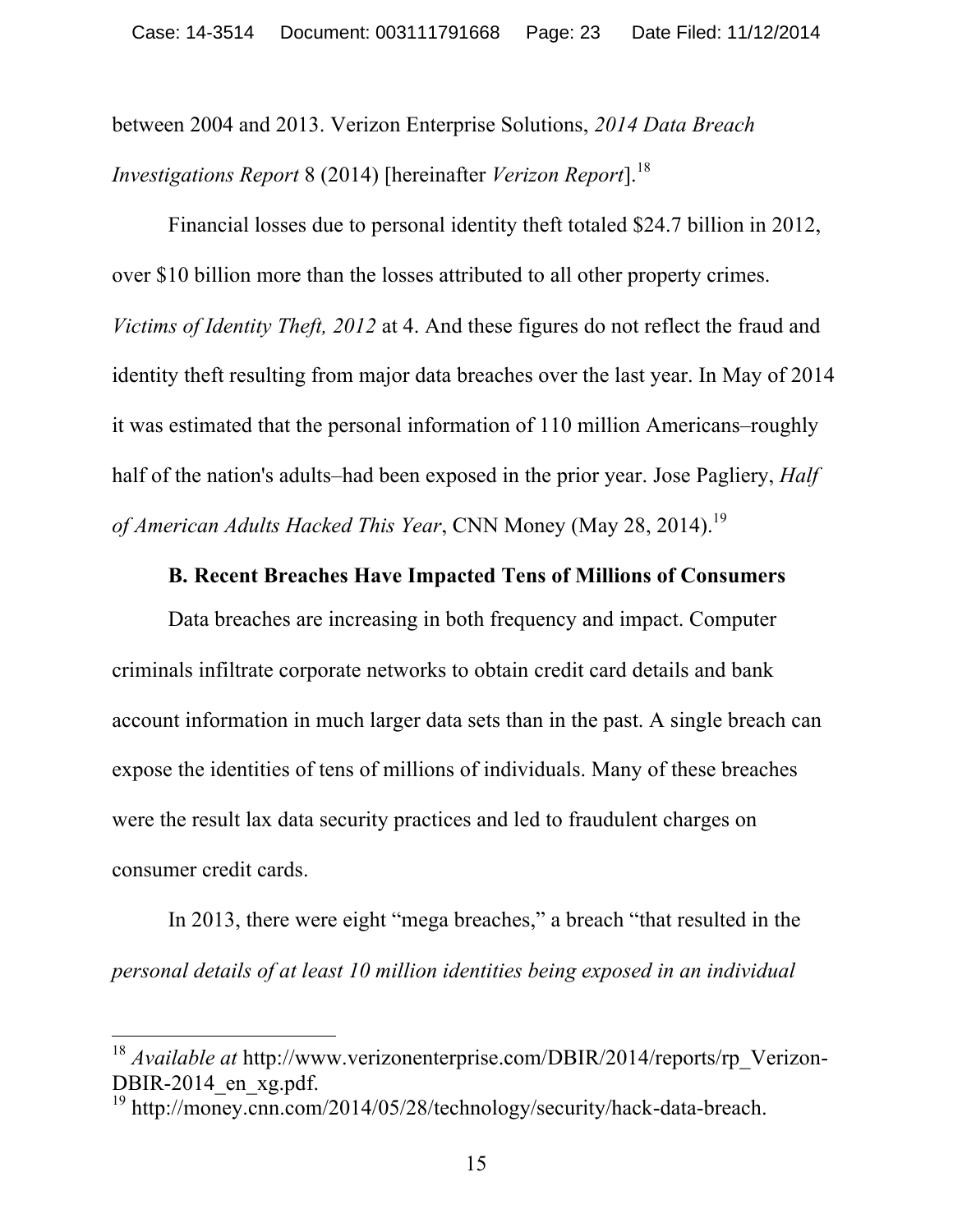*incident*." Symantec, *Internet Security Threat Report* 12 (2014) (emphasis added).<sup>20</sup> These mega breaches exposed hundreds of millions of records, including names, birth dates, social security numbers, addresses, medical records, phone numbers, financial information, e-mail addresses, user names and passwords, and insurance information. *Id*. Companies may be the targets of the attack but "[u]ltimately, consumers are the real victims of data breaches, as they face many serious risks as a result of this cybercrime." *Id*. at 42.

Breaches over the past year have imposed severe financial harm on consumers. *See*, *e.g.*, John Vomhof Jr., *Target's Data Breach Fraud Cost Could Top \$1 Billion*, Charlotte Bus. J. (Feb. 23, 2014) (estimating fraudulent charges of between \$1.4 billion and \$2.2 billion resulting from the Target data breach);<sup>21</sup> Elizabeth Weise, *Massive Data Breaches: Where They Lead is Surprising*, USA Today (Oct. 3, 2014) (citing examples of several small financial institutions that have already seen more than \$100,000 in fraudulent transactions resulting from the Home Depot breach); Robin Sidel, *Fraudulent Transactions Surface in Wake of Home Depot Breach*, Wall St. J. (Sep. 23, 2014) (same).<sup>22</sup> Experts have also

 <sup>20</sup> *Available at* 

http://www.symantec.com/content/en/us/enterprise/other\_resources/bistr\_main\_report\_v19\_21291018.en-us.pdf.

<sup>&</sup>lt;sup>21</sup> http://www.bizjournals.com/charlotte/news/2014/02/03/targets-data-breachfraud-cost-could-top-1-billion.html.

<sup>&</sup>lt;sup>22</sup> http://online.wsj.com/articles/fraudulent-transactions-surface-in-wake-of-homedepot-breach-1411506081.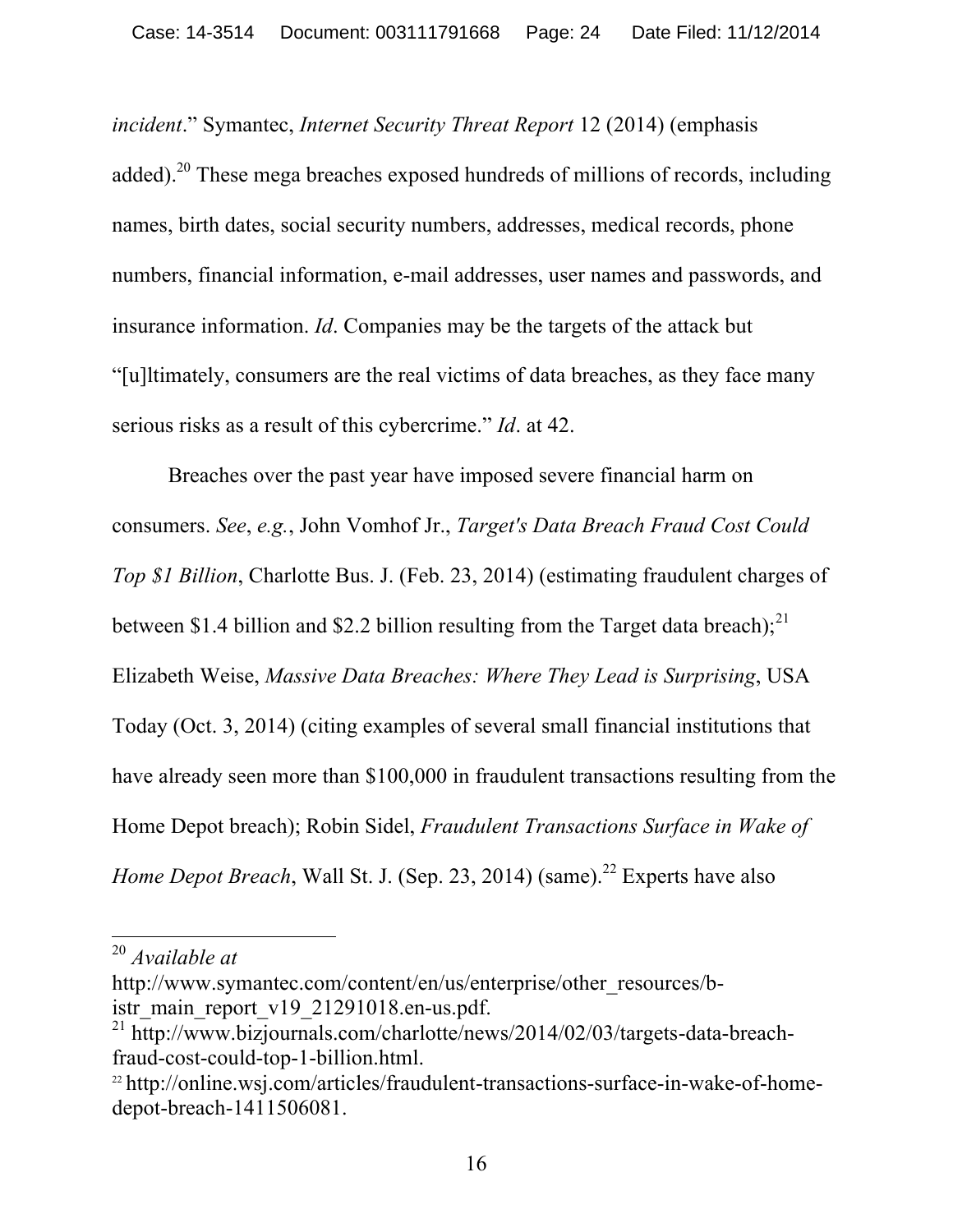warned that the recent JP Morgan breach could lead to years of fraud at the consumers' expense. Jim Finkle & Karen Freifeld, *States Probe JPMorgan Chase as Hack Seen Fueling Fraud*, Reuters (Oct. 3, 2014). 23

The most extreme breaches over the last year include credit card breaches at major retailers and exposure of user information at large Internet service providers. Up to 110 million people, about a third of the U.S. population, had sensitive information stolen from Target between November 27 and December 15, 2013. Grant Gross, *Update: Breach Exposes Data on 110 Million Customers, Target Now Says*, Computer World (Jan. 10, 2014); <sup>24</sup> *see also* Paul Ziobro & Danny Yadron*, Target Now Says 70 Million People Hit in Data Breach*, Wall St. J. (Jan. 10, 2014). <sup>25</sup> The data breach exposed customer names, credit and debit card numbers, card expiration dates, and CVVs (card verification values). *Id*. A result of a recent breach at Neiman Marcus may have compromised one million customer credit cards between mid-July to late October of 2013. Andrew Harris, *Neiman Marcus Sued Over Customer Credit Card Data Breach*, Bloomberg (Mar. 13,

 

<sup>&</sup>lt;sup>23</sup> http://www.reuters.com/article/2014/10/03/us-jpmorgan-cybersecurityidUSKCN0HS1ST20141003.

<sup>&</sup>lt;sup>24</sup> http://www.computerworld.com/article/2487587/cybercrime-hacking/update-breach-exposes-data-on-110-million-customers--target-now-says.html. 25

http://online.wsj.com/articles/SB1000142405270230375440457931223254639246 4.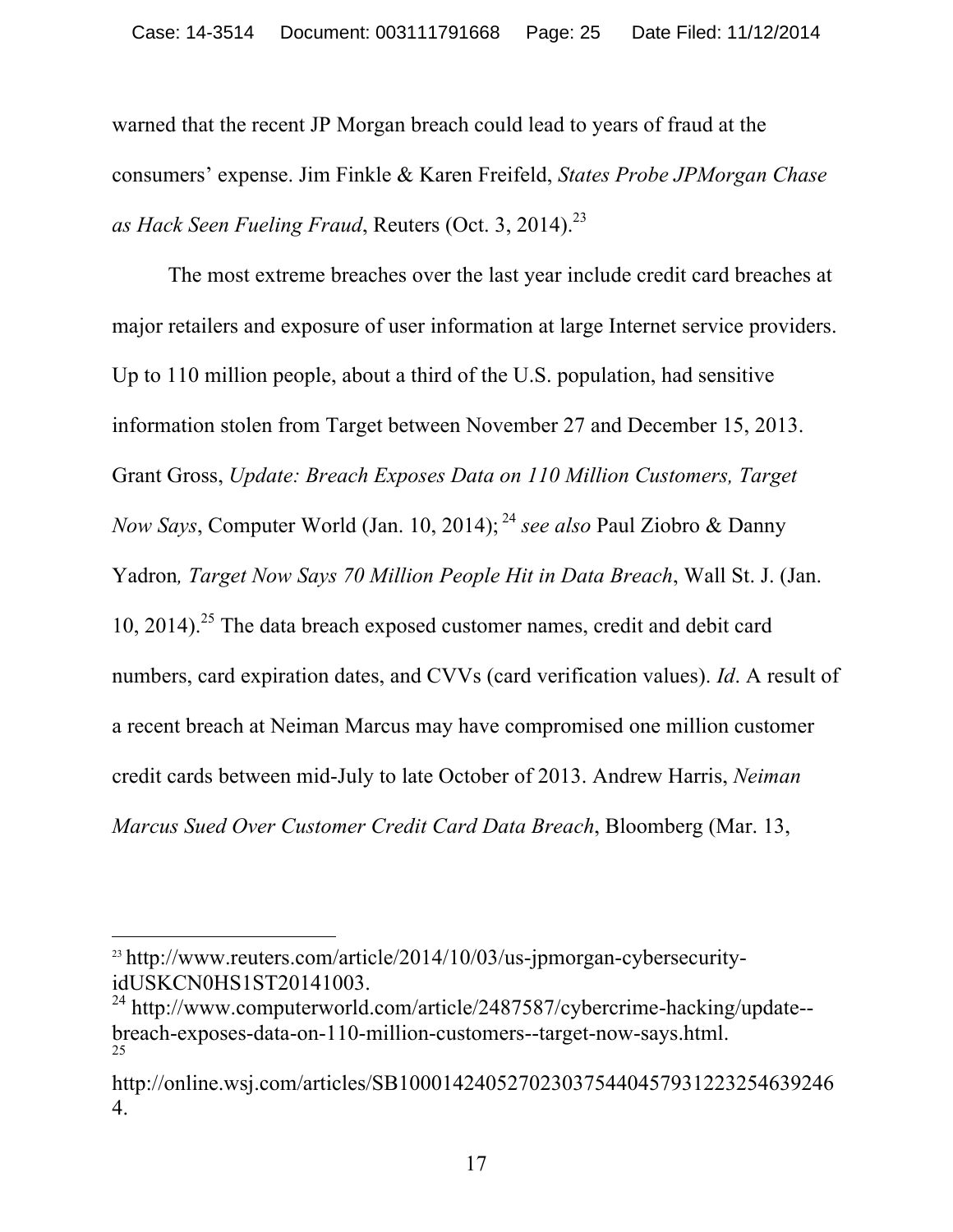$2014$ ).<sup>26</sup> More than three million Michael's customers had their credit card information exposed during an eight-month period during 2013. Amrita Jayakumar, *Michaels Says 3 Million Customers Hit by Data Breach*, Wash. Post (Apr. 19, 2014).<sup>27</sup> And more than sixty million Home Depot customers' card numbers were exposed over five months due to a data security failure. Robin Sidel, *Home Depot's 56 Million Card Breach Bigger Than Target's*, Wall St. J. (Sep. 18,  $2014$ <sup>28</sup>

In simple terms, data security is one of the top concerns of American consumers. The problem is bad and it is getting worse.

### **III. The FTC's Enforcement Actions Are Necessary to Ensure That Companies Adopt Sufficient Data Privacy and Security Safeguards**

The FTC has long recognized that lax data security practices can lead to significant consumer harm. To curb such practices, the FTC has brought enforcement actions against companies who fail to adequately protect sensitive data. The FTC has already settled more than 50 data security cases arising out of its investigations. As a result, the FTC has developed expertise in detecting the greatest data security risks to American consumers. The FTC's enforcement

 <sup>26</sup> http://www.bloomberg.com/news/2014-03-12/neiman-marcus-sued-overcustomer-credit-card-data-breach.html.

<sup>27</sup> http://www.washingtonpost.com/business/economy/michaels-says-nearly-3 million-customers-hit-by-data-breach/2014/04/18/3074e432-c6fc-11e3-8b9a-8e0977a24aeb\_story.html.

<sup>28</sup> http://online.wsj.com/articles/home-depot-breach-bigger-than-targets-1411073571.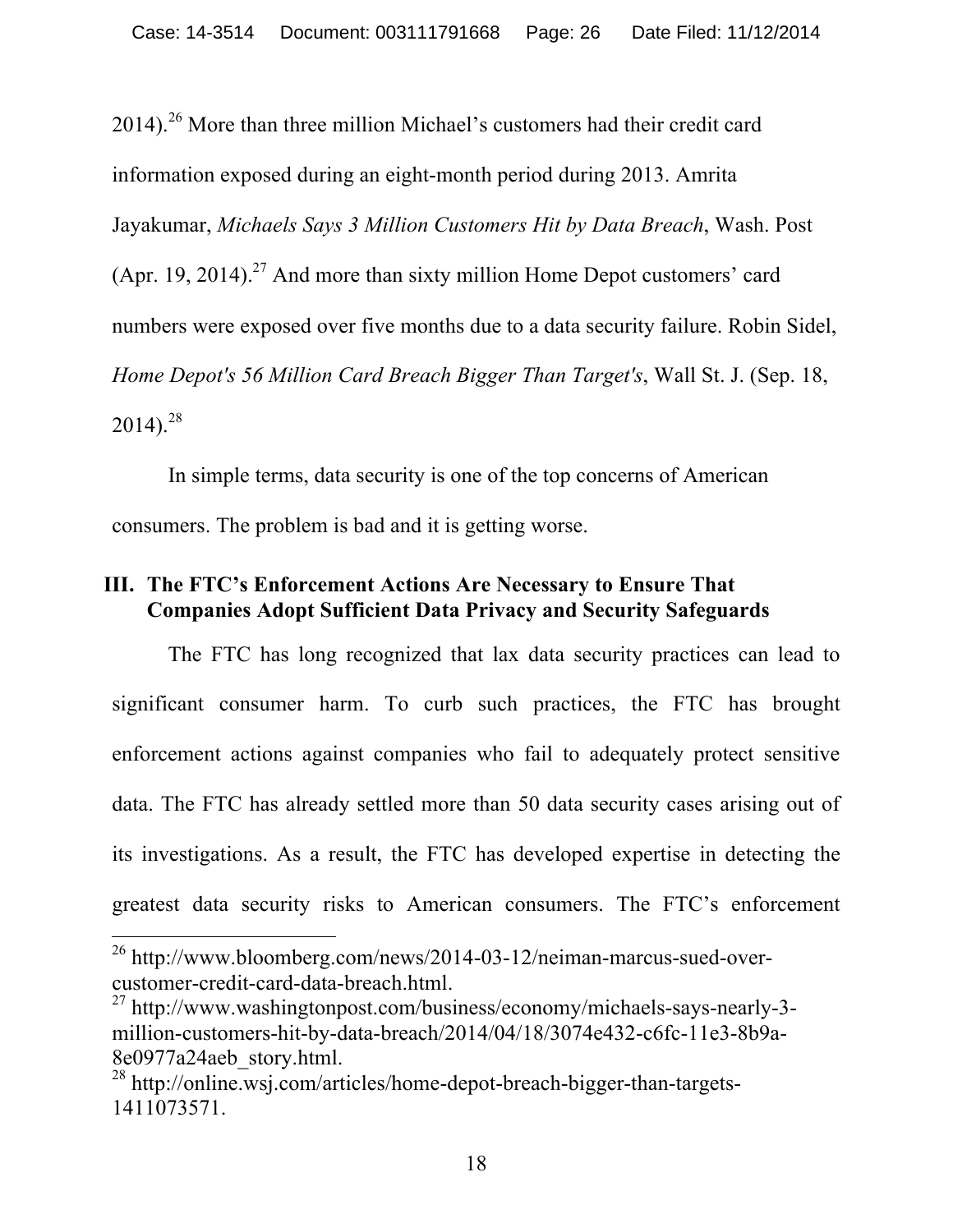actions have focused on three different data security problems: the failure to secure internal networks, the failure to encrypt sensitive data, and the failure to screen and monitor third party access.

The FTC has brought many actions against companies for failure to encrypt sensitive customer data. These companies left their networks vulnerable to attacks and stored sensitive information about consumers in plaintext. The criminals who accessed the unsecured networks could also access the sensitive information stored in the databases. Some companies left their networks vulnerable to SQL injections and stored sensitive consumer information in clear readable text. *See*, *e.g.*, Life is Good, Inc., FTC No. C-4218, 2008 WL 1839971 (Apr. 16, 2008), Genica Corp., FTC No. C-4252, 2009 WL 783713 (Mar. 16, 2009), Stipulated Final Judgment, *United States v. ValueClick, Inc.*, No. 08-1711 (C.D. Cal. Mar. 17, 2008). Other companies failed to physically secure their systems, and allowed hard drives containing sensitive customer information to be stolen. *See, e.g.,* Accretive Health, Inc., FTC No. C-4432, 2014 WL 726603 (Feb. 5, 2014). One company failed to use a secure File Transfer Protocol, making sensitive health data easily accessible by any search engine. *See* GMR Transcription Servs., Inc., FTC No. C-4482, 2014 WL 4252393 (Aug. 14, 2014).

The Commission has also brought actions against companies that claimed to protect sensitive consumer data, but failed to use basic encryption tools. *See, e.g.,*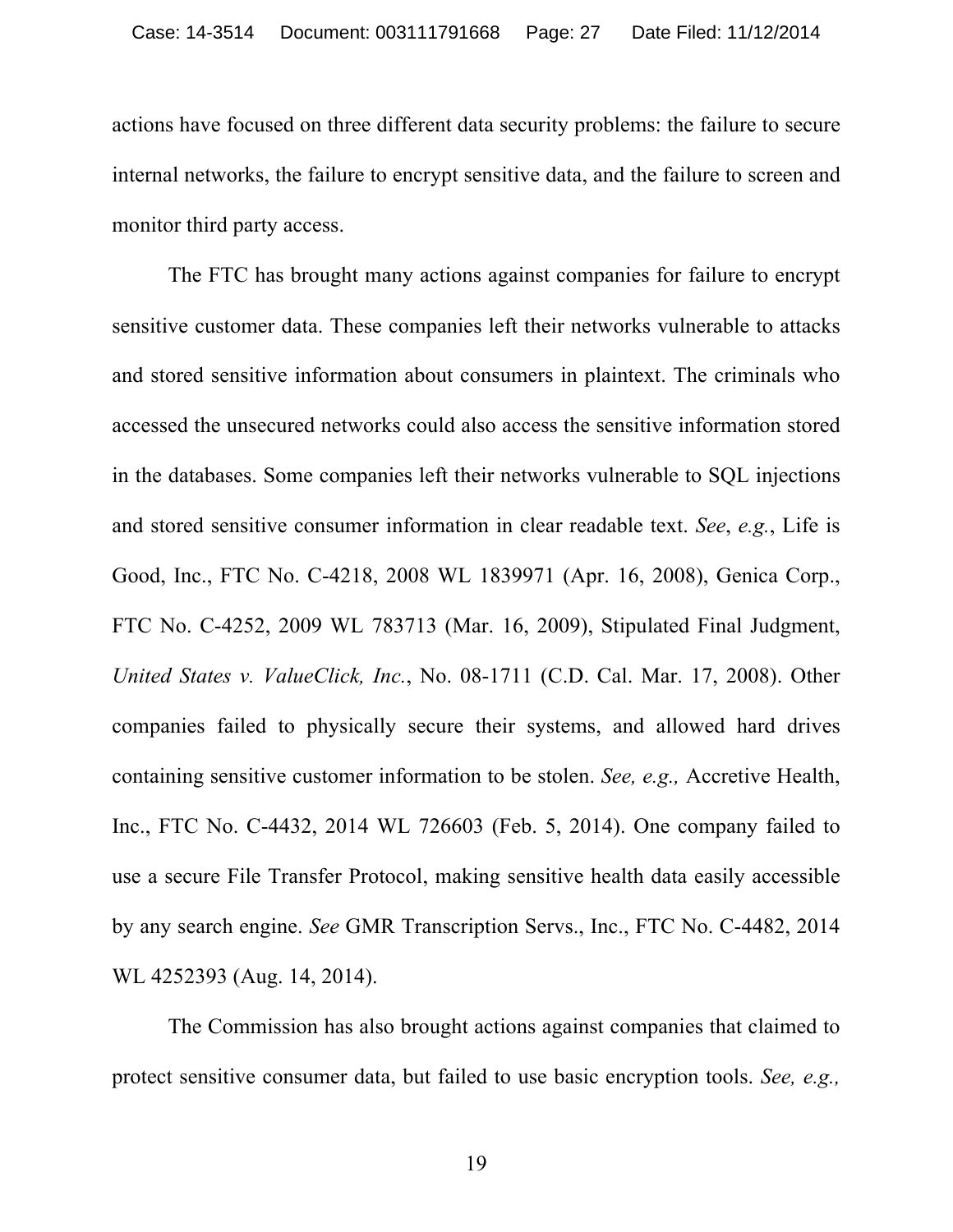Upromise, Inc., FTC No. C-4351, 2012 WL 1225058 (Mar. 27, 2014); Ceridian Corp., 151 F.T.C. 514 (2011); Stipulated Final Judgment, *FTC v. Lifelock, Inc.*, No. 10-1793 (D. Ariz. Feb. 23, 2010).<sup>29</sup> In one notable case, a company not only stored sensitive consumer data in plaintext, but also transmitted the data over an unsecured network. *See* Compete, Inc., 155 F.T.C. 264 (2013).

The FTC has also brought "deception" actions against companies that failed to properly limit and monitor third party access to their customer data. Some companies failed to authenticate user credentials, so that sensitive consumer data was transmitted to unintended recipients. *See, e.g.,* Snapchat, Inc., FTC File No. 132-3078, 2014 WL 1993567 (May 8, 2014) (final consent order currently pending); Stipulated Final Judgment, *United States v. Rental Research Servs., Inc.*, No. 09-524 (D. Minn. Mar. 6, 2009). Other companies transmitted consumer data to an intended recipient without obtaining consumers' consent. *See, e.g.,* Goal Financial, LLC, FTC No. C-4216, 2008 WL 1779208 (Apr. 9, 2008). And still other companies failed to adequately audit and secure their sensitive databases after they learned they had been hacked. *See* Reed Elsevier, Inc., FTC No. C-4226, 2008 WL 3150420 (July 29, 2008).

 <sup>29</sup> *Available at*

http://www.ftc.gov/sites/default/files/documents/cases/2010/03/100309lifelockstip. pdf.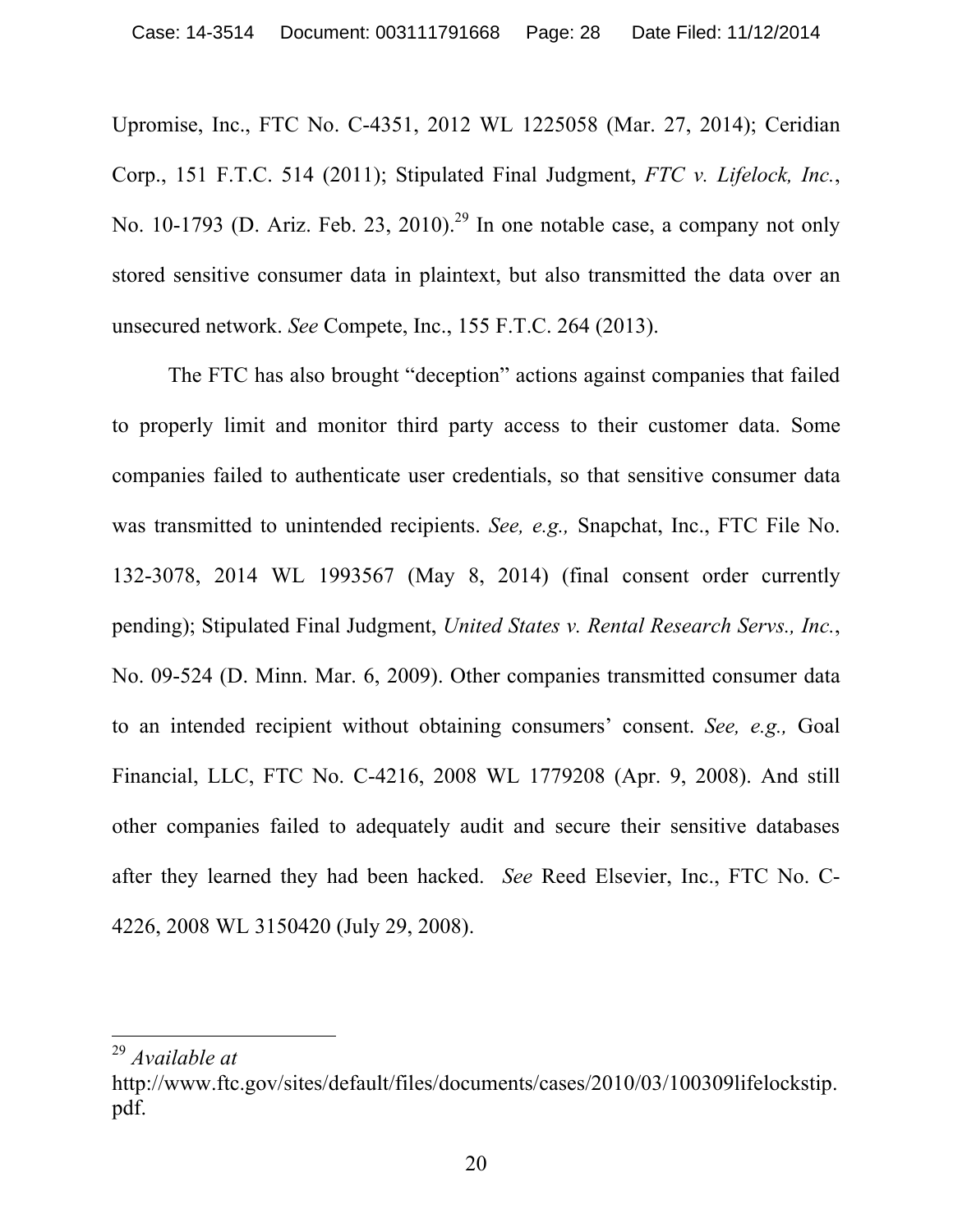Finally, the Commission has investigated several companies that granted permissions to software developers and data resellers without verifying the third parties' data security practices. For instance, in Premier Capital Lending, Inc., FTC No. C-4241, 2008 WL 5266769 (Dec. 10, 2008), a financial data broker allowed home real estate sellers to access the company's database without ensuring that the seller had secured its own networks. When a seller's network was subsequently attacked, the criminal gained access to the data broker's database. And in HTC America, Inc., FTC No. C-4406, 2013 WL 3477025 (June 23, 2013), the manufacturer of Android-based mobile phones delivered cellular devices containing programming flaws that allowed third-party applications to bypass Android's permission-based security model.

In response to the FTC's enforcement efforts, companies have entered into consent decrees and agreed to a range of remedial measures to prevent future data breaches.

For example, companies have agreed to establish and maintain comprehensive data security programs and submit to security audits by independent auditors. *See*, *e.g.*, Foru Int'l Corp., FTC No. C-4457, 2014 WL 2142612 (May 8, 2014); James B. Nutter & Co., FTC No. C-4258, 2009 WL 1818012 (June 12, 2009). Others have agreed to designate an employee responsible for data security programs and to conduct regular risk assessments. *See*, *e.g.*,

21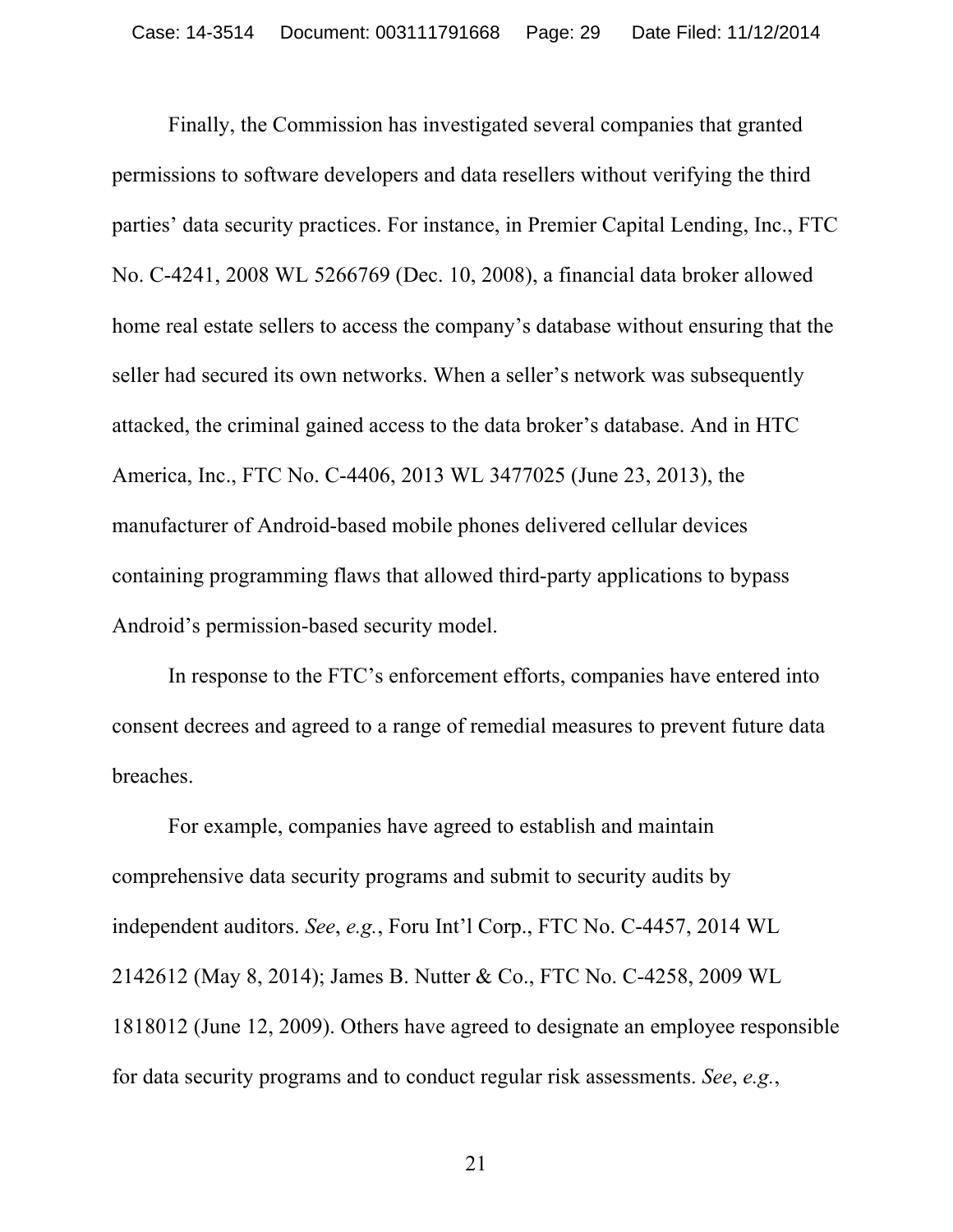Fajilan and Associates, Inc., 152 F.T.C. 389 (2011); ACRAnet, Inc., 152 F.T.C. 367 (2011); Settlementone Credit Corp., FTC No. C-4330, 2011 WL 3726287 (Aug. 17, 2011); Lookout Serv., Inc., 151 F.T.C. 532 (2011).

Some companies have agreed to block the installation of unauthorized software on company networks that contain sensitive consumer health and financial information. *See*, *e.g.*, EPN, Inc., FTC No. C-4370, 2012 WL 5375158 (Oct. 3, 2012); Franklin's Budget Car Sales, Inc., FTC No. C-4371, 2012 WL 5375157 (Oct. 3, 2012). Some have also agreed to provide copies of all consumer complaints, law enforcement subpoenas, and widely-disseminated policy statements for FTC inspection. *See*, *e.g.*, Twitter, Inc., FTC No. C-4316, 2011 WL 914034 (Mar. 2, 2011). And most importantly, companies have agreed to make changes to secure company networks, monitor network traffic, and block the flow of personal information out of company networks. *See*, *e.g.*, Dave & Buster's, Inc., 149 F.T.C. 1449 (2010); Fandango, LLC, FTC No. C-4481, 2014 WL 4252396 (Aug. 13, 2014); Credit Karma, Inc., FTC No. C-4480, 2014 WL 4252397 (Aug. 13, 2014).

The FTC's enforcement actions have led to significant changes in the business practices of companies that failed to protect sensitive data. And these actions have also provided guidance to other companies in how to ensure that consumer information is protected.

22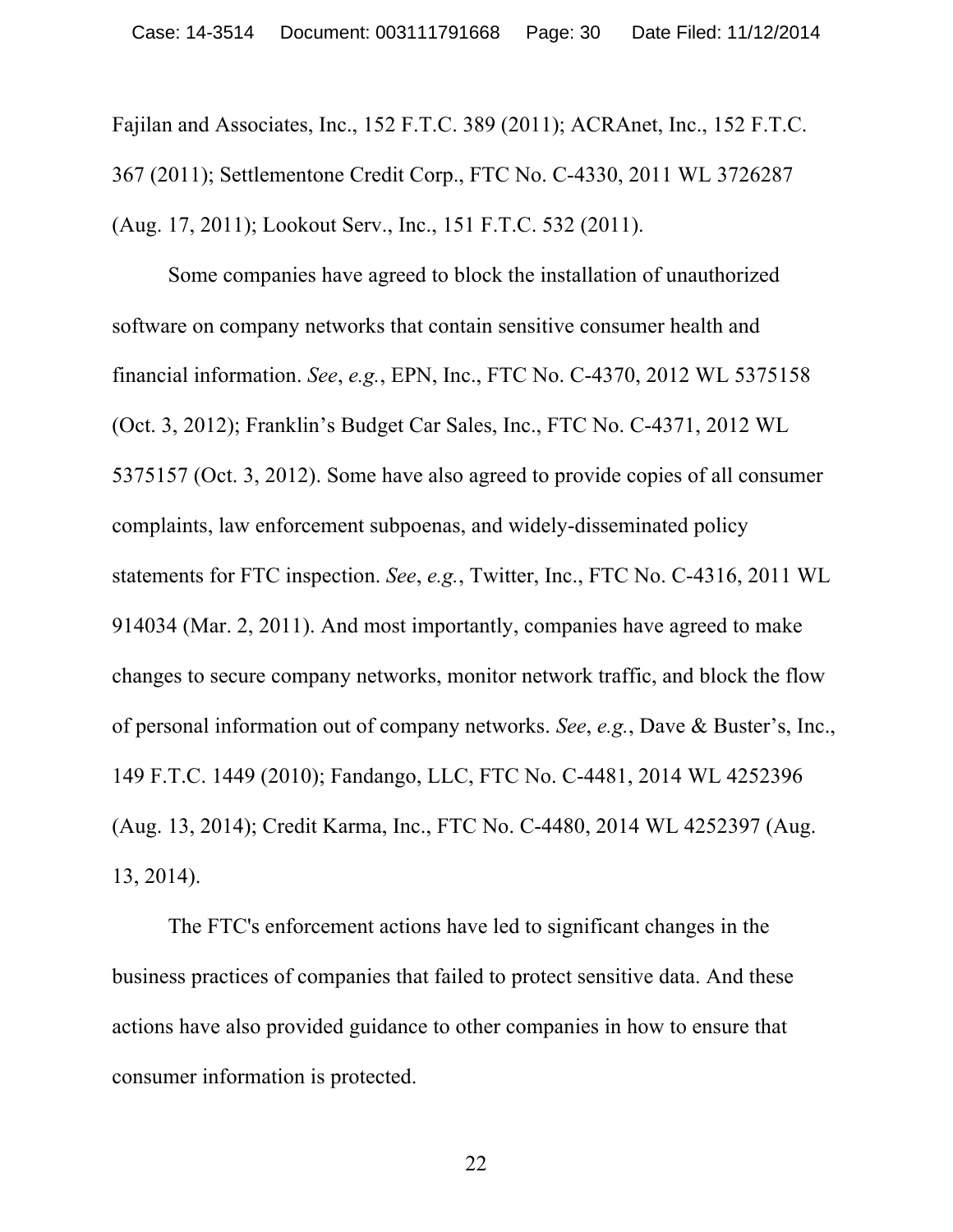### **IV. Widely Accepted Data Security Standards Already Guide The Secure Handling of Consumer Data; Companies Who Fail to Follow These Guidelines Put Consumers At Risk**

Industry standards for data protection provide clear guidance for companies that handle sensitive consumer data. These standards, combined with more than 50 FTC consent agreements, provide companies with ample warning about potential data security failures. Companies cannot justifiably claim ignorance of data security risks given the number of enforcement actions and the scope of industry guidance.

# **A. Current Cybersecurity Frameworks Provide Clear Guidance for Saefguarding Sensitive Customer Data**

Over many years, industry groups have developed security standards to combat data breaches. They have now consolidated these standards into a comprehensive data security framework.

Companies that process major credit cards, including the respondent in this matter, must meet the Payment Card Industry Data Security Standard ("PCI DSS"). PCI Sec. Stds. Council, *Requirements and Data Security Procedures* 5 (2013). 30 The PCI DSS is a self-regulatory standard created by major credit card companies and designed "to encourage and enhance cardholder data security and facilitate the broad adoption of consistent data security measures globally." *Id*. "The PCI standards are probably the biggest non-government security standard." Bruce

 <sup>30</sup> https://www.pcisecuritystandards.org/documents/PCI\_DSS\_v3.pdf.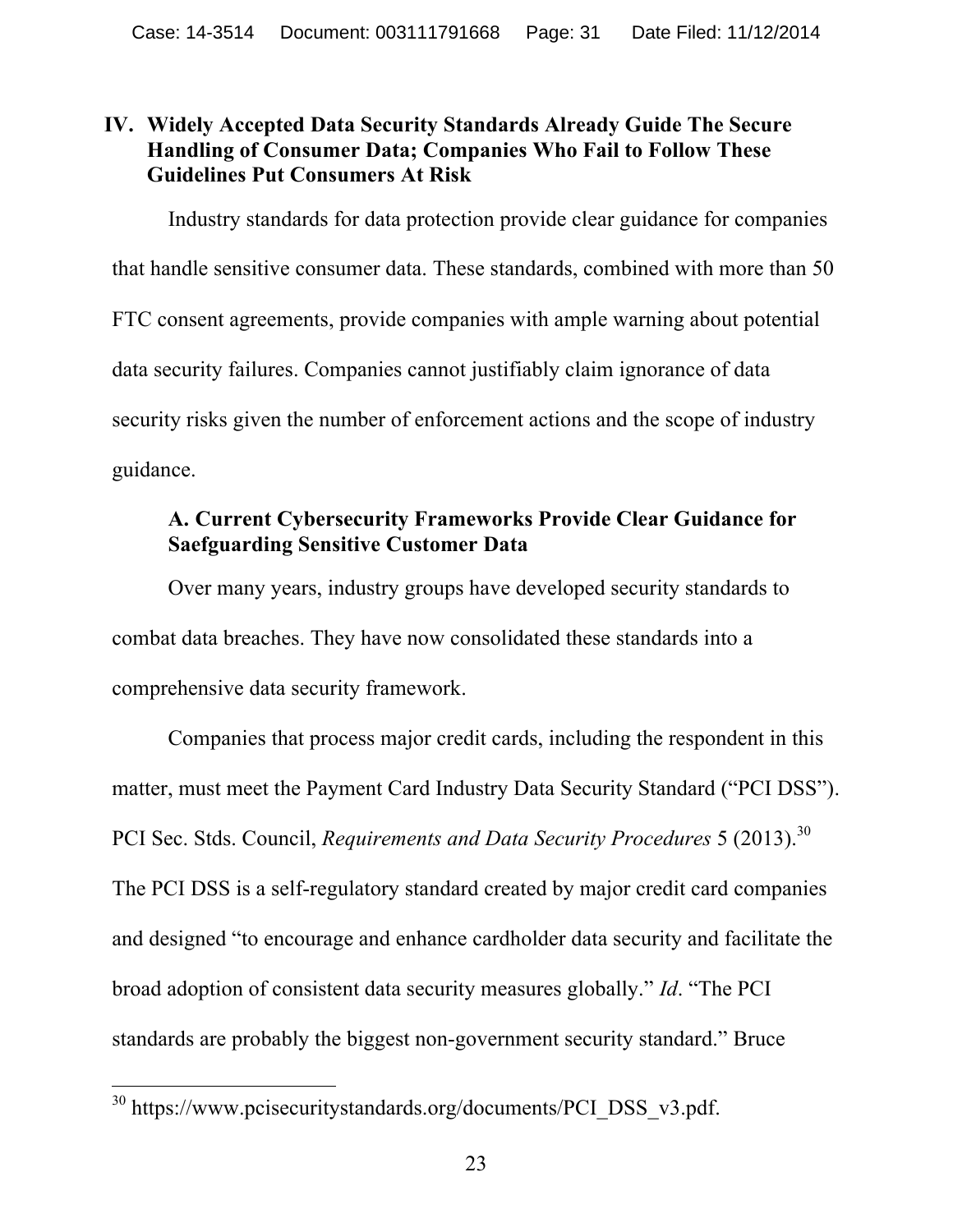Schneier, *PCI Lawsuit*, Schneier.com (Jan. 16, 2012).<sup>31</sup> Industry standards like the PCI DSS "are building a foundation for a stronger duty of care for firms to adequately protect consumer information." Sasha Romanosky & Alessandro Acquisti, *Privacy Costs and Personal Data Protection: Economic and Legal Perspectives*, 24 Berkeley Tech. L.J. 1061, 1083 (2009).

More generally, the National Institute of Standards and Technology ("NIST") has set out a Framework for Improving Infrastructure Cybersecurity ("Framework") to provide guidance for companies to manage cyber risks. Nat'l Inst. of Stds. & Tech., U.S. Dep't of Commerce, Framework for Improving Critical Infrastructure Cybersecurity (2014) [hereinafter NIST Framework].<sup>32</sup> NIST is the "leading source of independent technology expertise in the U.S. government." Edward Felten, *NIST Recommends Not Certifying Paperless Voting Machines*, Freedom to Tinker (Dec. 1, 2006).<sup>33</sup> The Framework is a product of the President's initiative to improve cybersecurity in the U.S., and includes a collection of cybersecurity best practices established by widely-adopted data security standards, which have been organized into a roadmap for companies seeking to secure their

<sup>&</sup>lt;sup>31</sup> https://www.schneier.com/blog/archives/2012/01/pci\_lawsuit.html.

<sup>&</sup>lt;sup>32</sup> http://www.nist.gov/cyberframework/upload/cybersecurity-framework-021214final.pdf.

<sup>33</sup> https://freedom-to-tinker.com/blog/felten/nist-recommends-not-certifyingpaperless-voting-machines/.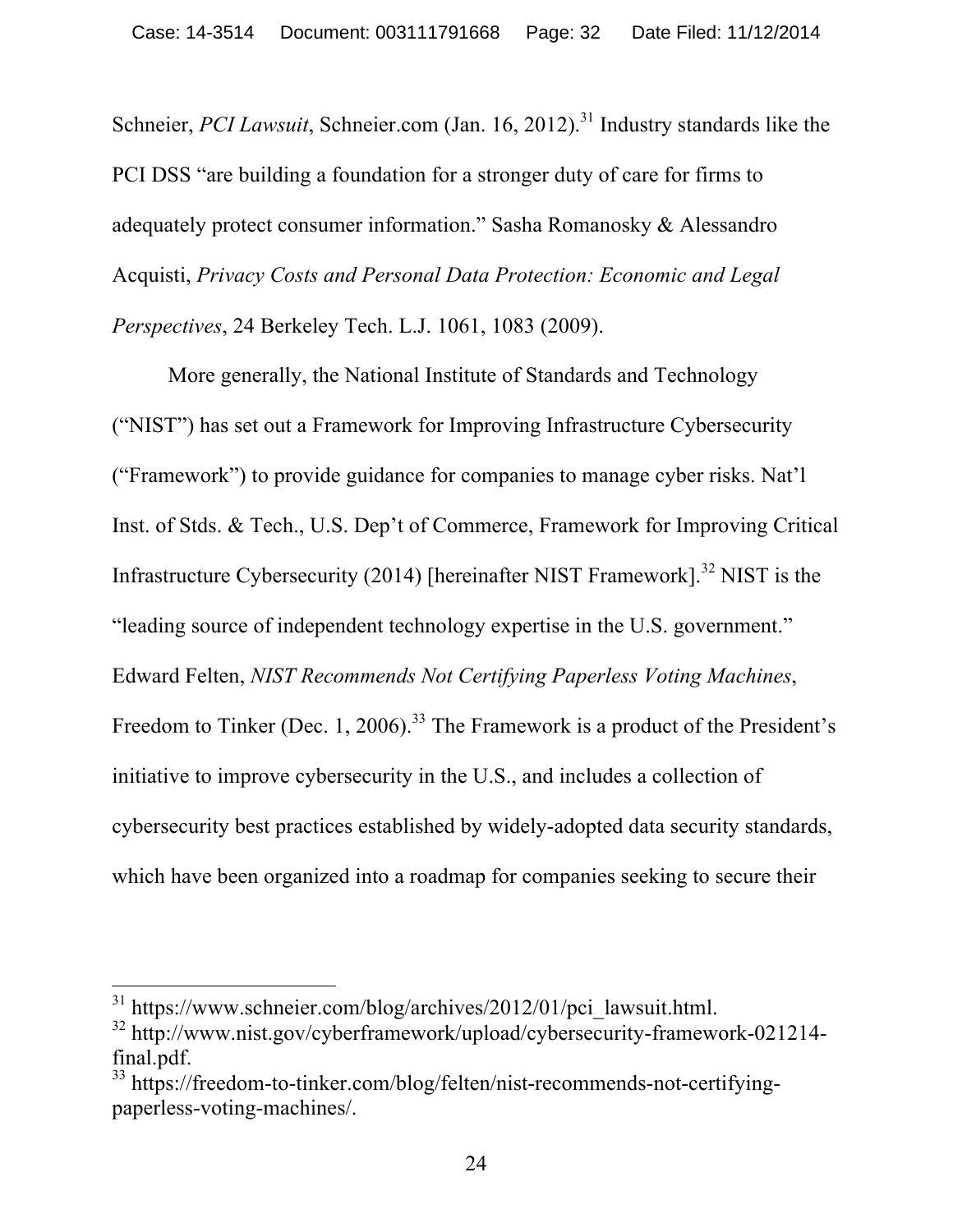networks. *See* Exec. Order No. 13636, 78 Fed. Reg. 11737 (2013); NIST Framework at 7.

The Critical Security Controls standard ("CSCs") originated from protocols developed by the National Security Agency and were subsequently refined by an international consortium of government agencies, private industry groups, and nonprofit organizations. *See* SANS Institute, *Critical Security Controls: A Brief History* (2014); <sup>34</sup> Council on CyberSecurity, *The Critical Security Controls for Effective Cyber Defense* (2014) [hereinafter CSCs].<sup>35</sup> The CSCs are currently maintained by the Council on CyberSecurity, a non-profit formed to "accelerate the widespread availability and adoption of effective cybersecurity measures, practice and policy." Council on CyberSecurity, *About Us* (2014). <sup>36</sup> The NIST Framework also references Special Publication 800-53 ("NIST SP 800-53"), NIST's catalog of cybersecurity controls and procedures approved for federal government computer systems. Joint Task Force, Transformation Initiative, Nat'l Inst. For Stds. & Tech., U.S. Dep't of Commerce, *Security and Privacy Controls for Federal Information Systems and Organizations*, Special Pub. No. 800-53, at ii (April 2013) [hereinafter NIST SP 800-53]. $^{37}$ 

 <sup>34</sup> http://www.sans.org/critical-security-controls/history.

<sup>35</sup> http://www.counciloncybersecurity.org/bcms-

media/Files/Download?id=a52977d7-a0e7-462e-a4c0-a3bd01512144.

<sup>36</sup> http://www.counciloncybersecurity.org/about-us/.

<sup>37</sup> http://nvlpubs.nist.gov/nistpubs/SpecialPublications/NIST.SP.800-53r4.pdf.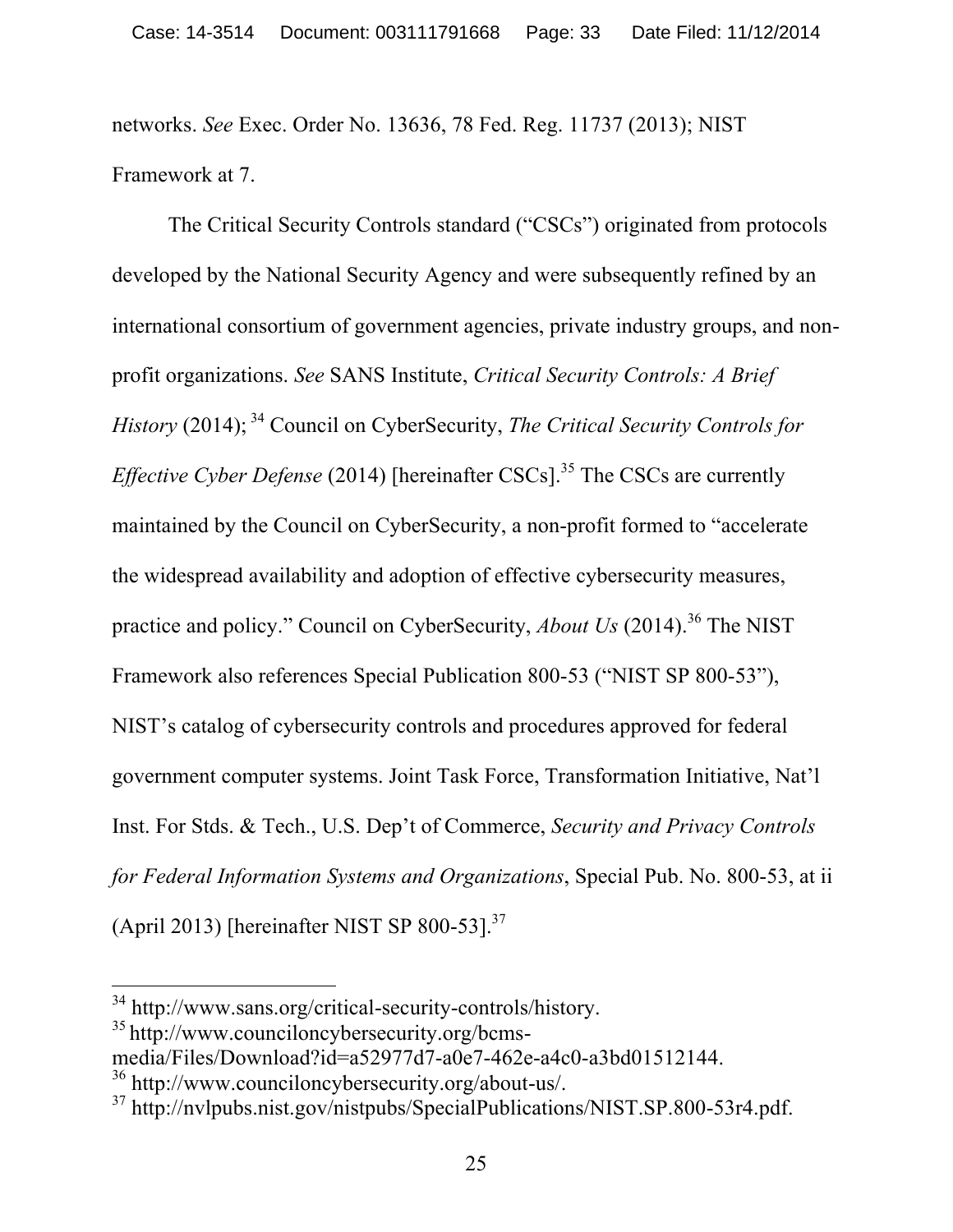These well-established cybersecurity best practices have converged on three key steps to ensuring data security: identify, protect, and respond.

The first step in securing any network is to identify and inventory all hardware devices on the network. CSCs at 9; NIST SP 800-53 at F-73. Companies should "[a]ctively manage (inventory, track, and correct) all hardware devices on the network so that only authorized devices are given access, and unauthorized and unmanaged devices are found and prevented from gaining access." CSCs at 9. Under the CSCs, companies must regularly monitor their device inventory by sending ping packets to identify devices connected to the network or verifying MAC addresses collected by network switches and routers. CSCs at 10-11. Similarly, NIST SP 800-53 requires federal agencies to develop an inventory of networked devices that monitors machine names and network addresses. NIST SP 800-53 at F-73.

Next, companies must implement measures to ensure that sensitive data is protected from exposure. Such measures include: maintaining firewalls, encrypting sensitive data, and prohibiting default or simple system passwords. *See* NIST Framework at 23-26. Firewalls regulate computer traffic into and within an organization's network and are "a key protection mechanism for any computer network." PCI DSS at 19. *See* CSCs at 55; NIST SP 800-53 at F-188. Cyber attacks exploit vulnerable firewalls to gain access to networks, manipulate traffic,

26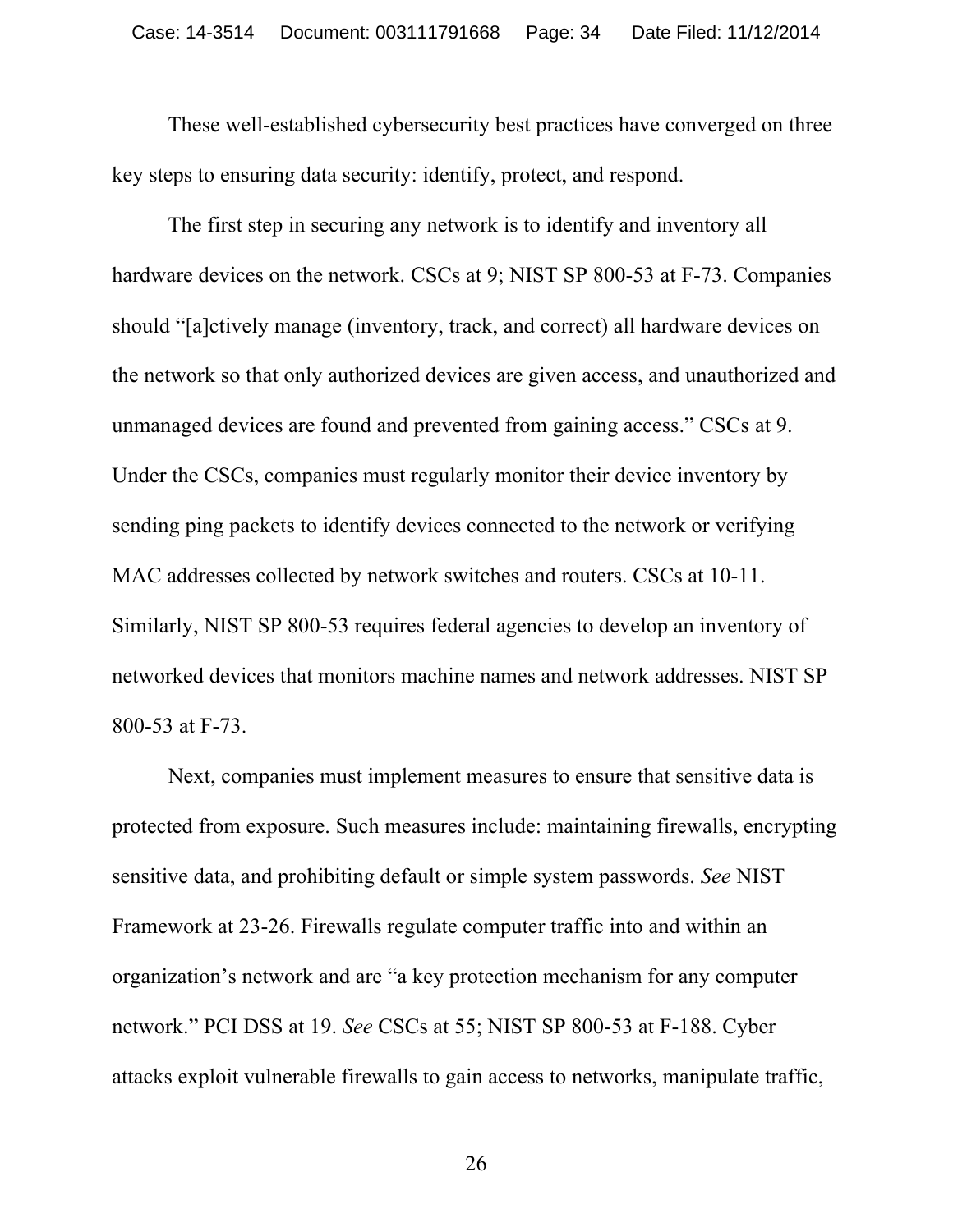and steal data. CSCs at 55. Companies should ensure that firewalls are regularly monitored and kept up to date with the latest stable security patches. CSCs at 56; PCI DSS at 50; NIST SP 800-53 at F-215.

Encryption is "the process of converting plaintext into ciphertext using a cryptographic algorithm and key." Elaine Barker et al., Nat'l Inst. of Stds. & Tech., U.S. Dep't of Commerce, Special Pub. 800-57, *Recommendation for Key Management Part 1: General (Rev. 3*), at 22 (July 2012) [herenafter NIST SP 800- 57].<sup>38</sup> Proper encryption policies mitigates the harm of a data breach by rendering data useless without the key. CSCs at 90. Best encryption practices include the use of industry-tested and accepted cryptographic algorithms identified by NIST and compliance with the Federal Information Processing Standard. PCI Sec. Stds. Council, *Glossary of Terms, Abbreviations, and Acronyms* 18 (2014) (definition of "strong cryptography");<sup>39</sup> CSCs at 90; see NIST SP 800-57 at 17. Such algorithms include AES (128 bits and higher), TDES (minimum triple-length keys), RSA (2048 bits and higher), ECC (160 bits and higher), and ElGamal (2048 bits and higher). PCI DSS Glossary, *supra*, at 18<sup>.40</sup> Companies should also deploy tools to automatically monitor networks to detect unauthorized exfiltration of sensitive

 <sup>38</sup> http://csrc.nist.gov/publications/nistpubs/800-57/sp800-

<sup>57</sup> part1 rev3 general.pdf.

<sup>&</sup>lt;sup>39</sup> https://www.pcisecuritystandards.org/documents/PCI\_DSS\_Glossary\_v3.pdf. <sup>40</sup> The RSA (Rivest, Shamir, Adleman) algorithm was co-invented by Ronald Rivest. EMC<sup>2</sup> , *RSA Laboratories, RSA Algorithm* (2014),

http://www.emc.com/emc-plus/rsa-labs/historical/rsa-algorithm.htm.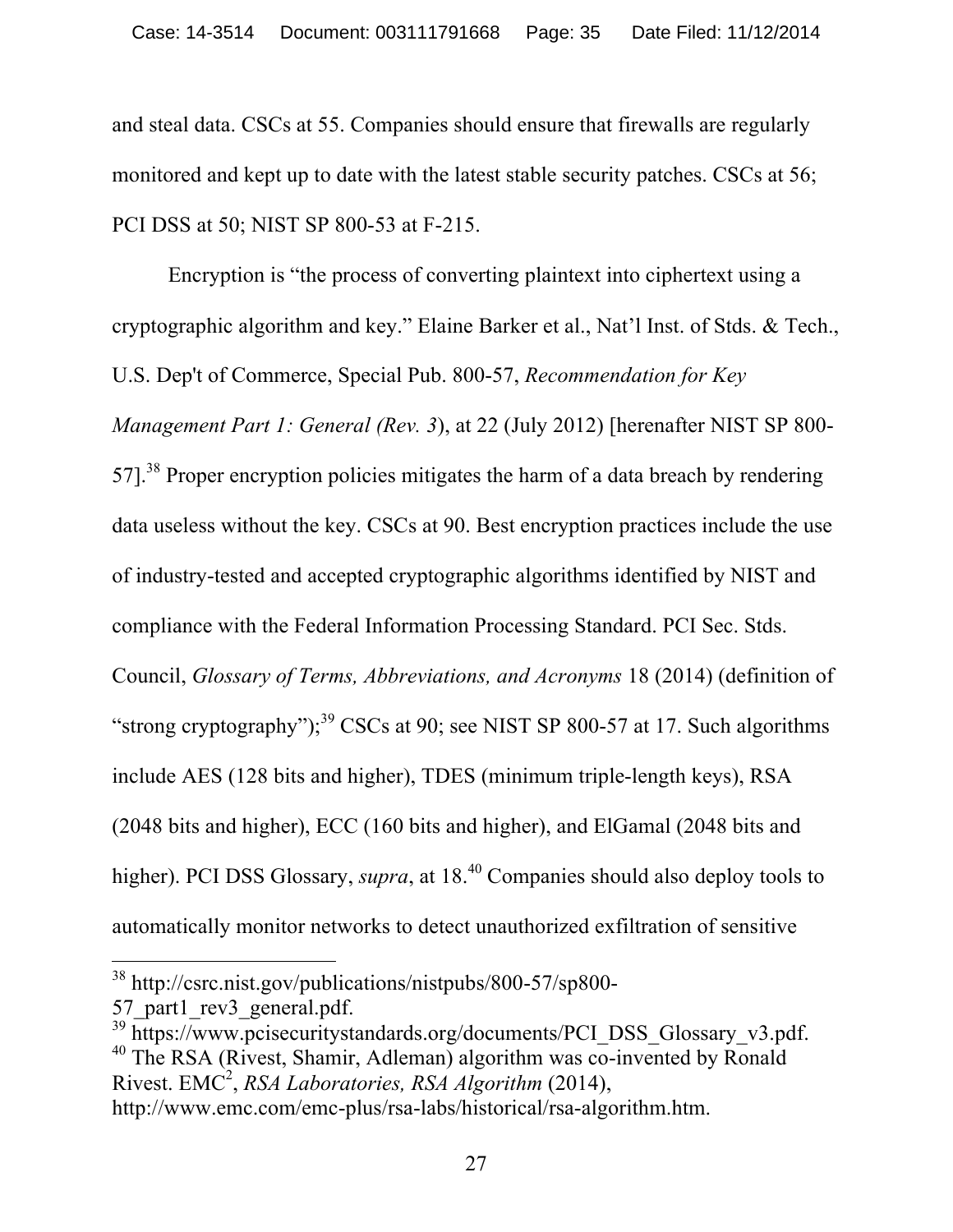information. CSCs at 91. Furthermore, companies should regularly scan servers to identify and encrypt or destroy sensitive information stored in plaintext. CSCs at 91.

Another fundamental but frequently overlooked, data security best practice is the use of adequately complex passwords. CSCs at 86; PCI DSS at 28; NIST SP 800-53 at F-91. Attackers frequently gain access to networks through default accounts and passwords that have not been changed. PCI DSS at 28; Trustwave, *Global Security Report* (2014). <sup>41</sup> Weak passwords contributed to thirty-one percent of data breaches in 2012. *Id*. (finding the most commonly used password in the U.S. in 2012 was "123456."). Default passwords and accounts should be removed or disabled before any device or system is connected to a company's network. PCI DSS at 28; CSCs at 86. Under the CSCs, passwords should contain letters, numbers, and special characters; change every 90 days; and not be identical to the previous 15 passwords. CSCs at 86.

Finally, companies must create a response plan in anticipation of a network breach or security failure,. The plan must define the roles, strategies, and procedures to be implemented in the event of a cyberattack. CSCs at 96-97; PCI DSS at 97; NIST SP 800-53 at F-108-09. An adequate incident response plan

 <sup>41</sup>

https://www2.trustwave.com/rs/trustwave/images/2014\_Trustwave\_Global\_Securit y\_Report.pdf.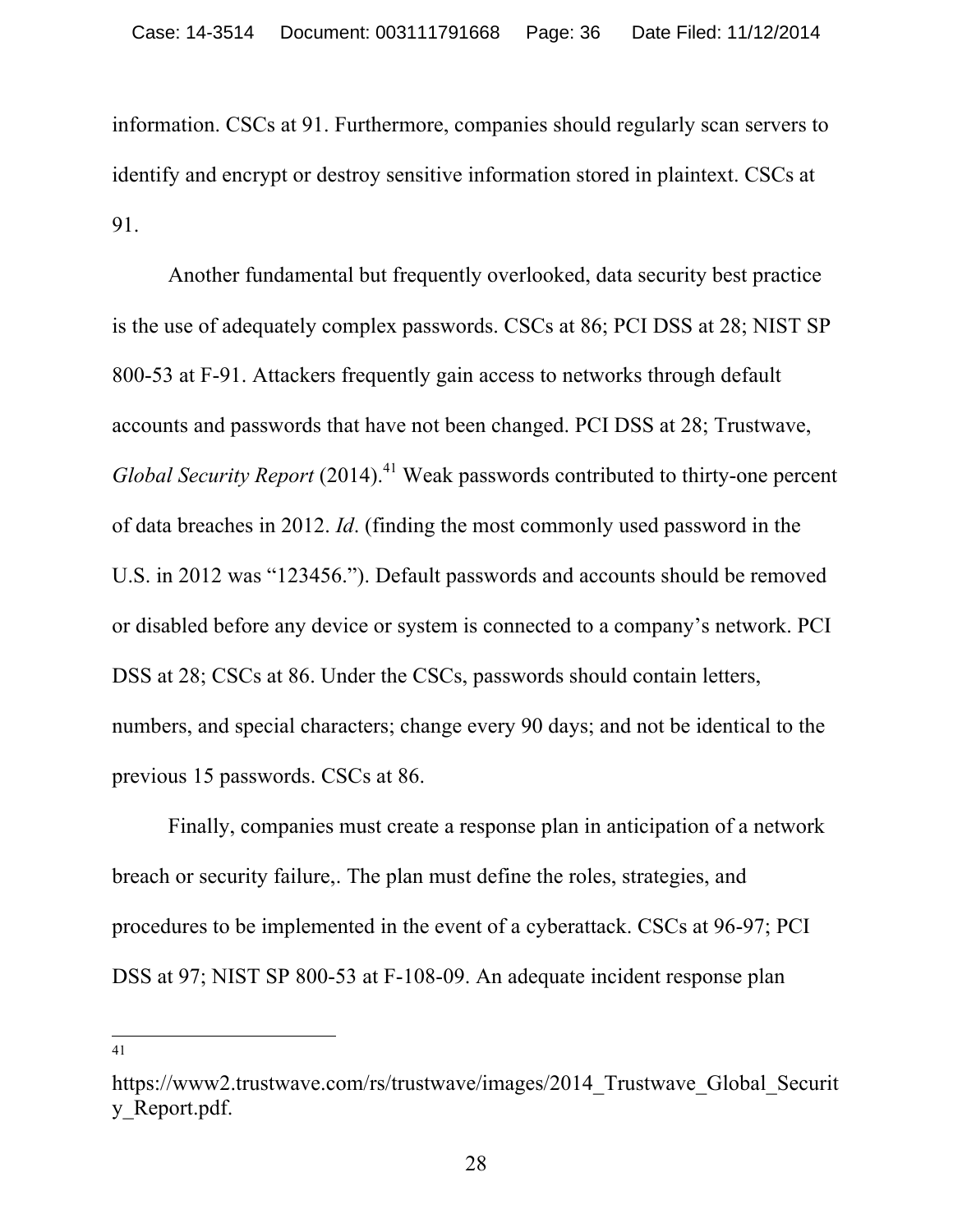establishes how quickly network administrators must report anomalous activity to incident response teams and the steps that those teams must take upon receiving a report. CSCs at 96-97; PCI DSS at 105-06; NIST SP 800-53 at F-107. Incident response plans must be updated regularly to enable a company to effectively respond to repeat or emerging threats. NIST SP 800-53 at F-107; PCI DSS at 106; CSCs at 97.

When companies fail to follow these important steps to secure sensitive consumer data, they create huge risks for their customers and for other businesses who could be harmed by fraud or identity theft.

### **B. The President Has Emphasized the Importance of Data Security**

## *1) Under the President's Consumer Privacy Bill of Rights Consumers Have the Right to Secure Handling of Personal Data*

President Obama has also recognized the need to set out broad principles to safeguard consumer information. The President has created a framework for safeguarding consumer privacy, the Consumer Privacy Bill of Rights ("CPBR"), based on the widely known Fair Information Practices ("FIPs"). White House, *Consumer Data Privacy in a Networked World: A Framework for Protecting Privacy and Promoting Innovation in the Global Economy (2012)* [hereinafter  $CPBR$ <sup>1,42</sup> As the President explained:

As the Internet evolves, consumer trust is essential for the continued growth of the digital economy. That's why an online privacy Bill of

 <sup>42</sup> http://www.whitehouse.gov/sites/default/files/privacy-final.pdf.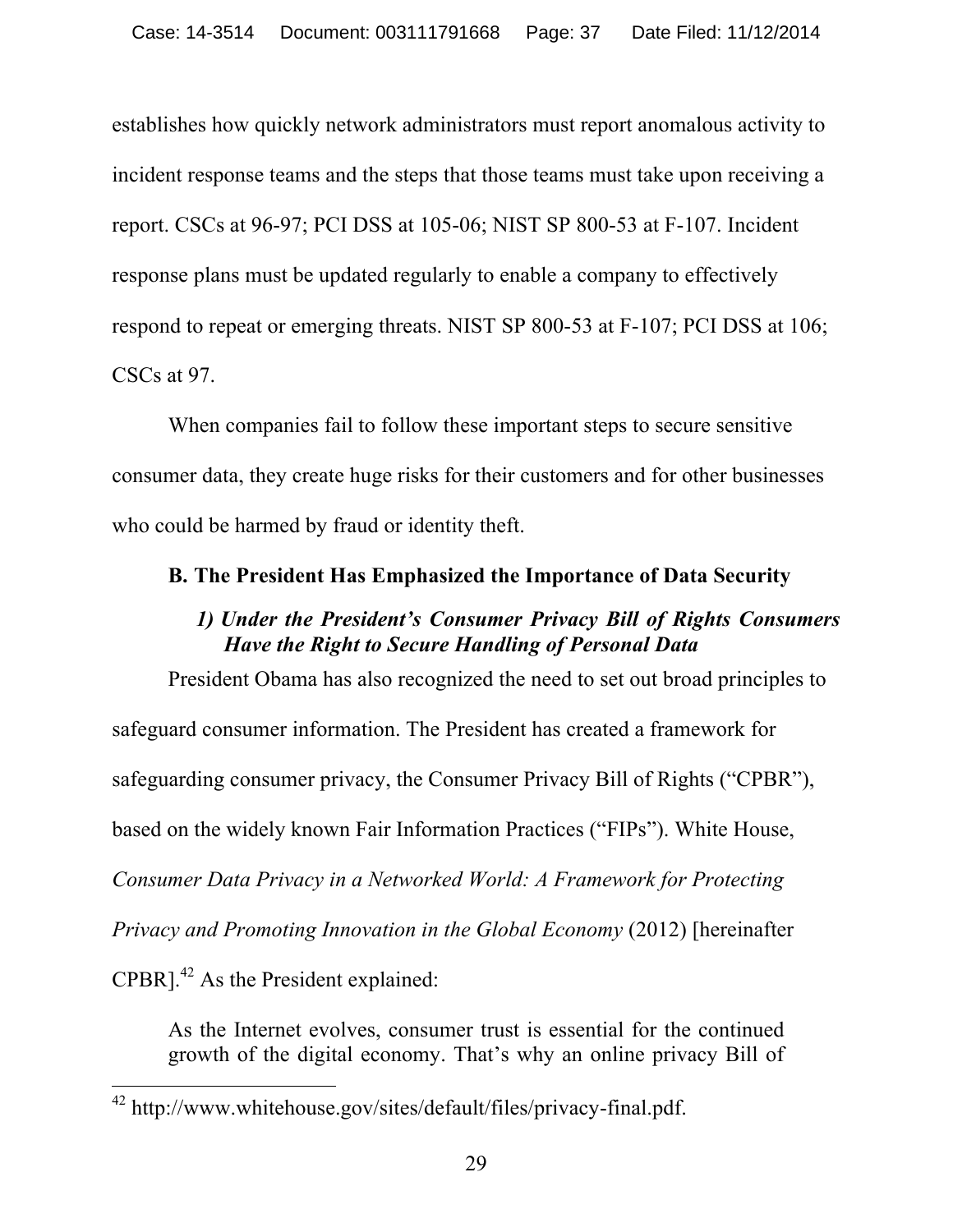Rights is so important. For businesses to succeed online, consumers must feel secure. By following this blueprint, companies, consumer advocates and policymakers can help protect consumers and ensure the Internet remains a platform for innovation and economic growth.

Press Release, The White House, *We Can't Wait: Obama Administration Unveils* 

*Blueprint for a "Privacy Bill of Rights" to Protect Consumers Online* (Feb. 23,  $2012$ ).<sup>43</sup>

The FIPs, on which the CPBR is based, were first articulated in a 1973 report for the Secretary on Health, Education, and Welfare ("HEW"). Willis H. Ware, Chairman, Secretary's Advisory Comm. on Automated Personal Data Sys., U.S. Dep't of Health, Education, and Welfare, DHEW Pub. No. (OS)73-94, *Records, Computers and the Rights of Citizens* (1973). The Ware Report recommended that any institution that keeps records on individuals must safeguard the rights of each individual's right to his or her information. The Ware Report also recommended five FIPs. The Final FIP read, "Any organization creating, maintaining, using, or disseminating records of identifiable personal data must assure the reliability of the data for their intended use and must take reasonable precautions to prevent misuse of the data."

EPIC has frequently recommended that the Commission make compliance with the CPBR one of the elements of settlement with companies subject to

 <sup>43</sup> *Available at* http://www.whitehouse.gov/the-press-office/2012/02/23/we-can-twait-obama-administration-unveils-blueprint-privacy-bill-rights.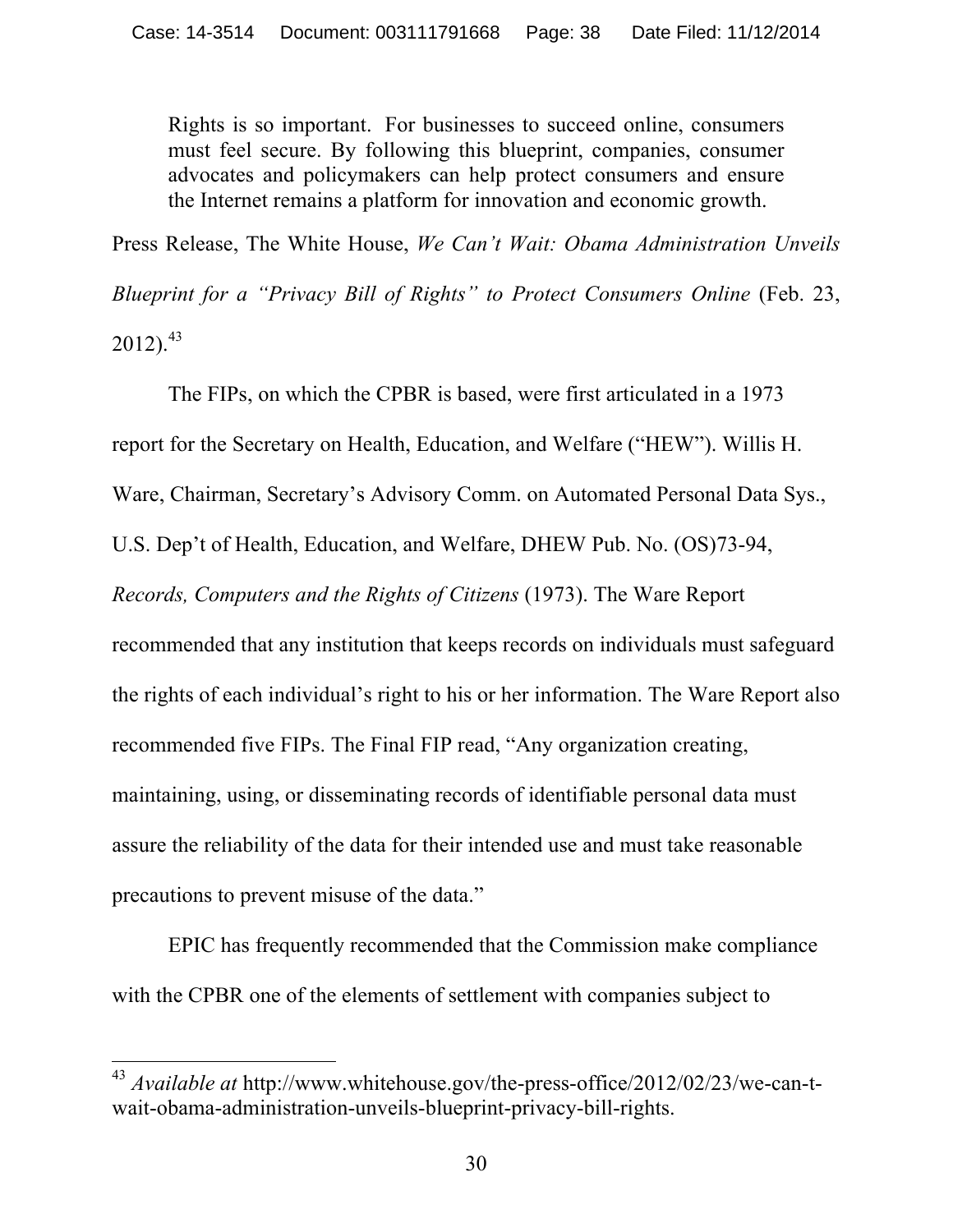consent orders. In comments to the Commission on proposed settlements with companies that made misrepresentations regarding compliance with the Safe Harbor Arrangement, EPIC proposed that "[b]y requiring compliance with the CPBR, the Commission will ensure that the personal data of consumers is protected throughout the data lifecycle. More importantly, the Commission will put in place the baseline privacy standards that are widely recognized around the world and necessary to protect the interests of consumers." Comments of EPIC, *Apperian, Inc. et al.*, FTC File Nos. 142-3017-3020; 142-3022-3024; 142-3028; 142-3025; 142-3030-3032 (Feb. 25, 2014).

EPIC has made the same recommendation in settlement proceedings where the FTC has asked for public comment. *See*, *e.g.*, Comments of EPIC, MySpace, LLC., FTC File No. 102-3058 (Jun. 8, 2012) ("These principles would impose certain requirements on the collection and use of personal information in the social networking context.");<sup>44</sup> Comments of EPIC, Facebook, Inc., FTC File No. 092-3184 (Dec. 17, 2011) (urging the Commission to require Facebook to adopt many of the FIPs in the 2012 consent agreement).<sup>45</sup>

 <sup>44</sup> *Available at* https://epic.org/privacy/socialnet/EPIC-Myspace-comments-FINAL.pdf.

<sup>45</sup> *Available at* https://epic.org/privacy/facebook/Facebook-FTC-Settlement-Comments-FINAL.pdf.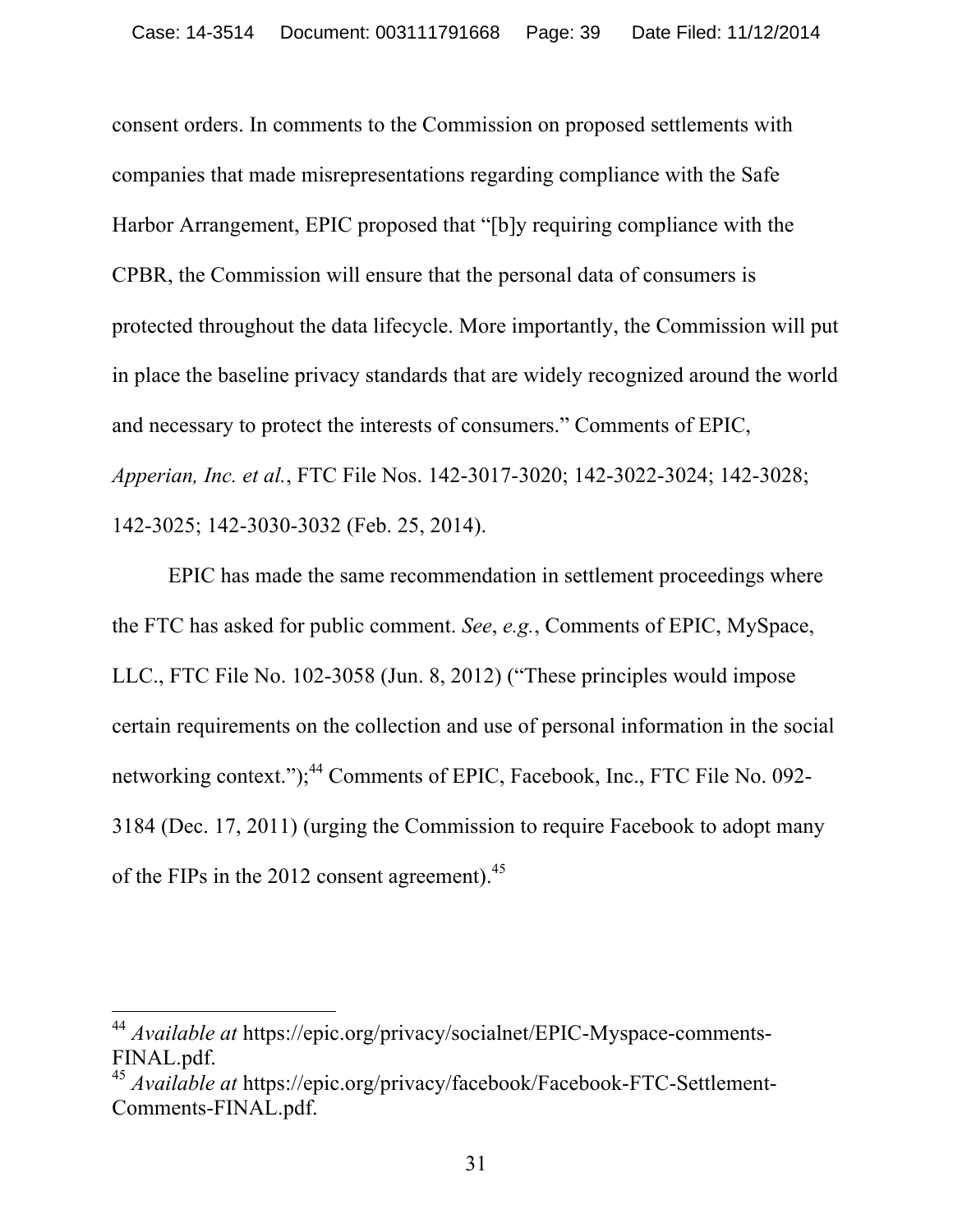### *2) The President Has Ordered the Federal Government to Adopt the More Secure Chip-and-PIN Card Payment System*

The President's recent order that the federal government adopt more secure payment systems that use chip-and-PIN technology illustrates the gravity of the risk of consumer data breaches. Exec. Order No 13681, 79 Fed. Reg. 63489  $(2014)$ .<sup>46</sup> Unlike traditional credit cards that store unencrypted data in an easily cloned magnetic strip, chip-and-PIN cards embed data in a secure chip and require users to enter a PIN to complete the transaction. Leo King, *Is The US Finally Accelerating A Move To Chip And Pin?*, Forbes (Oct. 21, 2014). <sup>47</sup> The adoption of chip-and-PIN technology, explained the President, is an important step in preventing credit card fraud and identity theft, which affected millions of Americans last year. Presidential Statement on Executive Order 13681, 2014 Daily Comp. Pres. Doc. 778 (Oct. 17, 2014).

Companies, too, are recognizing the threat to consumer data from insecure payment systems. Retailers such as Home Depot, Target, Walgreens, and Walmart have pledged to adopt the chip-and-PIN standard by early 2015. Press Release, The White House, *Fact Sheet: Safeguarding Consumers' Financial Security* (Oct. 17,

 <sup>46</sup> http://www.whitehouse.gov/the-press-office/2014/10/17/executive-orderimproving-security-consumer-financial-transactions.

<sup>47</sup> http://www.forbes.com/sites/leoking/2014/10/21/is-the-us-finally-accelerating-amove-to-chip-and-pin/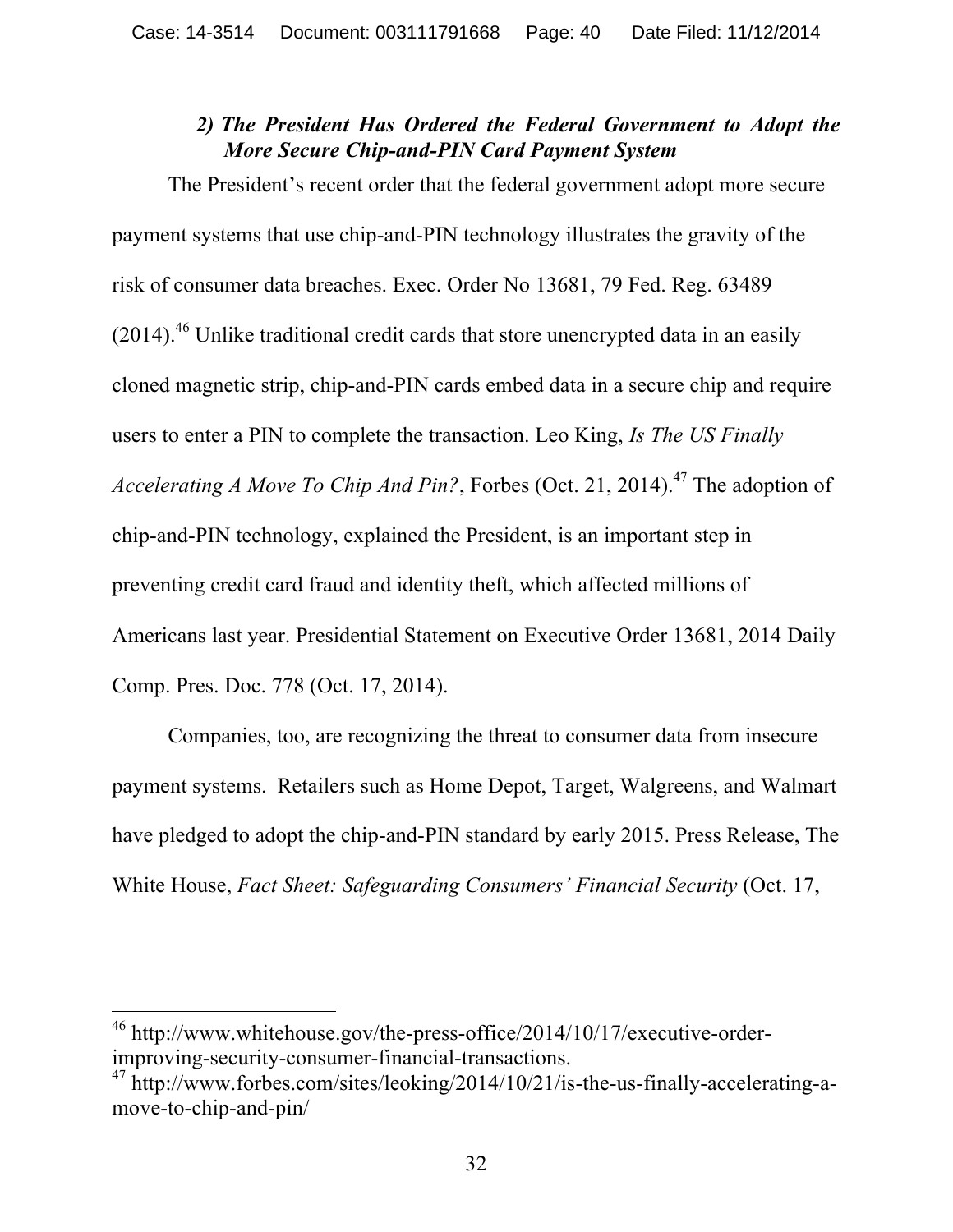$2014$ ).<sup>48</sup> Card issuers like American Express are also adopting the more secure payment standard. American Express, *Chip and PIN* (2013). <sup>49</sup> The adoption of chip-and-PIN by government and private industry reflects a growing awareness of the need to implement improved standards to protect consumer data.

# **C. Recent Incidents Show That a Failure to Follow Data Security Standards Can Lead to Harmful Data Breaches**

Two recent data breaches at Home Depot and Target demonstrate that widescale harm to consumers that can result from companies' failure to follow data security standards.

For example, the September 2014 Home Depot data breach resulted in the exposure of 50 million credit cards to fraudulent charges. Press Release, The Home Depot (Sept. 18, 2014).<sup>50</sup> Those issues could likely have been avoided if the company had followed many of the basic security best practices: updating its software; encrypting payment data, including credit card numbers, during transfers; maintaining adequate firewalls; and performing regular vulnerability scans of its systems. Ben Elgin, et al., *Former Home Depot Managers Depict 'C-Level'* 

 <sup>48</sup> http://www.whitehouse.gov/the-press-office/2014/10/17/fact-sheet-safeguardingconsumers-financial-security.

<sup>49</sup> https://www.americanexpress.com/icc/eurodollar/chip-and-pin.html.

<sup>50</sup> http://media.corporate-

ir.net/media\_files/IROL/63/63646/HD\_Data\_Update\_II\_9-18-14.pdf.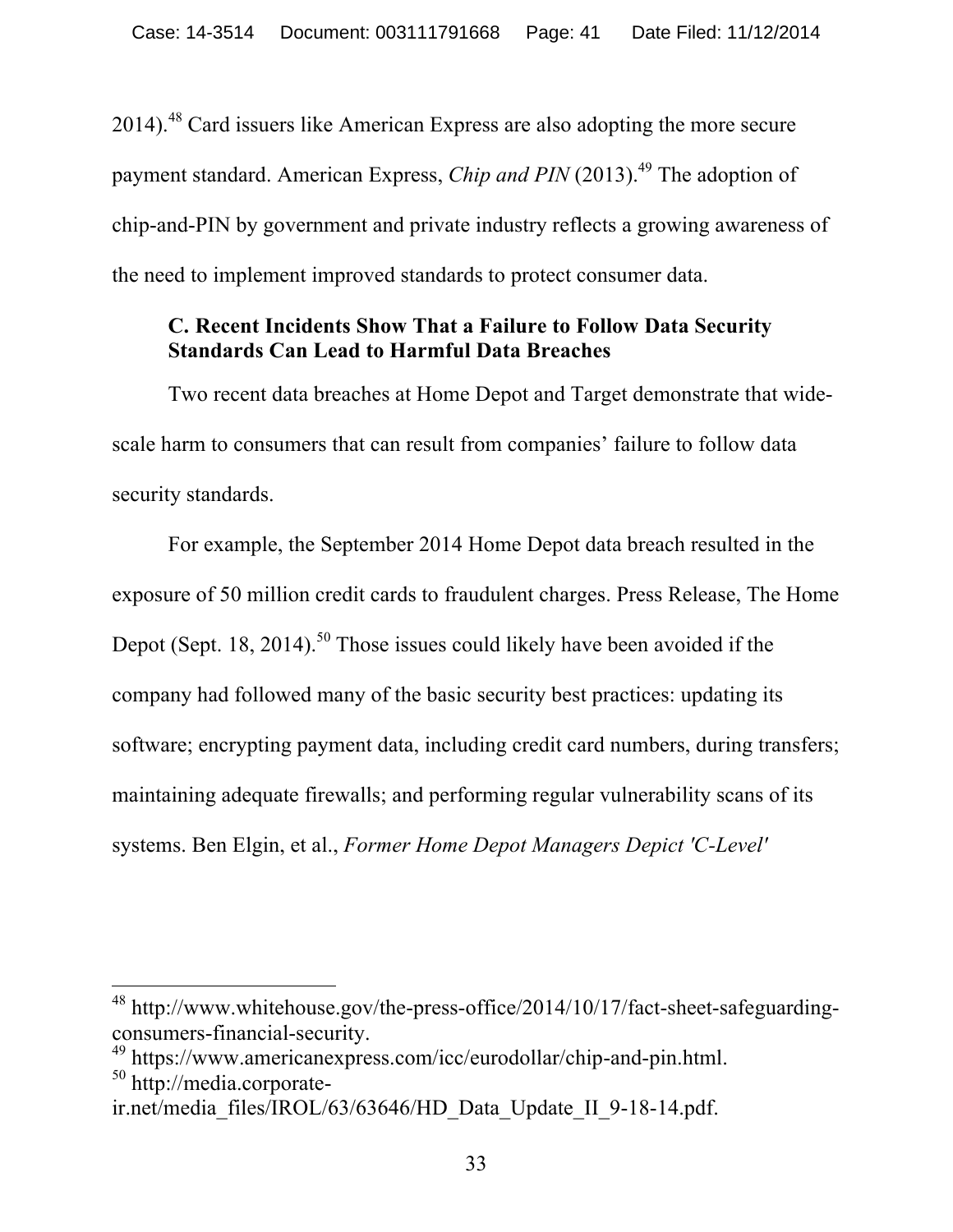Security Before the Hack, Bloomberg Businessweek (Sep. 12, 2014);<sup>51</sup> Ben Elgin, et al., *Home Depot Hacked After Months of Security Warnings*, Bloomberg Businessweek (Sep. 18, 2014) [hereinafter *Hacked After Warnings*];<sup>52</sup> Julie Creswell & Nicole Perlroth, *Ex-Employees Say Home Depot Left Data Vulnerable*, N.Y. Times (Sep. 19, 2014); <sup>53</sup> *see also* Brian Krebs, *Banks: Credit Card Breach at Home Depot*, Krebs on Security (Sept. 2, 2014). 54

Similarly, the recent Target breach compromised millions of consumers' personal data and credit card information because the company failed to promptly respond to a data security breach. Michael Riley et al., *Missed Alarms and 40 Million Stolen Credit Card Numbers: How Target Blew It*, Bloomberg Businessweek (Mar. 13, 2014).<sup>55</sup> Criminals began stealing credit card information from Target's network on November 27, 2013. *Id*. Three days after hackers began stealing credit card information from Target's network in 2013, Target security specialists in India detected the breach. *Id*. Target personnel identified another breach the following week, but again Target's security team failed to respond. *Id*.

 <sup>51</sup> http://www.businessweek.com/articles/2014-09-12/home-depot-didnt-encryptcredit-card-data-former-workers-say

<sup>52</sup> http://www.businessweek.com/articles/2014-09-18/home-depot-hacked-wideopen#p1

<sup>53</sup> http://www.nytimes.com/2014/09/20/business/ex-employees-say-home-depotleft-data-vulnerable.html

<sup>54</sup> http://krebsonsecurity.com/2014/09/banks-credit-card-breach-at-home-depot/. <sup>55</sup> http://www.businessweek.com/articles/2014-03-13/target-missed-alarms-in-epichack-of-credit-card-data.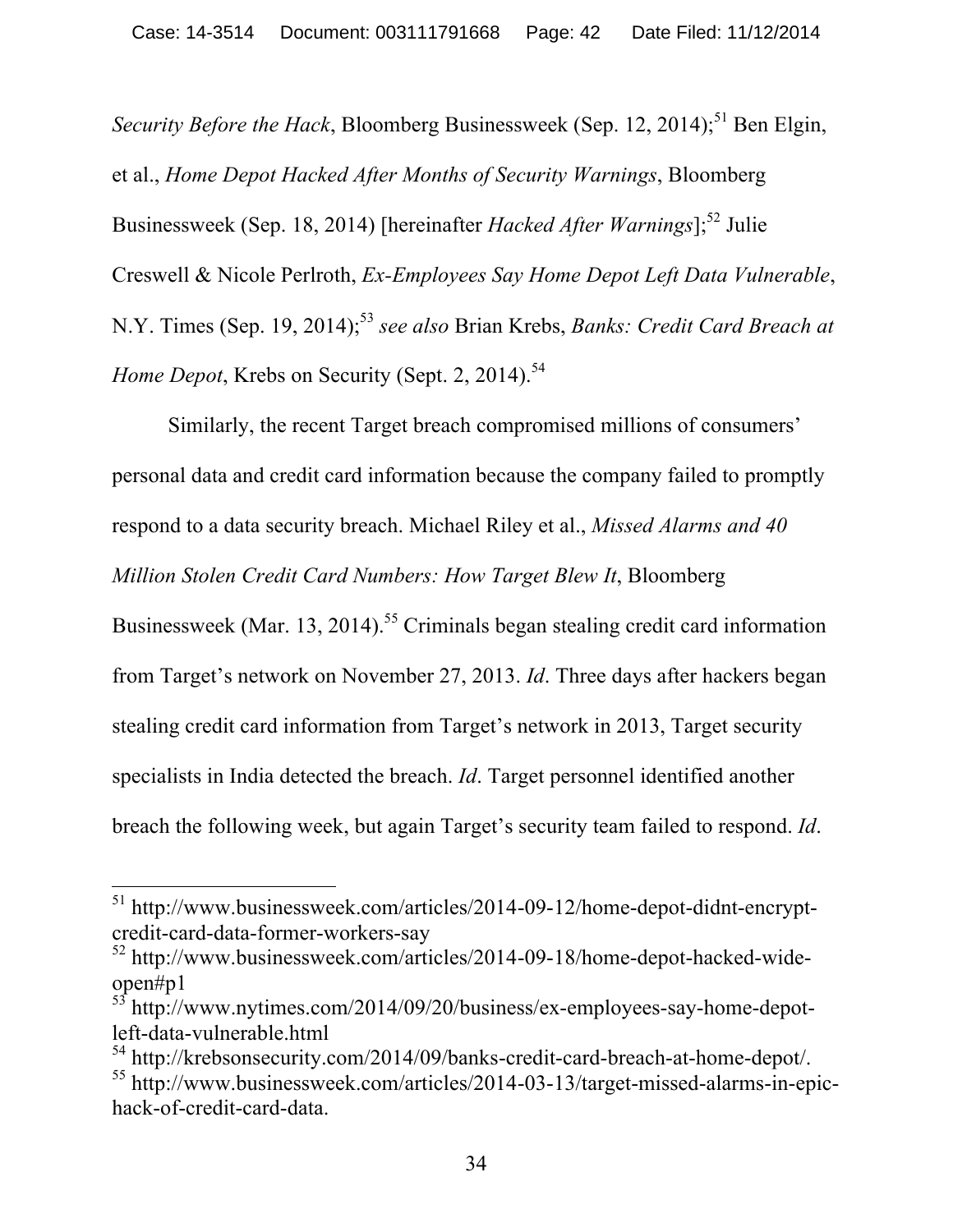In fact, Target did not investigate the breach until federal law enforcement notified Target of suspicious card payments at its stores, two weeks later. *Id.* Because Target failed to follow well-established incident response procedures upon first discovering the cyber attack, criminals were able to steal 40 million credit card numbers and personal data of 70 million consumers. *Id*.

\* \* \*

The cost to American consumers of inadequate data security is enormous. Billions of dollars are lost to identity theft, security breaches, and financial fraud. Once credit card information and bank details are improperly disclosed, the risks to consumers are ongoing.

The Federal Trade Commission has used its Section 5 authority as Congress intended: to address unfair and deceptive trade practices that put the safety and wellbeing of American consumers at risk.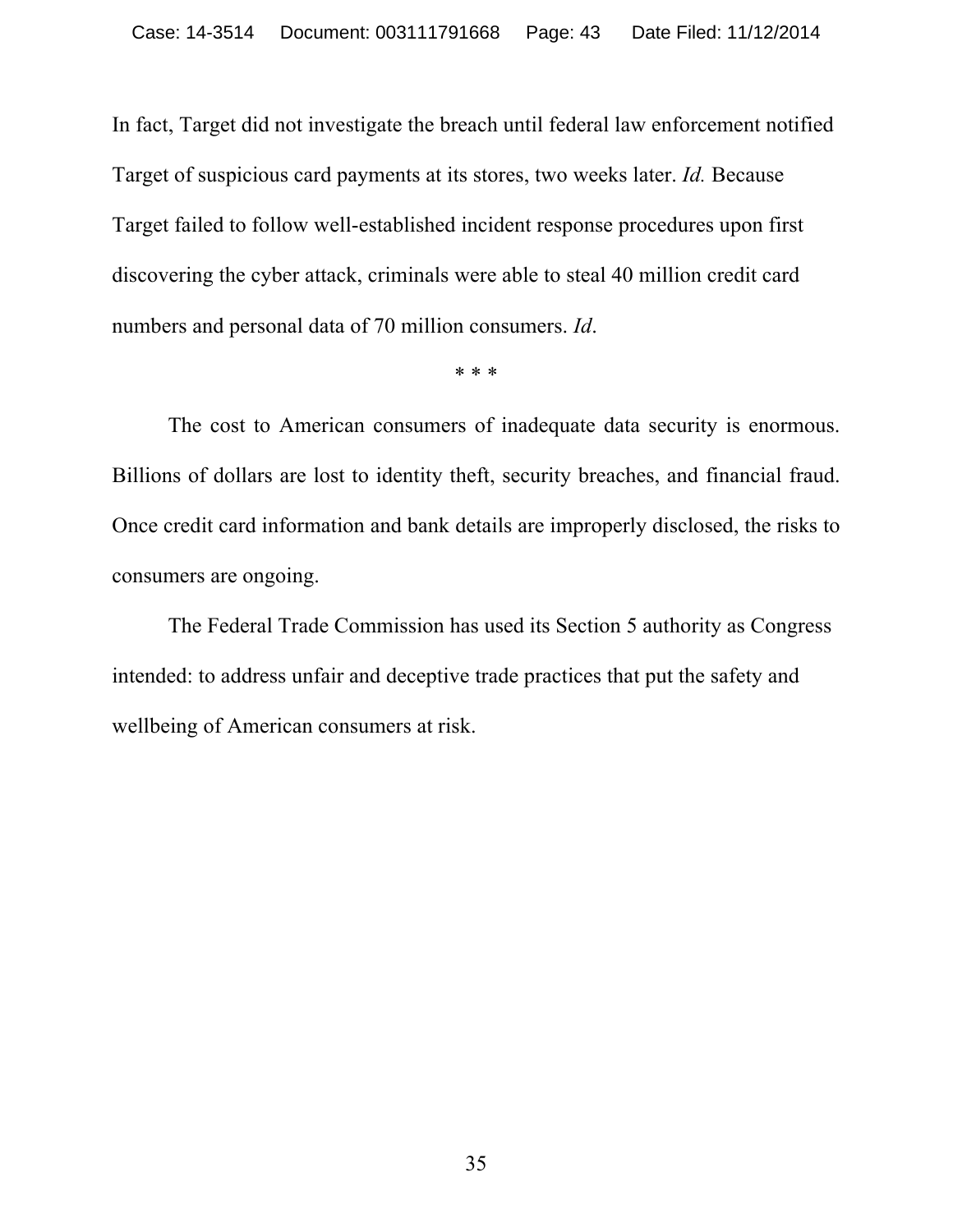### **CONCLUSION**

Amici respectfully request this Court affirm the lower court's order denying

Appellant's motion to dismiss.

Respectfully submitted,

\_\_\_*/s/ Marc Rotenberg*\_\_\_\_\_\_\_\_\_\_

Marc Rotenberg *Counsel of Record* Alan Butler Julia Horwitz John Tran Electronic Privacy Information Center 1718 Connecticut Ave. NW, Suite 200 Washington, DC 20009 (202) 483-1140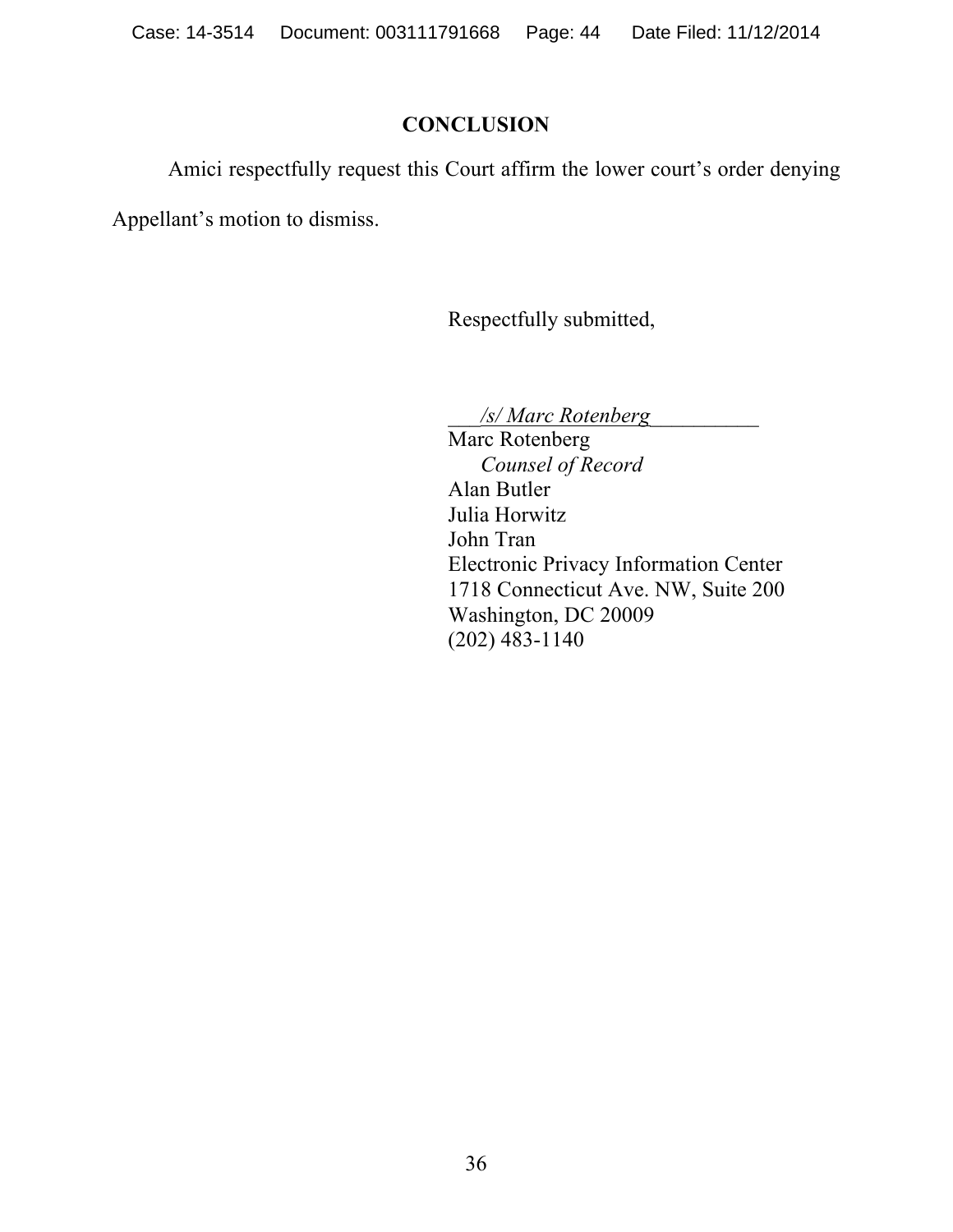#### **CERTIFICATE OF COMPLIANCE WITH FEDERAL RULES**

This brief complies with the type-volume limitation of Fed. R. App. P. 29(d) and Fed. R. App. P.  $32(a)(7)(B)$  because it contains 6,985 words, excluding the parts of the brief exempted by Fed. R. App. P.  $32(a)(7)(B)(iii)$ . This brief also complies with the typeface requirements of Fed. R. App. P.  $32(a)(5)$  and the type style requirements of Fed. R. App. P. 32(a)(6) because this brief has been prepared in a proportionally spaced typeface using Microsoft Office Word for Mac 2011 in 14 point Times New Roman.

Dated: November 12, 2014

\_\_\_*/s/ Marc Rotenberg*\_\_\_\_\_\_\_\_\_\_ Marc Rotenberg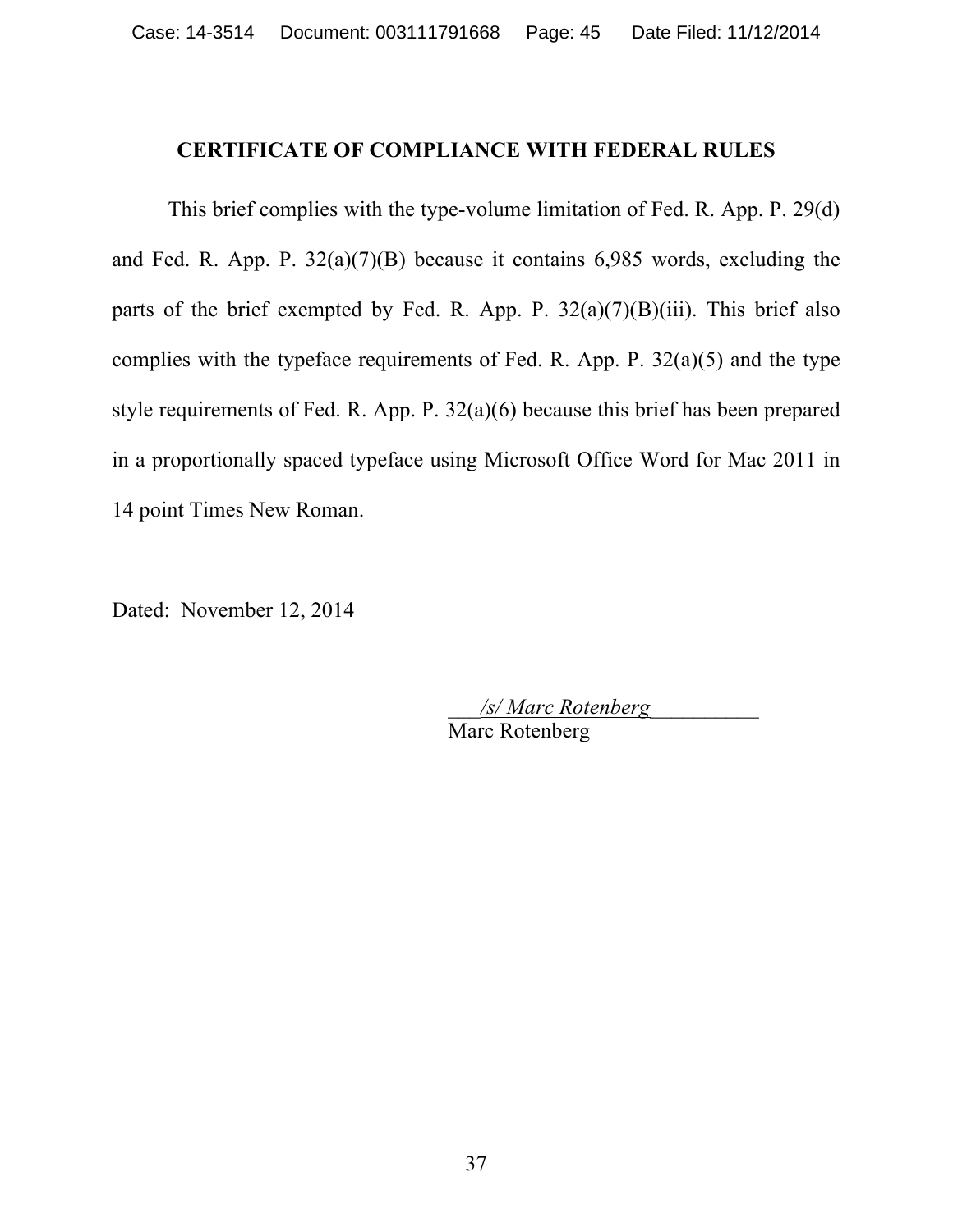#### **CERTIFICATE OF COMPLIANCE WITH LOCAL RULES**

I certify that I have complied with LAR 31.1(c) because this file was scanned by the most current version of Virus Total, https://www.virustotal.com, and no virus was detected. Also because the text of this electronically filed brief is identical to the text of the 10 paper copies mailed to the court.

Dated: November 12, 2014

\_\_\_*/s/ Marc Rotenberg*\_\_\_\_\_\_\_\_\_\_ Marc Rotenberg